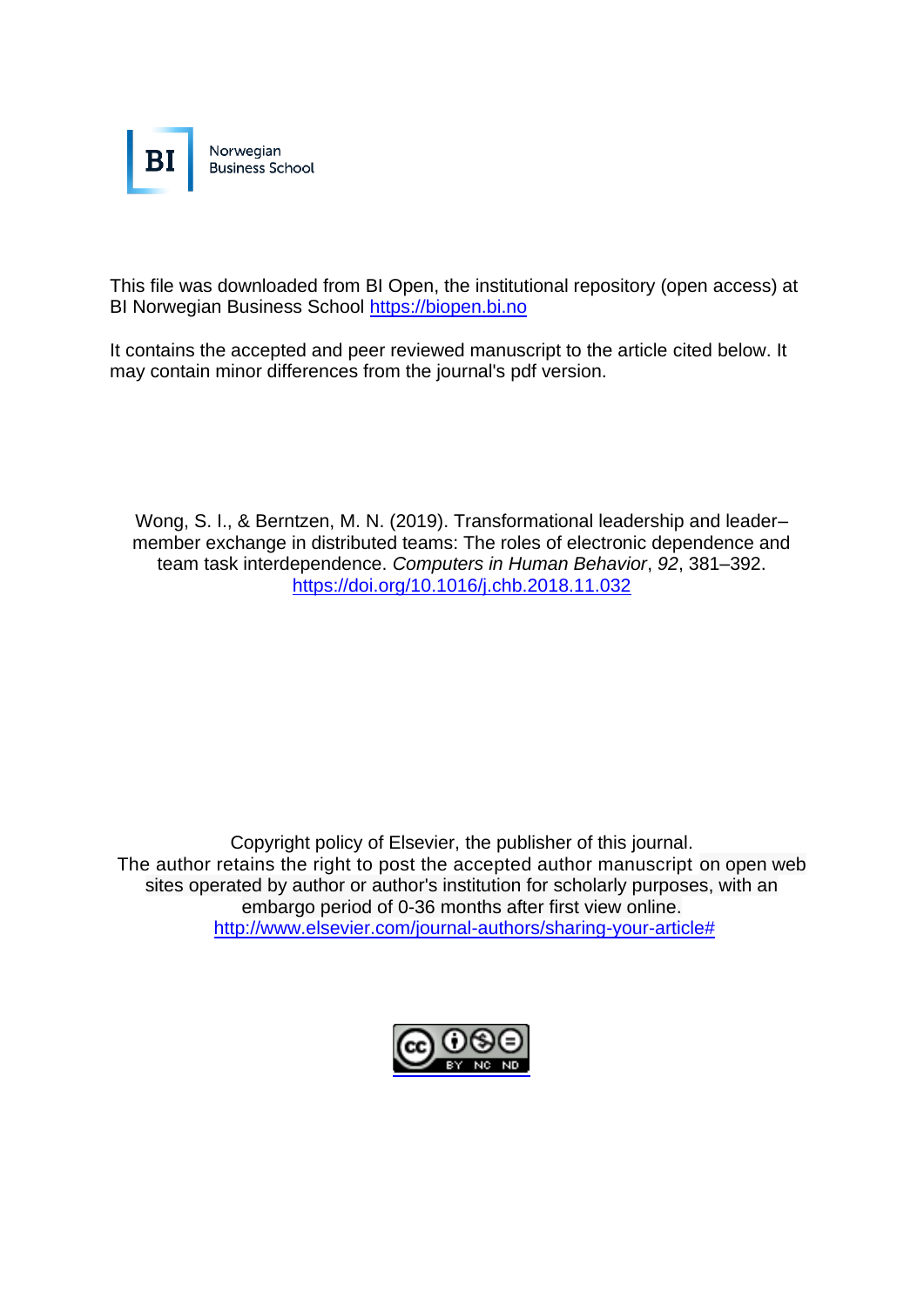Transformational leadership and leader–member exchange in distributed teams: The roles of

electronic dependence and team task interdependenc

Sut I Wong, PhD

BI Norwegian Business School

Department of Communication and Culture

Nordic Centre for Internet and Society

Nydalsveien 37, 0484 Oslo

E-mail: sut.i.wong@bi.no

Tel: +47-46410723

Marthe Nordengen Berntzen

BI Norwegian Business School

Department of Communication and Culture

Nordic Centre for Internet and Society

Nydalsveien 37, 0484 Oslo

E-mail: Marthe.n.berntzen@bi.no

Tel: +47-97010216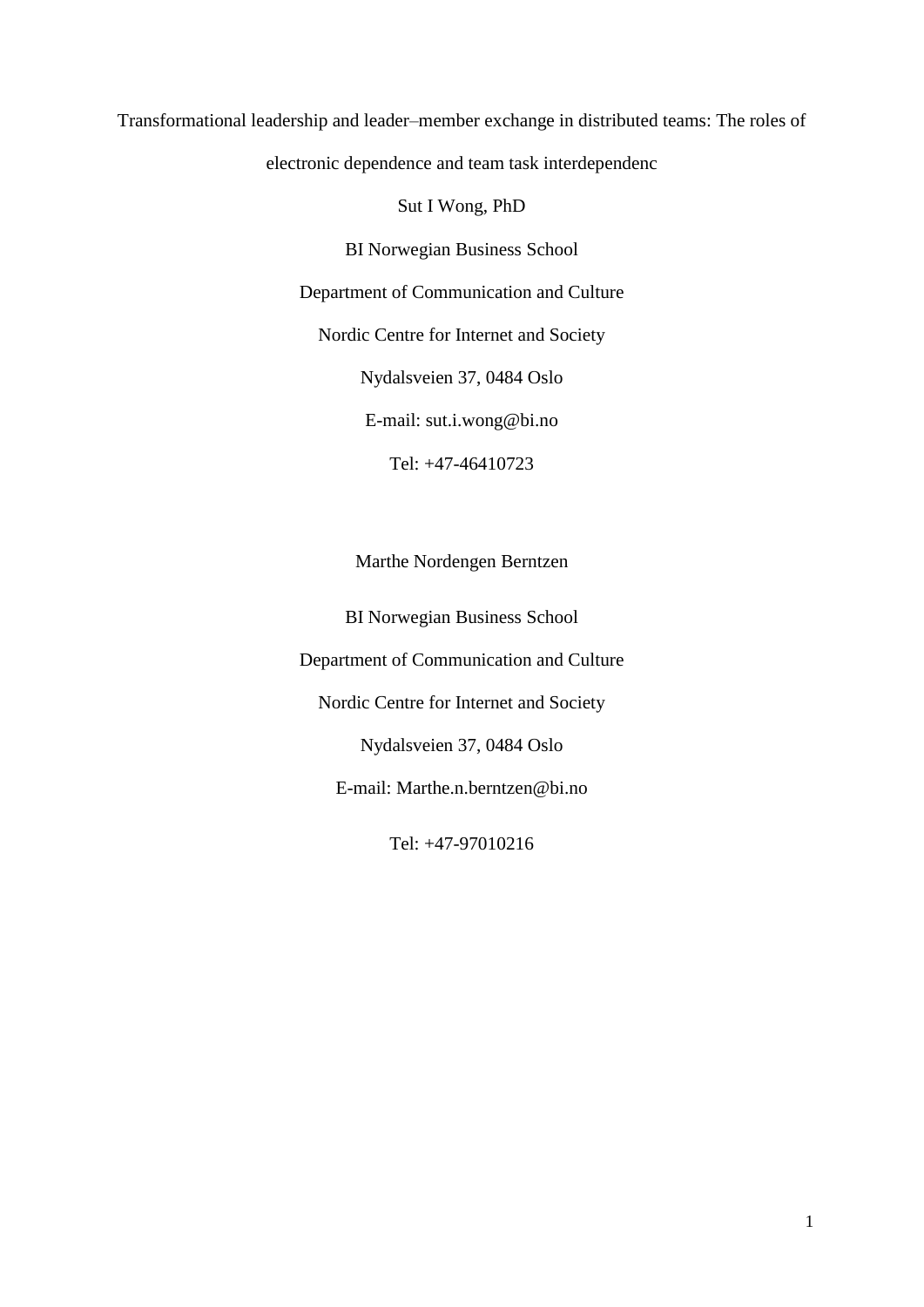#### Abstract

While the use of distributed teams enabled by digital technologies is burgeoning in contemporary organizations, leaders of distributed teams face different challenges than those of co-located teams. Our knowledge about how these differences play out, however, is not yet fully developed. To address this, the present study investigates how transformational leaders may develop high-quality leader-member exchange (LMX) relationships in distributed teams. Based on two field studies of distributed teams in three organizations, the present study examined how the joint effect of electronic dependence and team task interdependence may influence the relationship between transformational leadership and LMX quality. Across both studies, results from three-way interaction analyses demonstrated that transformational leadership related negatively to LMX quality when electronic dependence and task interdependence were both high. Based on the results, we discuss theoretical and practical implications for leaders with a relationship-based approach in distributed teams.

*Keywords:* Distributed teams; transformational leadership; electronic dependence; task interdependence; leader–member exchange.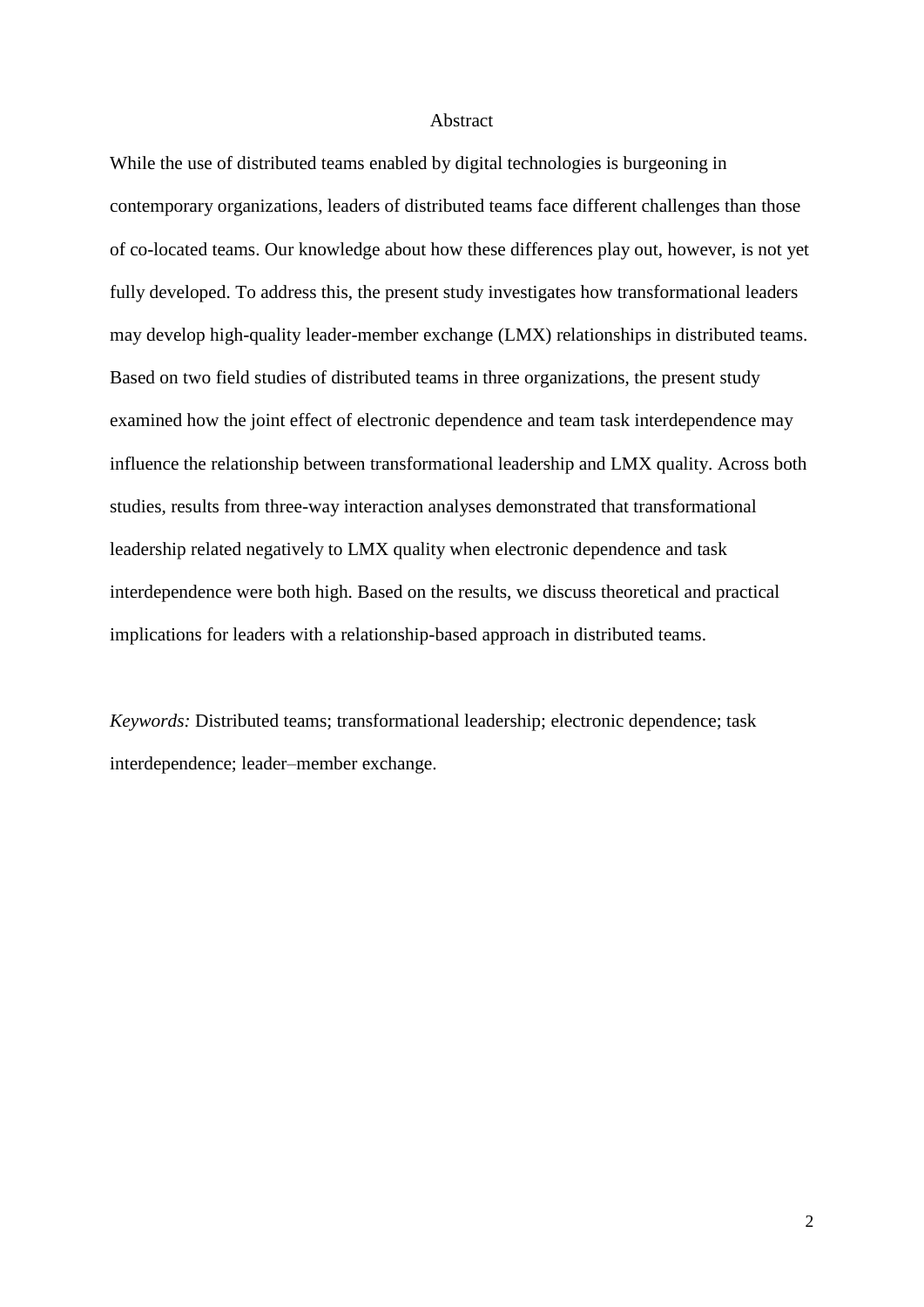Transformational leadership and leader–member exchange in distributed teams: The roles of electronic dependence and team task interdependence

#### **1. INTRODUCTION**

In recent decades, organizations have increasingly employed distributed teams with digital solutions as a means to improve organizational efficiency and effectiveness (Colbert, Yee, & George, 2016). Distributed teams can easily be arranged across temporal, geographical, and organizational boundaries, and are assumed to benefit employees and organizations alike through increased flexibility, work-life balance, job satisfaction, and performance (Gilson, Maynard, Young, Vartiainen, & Hakonen, 2015; Liao, 2017; Martins, Gilson, & Maynard, 2004). However, individuals working in distributed teams, including leaders, may seldom meet their fellow team members in person. This makes the team dynamics and leadership challenges different from those of co-located teams (Dulebohn & Hoch, 2017; Gibson & Gibbs, 2006).

Despite the alleged benefits, distributed teams can also obtain less desirable individual and organizational outcomes than traditional co-located teams do (Gibson & Gibbs, 2006; Ortiz de Guinea, Webster, & Staples, 2012). For instance, compared to face-to-face teams, distributed teams are likely to display less organizational citizenship behaviors (Ganesh & Gupta, 2010), experience more communication issues (Daim et al., 2012; Huang, Kahai, & Jestice, 2010), and higher task conflict, as well as lower levels of team satisfaction, knowledge sharing, trust, and cooperative behavior (Hoch & Kozlowski, 2014; Ortiz de Guinea et al., 2012).

As the digital workforce and the use of computer mediated technology increase, the question of how organizations may effectively leverage the benefits of technology while avoiding the downsides remains understudied, and likely involves leadership (Colbert et al., 2016). The role of leadership has been considered essential to better facilitate effective distributed teams (Eubanks, Palanski, Olabisi, Joinson, & Dove, 2016; Gilson et al., 2015; Hambley, O'Neill, & Kline, 2007). Leaders of distributed teams need to be able to build trust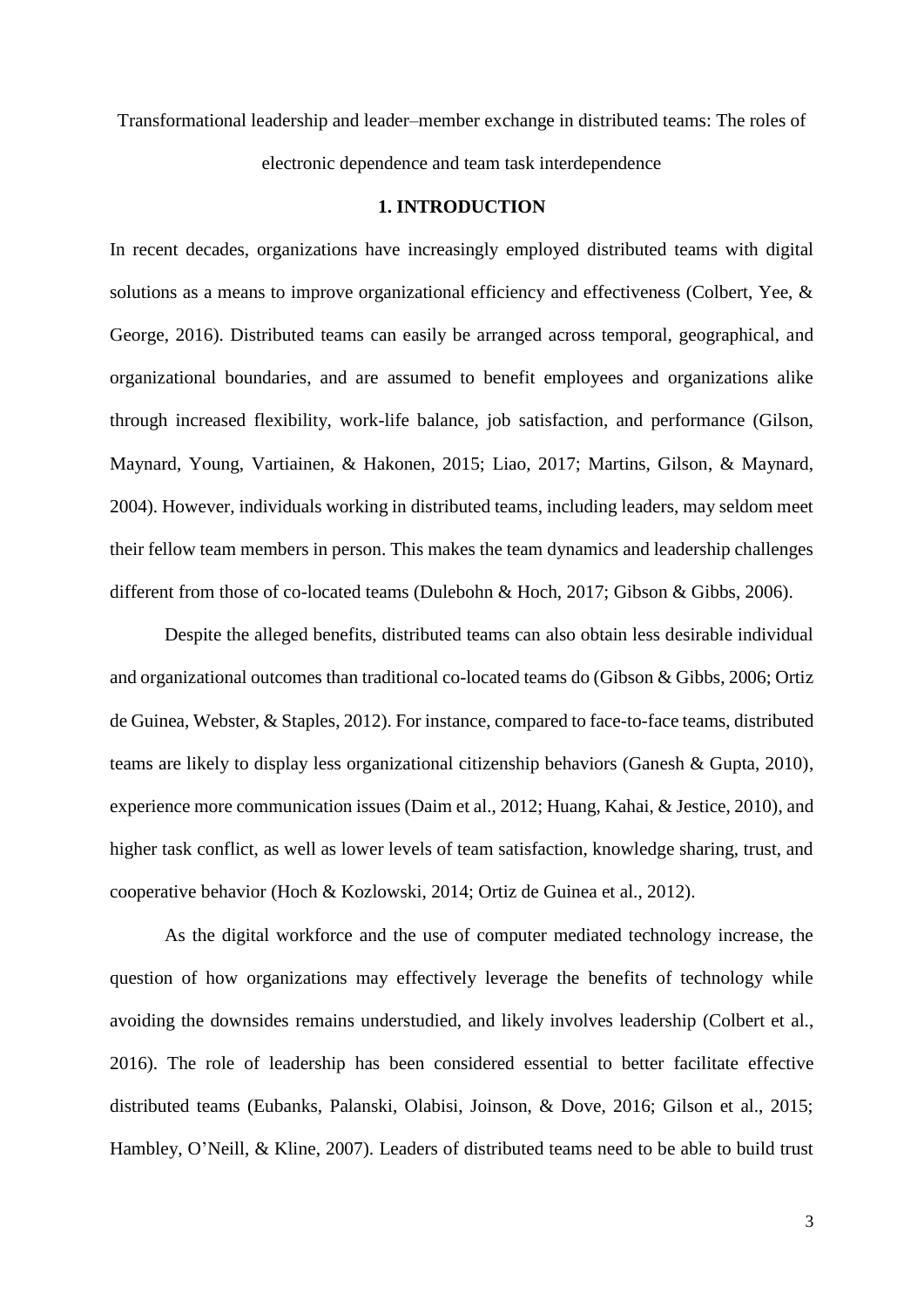and relationships with their distributed team members without physical proximity (Dulebohn & Hoch, 2017). Relevant to this study, a high-quality relationship with a leader, i.e., leadermember exchange (LMX) characterized by high levels of responsibility, decision influence, and access to resources (Graen & Uhl-Bien, 1995), is important for distributed team members to feel less isolated in the distributed work environment (Gajendran & Joshi, 2012). Among other leadership styles, transformational leadership, with leader behaviors focused on transcending work goals, purposes, and higher-order intrinsic needs (Judge & Piccolo, 2004), is often considered a beneficial leadership style for distributed teams (Hoch & Kozlowski, 2014). However, although transformational leadership provides teams with visions and a collective belief in their ability to succeed (Schaubroeck, Lam, & Cha, 2007), these visions and personal considerations can be more difficult to transmit, detect, and interpret in distributed settings (Hoch & Kozlowski, 2014). We therefore argue that transformational leaders can be less effective in building high-quality LMX relationships with followers in distributed teams. Such an investigation is important because the relationship between transformational leadership and LMX quality has been developed and tested primarily in traditional team contexts (Dulebohn, Bommer, Liden, Brouer, & Ferris, 2012; Martin, Guillaume, Thomas, Lee, & Epitropaki, 2016).

To better understand conditions under which transformational leadership can be more or less effective in developing LMX quality in distributed teams, the present study examines the moderating roles of electronic dependence and task interdependence. First, we argue that transformational leadership cues are harder to transmit when team members are highly dependent on electric communication tools, i.e., electronic dependence, to go about their daily work. Electronic dependence refers to the extent to which team members are dependent on computer-mediated tools, such as e-mail, teleconferencing, and collaborative software, to plan and coordinate tasks (Gibson & Gibbs, 2006; Liao, 2017). Second, we investigate the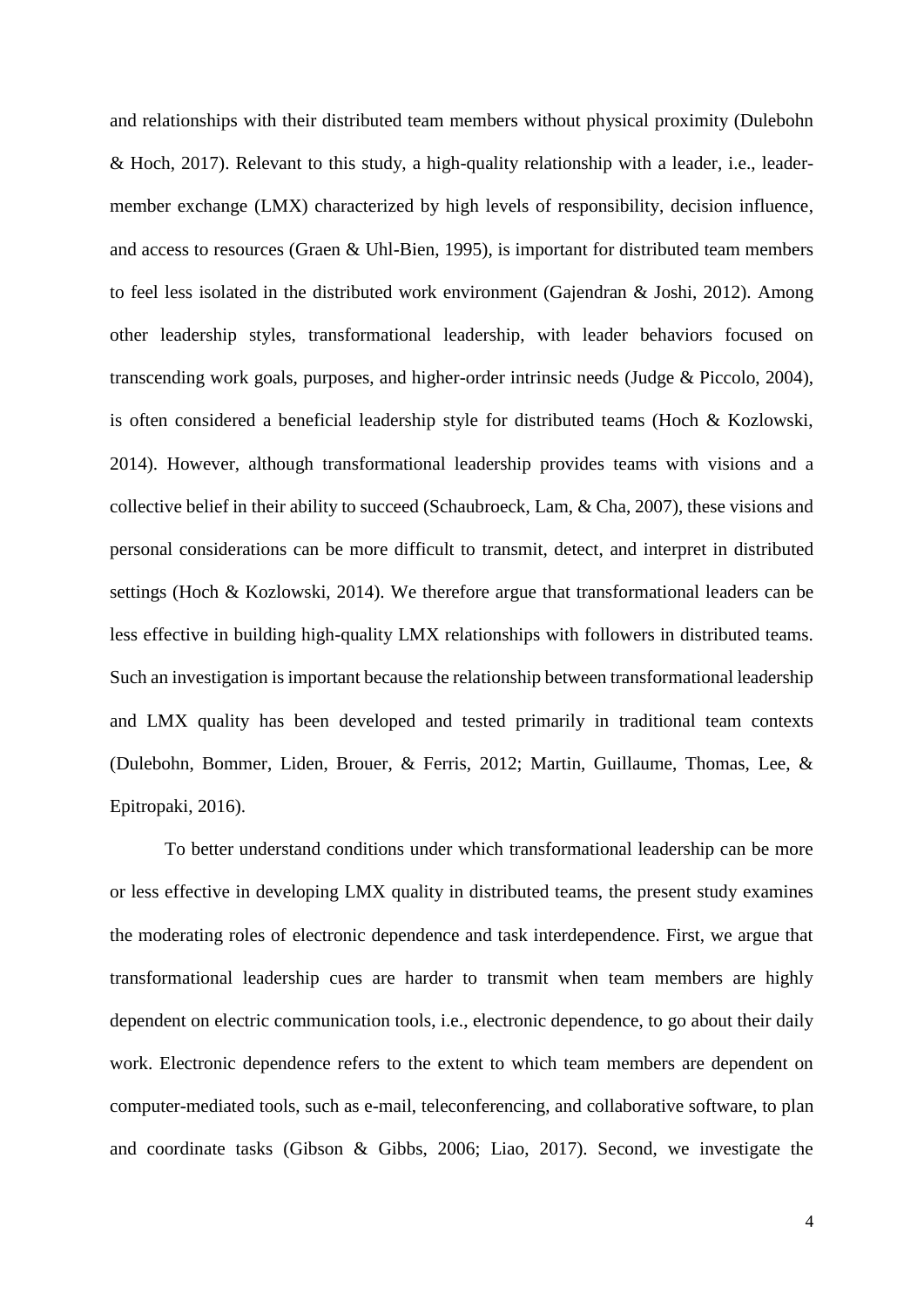moderating role of task interdependence, which is concerned with the extent to which team members are dependent on other members' work to complete their own (Langfred, 2000). Task interdependence may shed light on team member interpersonal interaction patterns that can influence the effectiveness of transformational leadership on LMX quality. Jointly, we propose that transformational leadership is likely to be less effective to develop high-quality LMX when distributed team members are highly dependent on electronic communication while their task interdependence is high. We examined our hypotheses by conducting two independent field studies among distributed team members in a total of three organizations operating with working units across physically dispersed offices.

By doing so, we seek to contribute to the call for more knowledge about how leaders may effectively lead in distributed teams (Dulebohn & Hoch, 2017; Liao, 2017). In particular, we seek to investigate conditions under which transformational leadership may be less effective in developing high-quality leader–follower relationships by looking into the contextual role of electronic dependence and task interdependence. In addition, we extend the current knowledge in the LMX literature by mapping out potential contextual factors that influence the effect of transformational leadership on LMX quality in distributed teams. Finally, we offer practical implications for leaders to lead and build beneficial, high-quality exchange relationships in digitized workplaces.

## **2. THEORY AND HYPOTHESES**

## **2.1 Transformational leadership and leader-member exchange in distributed teams: The moderating role of electronic dependence**

A popular framework for contemporary leadership is the conceptualization of transformational leadership, which describes leadership behaviors, including articulating a vision, providing a work model consistent with that vision, fostering the acceptance of goals, and expressing performance expectations, as well as providing individualized support and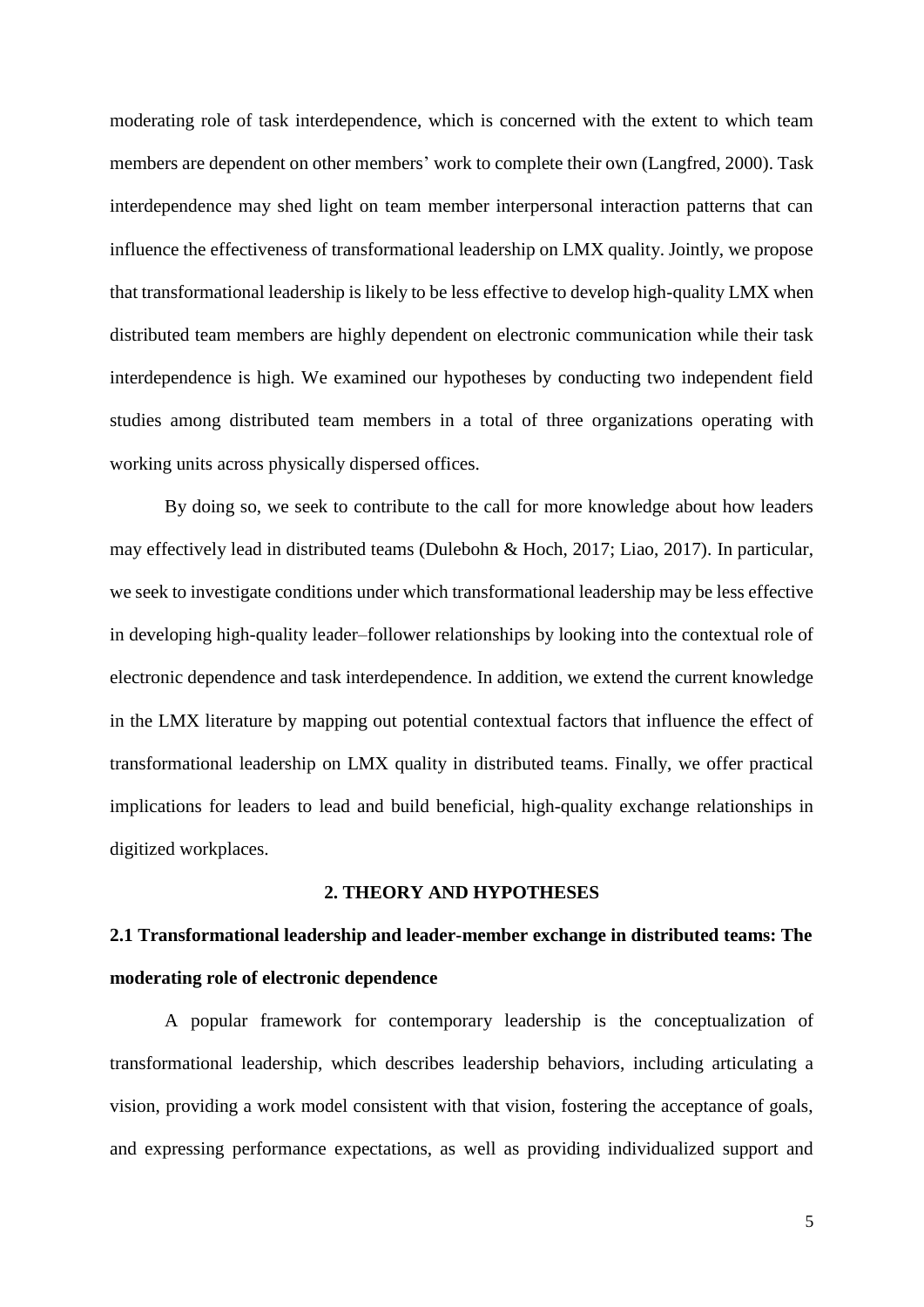intellectual stimulation (Bass, 1990; Bass & Avolio, 1993; Podsakoff, MacKenzie, & Bommer, 1996). In traditional settings, transformational leadership has been found to relate positively to outcomes such as work engagement and task performance (Aryee, Walumbwa, Zhou, & Hartnell, 2012), job satisfaction, self-efficacy, and leader commitment (Kovjanic, Schuh, Jonas, Quaquebeke, & Dick, 2012). It also positively affects intrinsic motivation, organizational citizenship behaviors (Piccolo & Colquitt, 2006), loyalty, and trust in leaders (Jung, Yammarino, & Lee, 2009).

Research in traditional settings has also demonstrated a positive relationship between transformational leadership and LMX relationship quality (e.g., Martin et al., 2016; H. Wang, Law, Hackett, Wang, & Chen, 2005). LMX quality refers to the quality of the distinct dyadic relationship between a leader and individual followers (Graen & Uhl-Bien, 1995). A highquality LMX relationship typically includes characteristics such as high levels of mutual trust, interaction, and support (Graen & Uhl-Bien, 1995; Ilies, Nahrgang, & Morgeson, 2007), as well as high degrees of reciprocity in that both parties contribute resources valued by the other party (Schyns & Day, 2010). Such high-quality relationships are desirable, as LMX is found to predict performance across a range of settings and conditions (Ilies et al., 2007; Martin et al., 2016).

While the use of computer-mediated communication technologies for team processes provides great benefits (Hertel, Stone, Johnson, & Passmore, 2017), such as flexibility in scheduling work across locations, it is not without challenges (Mesmer-Magnus, DeChurch, Jimenez-Rodriguez, Wildman, & Shuffler, 2011; Walvoord, Redden, Elliott, & Coovert, 2008). Due to the physical distance, distributed team members often rely on computer-mediated tools (Gibson & Gibbs, 2006; Liao, 2017). The usage of such communication tools may limit informal, spontaneous interaction and hinder knowledge interpretation (Desanctis & Monge, 1998)**.** Previous research on distributed teams has demonstrated that when team members do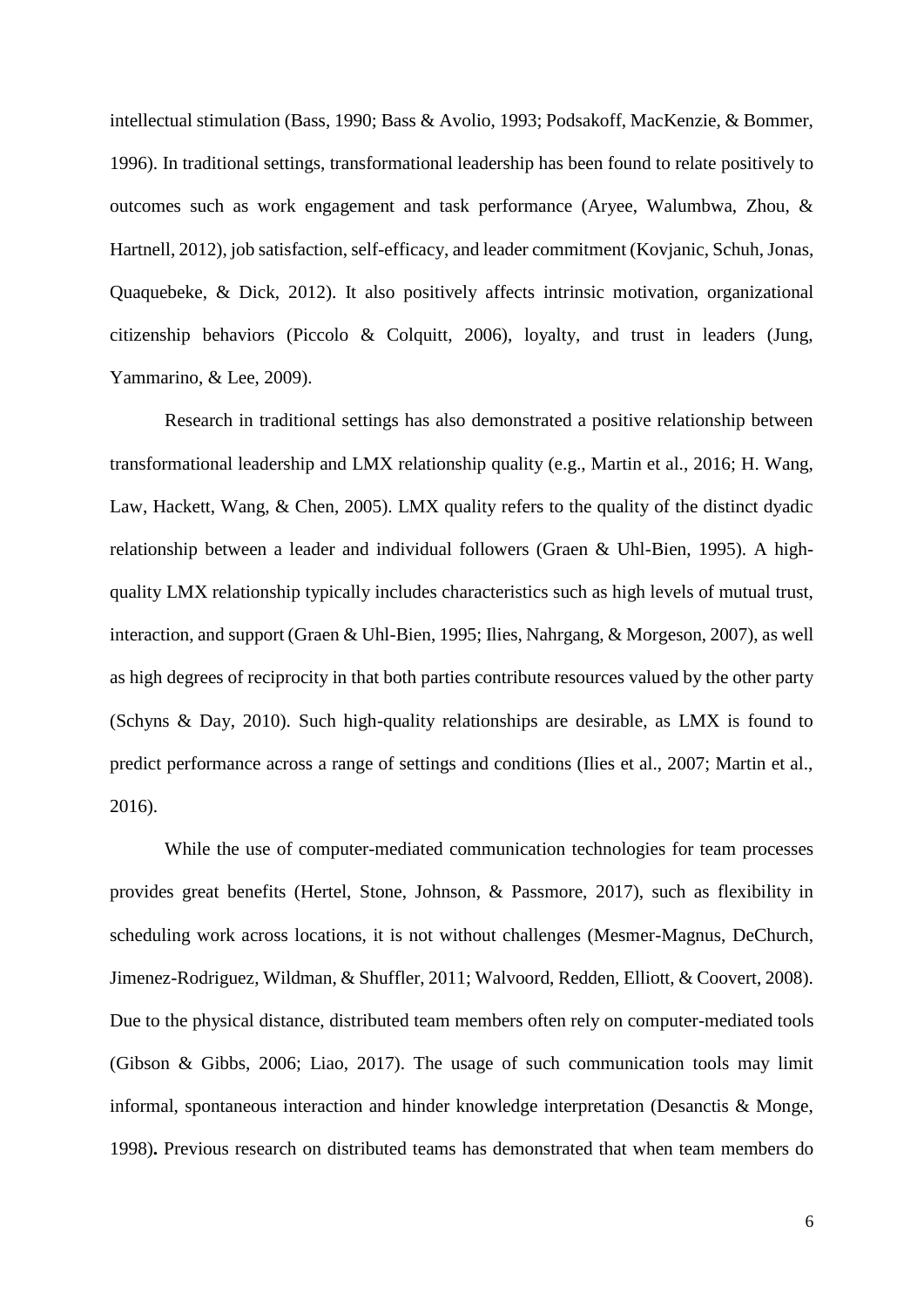not meet face to face, they may lack mutual knowledge of each other's situation, which can lead to increased communication problems (Gibson & Gibbs, 2006)**.** Indeed, high levels of electronic dependence in distributed teams are found to be negatively correlated with knowledge sharing (Klitmøller & Lauring, 2013), trust, team commitment (Jimenez, Boehe, Taras, & Caprar, 2017), and communication quality in teams (Daim et al., 2012). This is because, first of all, distributed team members tend to communicate less frequently than faceto-face teams (Sarker, Ahuja, Sarker, & Kirkeby, 2011). Moreover, when they do communicate, they are less likely to share common norms and perceived work procedures (Mesmer-Magnus et al., 2011). Therefore, confusion about the team's or the project's status due to communication constraints is often an issue in distributed teams. We also consider this applicable to the interaction between team members and their leaders.

In particular, communication not only fosters information exchange; it is also a foundation for building relationships and trust (Jimenez et al., 2017). When leading a distributed team, leaders have less day-to-day influence and less information about their followers' progress than in a face-to-face setting (Huang et al., 2010). In a distributed team environment where electronic communication is the main channel of interaction, leaders can face greater difficulties in assessing and developing suitable managerial interventions related to, for instance, conflict resolution, work motivation, performance, and trust (Dulebohn & Hoch, 2017). These are all leadership practices considered important for the development of highquality LMX relationships (Martin et al., 2016). Seemingly, the way in which work relationships are effectively built and maintained via electronic communication could be different than for face-to-face communication (e.g., Hambley et al., 2007; Purvanova & Bono, 2009), especially for leaders building and facilitating work relationships within distributed teams (Dulebohn & Hoch, 2017; Eubanks et al., 2016; Malhotra, Majchrzak, & Rosen, 2007).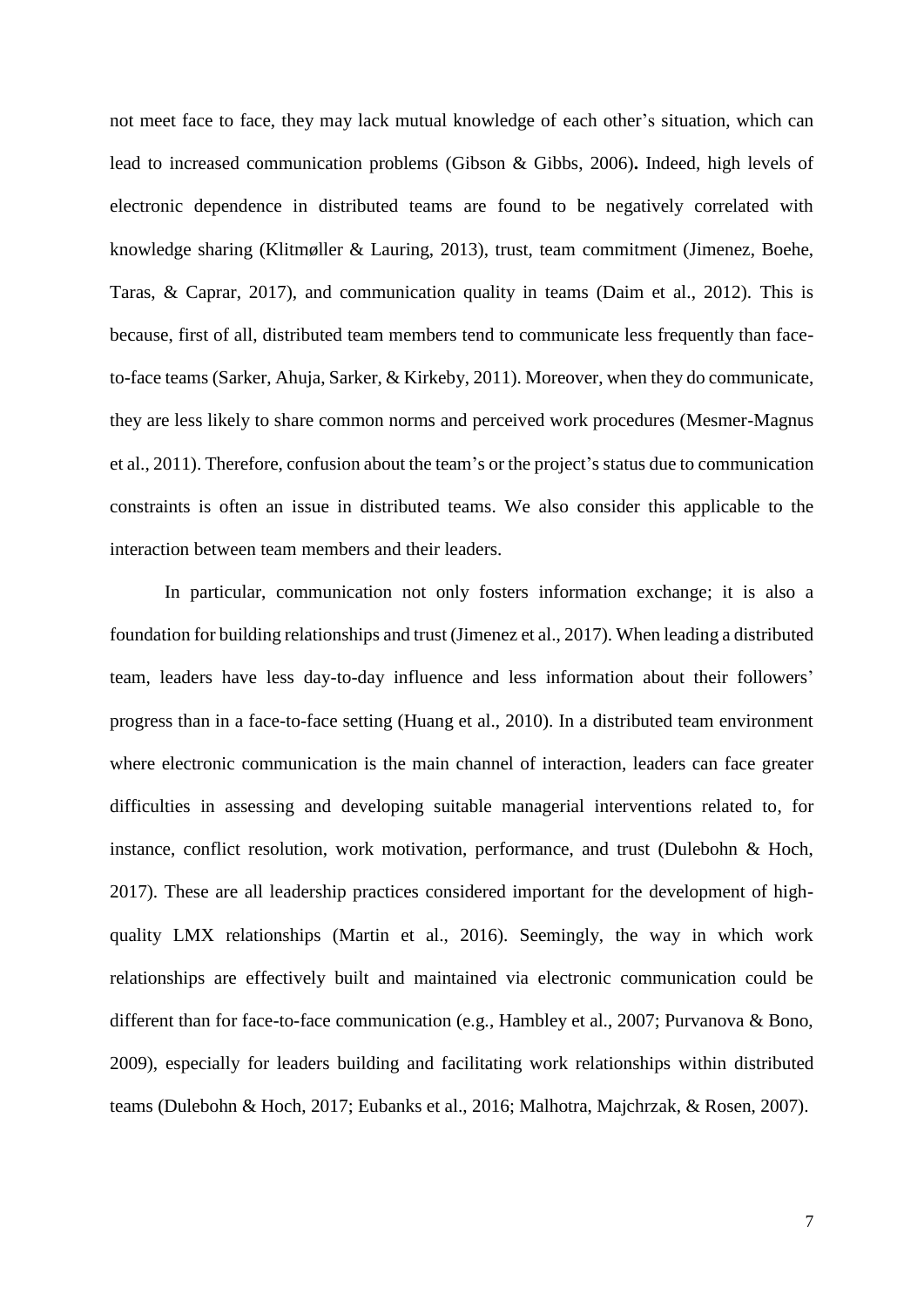Transformational leadership is suggested as an effective leadership style for distributed teams because it is an active, relationship-oriented approach in which leaders exert influence by inspiring followers to focus on the team and team members, thus rising above their own immediate self-interest (Bell & Kozlowski, 2002). Indeed, previous research on distributed teams has demonstrated that transformational leadership is positively associated with follower motivation (Andressen, Konradt, & Neck, 2012), performance and work satisfaction (Purvanova & Bono, 2009), and a cooperative team climate (Huang et al., 2010). However, it is yet to be determined whether transformational leadership contributes to LMX quality in distributed settings. Many transformational leadership behaviors, such as articulating a vision and expressing individual considerations and confidence, largely rely on extensive, high-quality communication (Hambley et al., 2007). With the aforementioned communication challenges associated with electronic tools, we question how transformational leaders of distributed teams may build relationships with their followers.

In particular, due to the physical constraints and reduced communicational cues compared to face-to-face communication (Gilson et al., 2015; Klitmøller & Lauring, 2013), individuals who are highly dependent on electronic communication are often uncertain about their roles and tasks (Purvanova & Bono, 2009). In addition, because geographic dispersion prevents impromptu meetings, distributed team members also find it hard to relate to the role and tasks of their leaders (Liao, 2017). In other words, the constraints imposed by electronic dependence due to communication restraints and the spatial dispersion of team members may be likely to make it harder for leaders and team members to gain an overview of team processes, progress, and results (Dulebohn & Hoch, 2017). Therefore, electronic dependence could contribute to diminish the quality of the individual exchange relationships between transformational leaders and their distributed team members. Due to the inherent differences between face-to-face and computer-mediated communication, where the latter may lack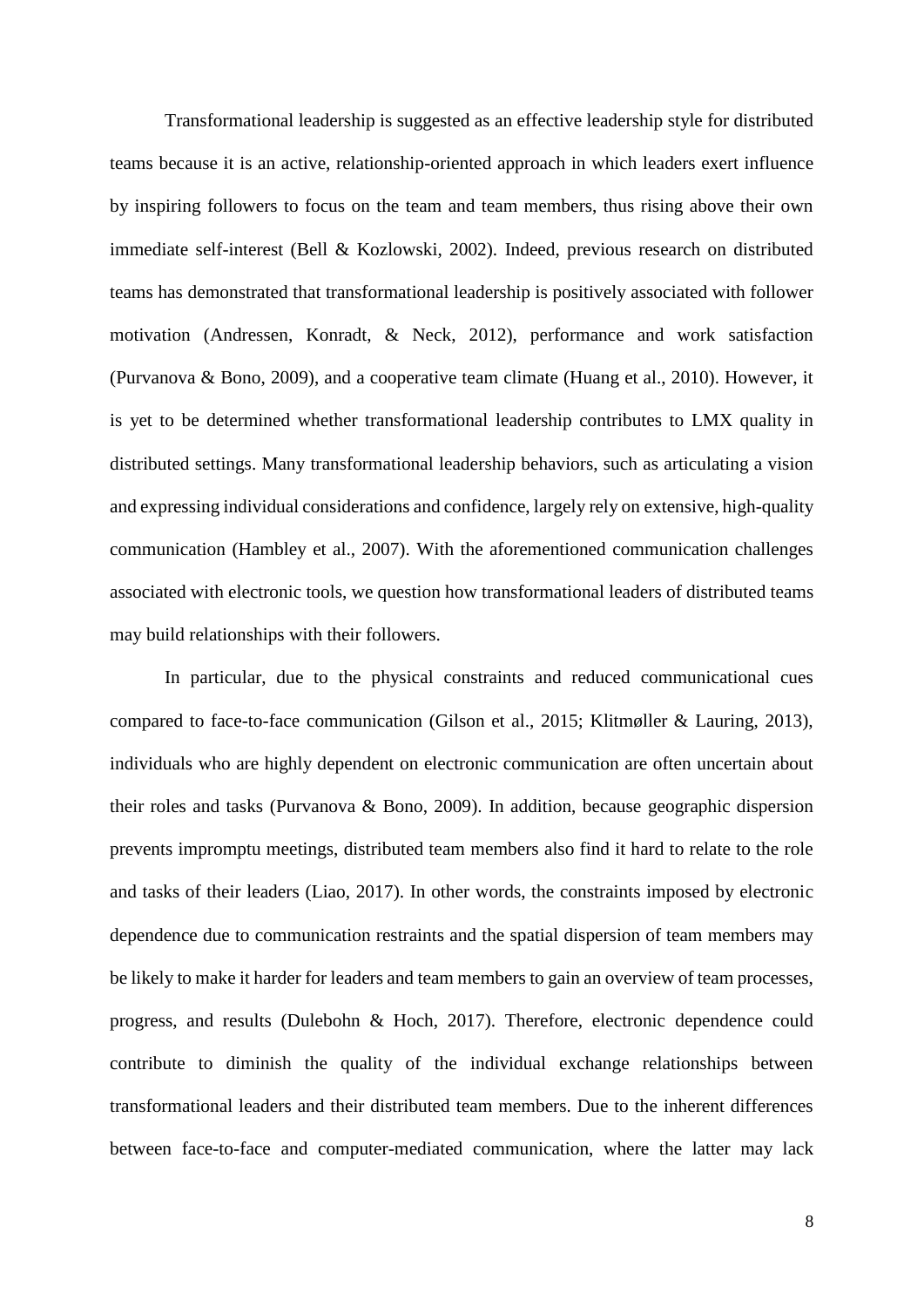important visual and auditory cues, transformational leadership behaviors may be less effective in forming beneficial relationships with team members when dependence on electronic communication is high. Therefore, as illustrated in Figure 1, we hypothesize that:

*Hypothesis 1. Electronic dependence will moderate the positive relationship between transformational leadership and LMX quality such that the relationship is less positive when electronic dependence is high.*



**Figure 1.** Two- and three-way interactions of transformational leadership, electronic dependence, and task interdependence.

# **2.2 Transformational leadership, electronic dependence and task interdependence: The three-way interaction in predicting LMX quality**

The distributed work format creates new opportunities for flexibility in terms of mobility and arrangement of work, but individuals working together from different locations may still be highly dependent on each other in their work (Jimenez et al., 2017). For instance, projects may be arranged such that certain skills are required to complete specific tasks. If one individual possesses the skills required for the completion of the task, then other workers may not complete their own tasks before the first individual has completed his/hers (Y. Wang,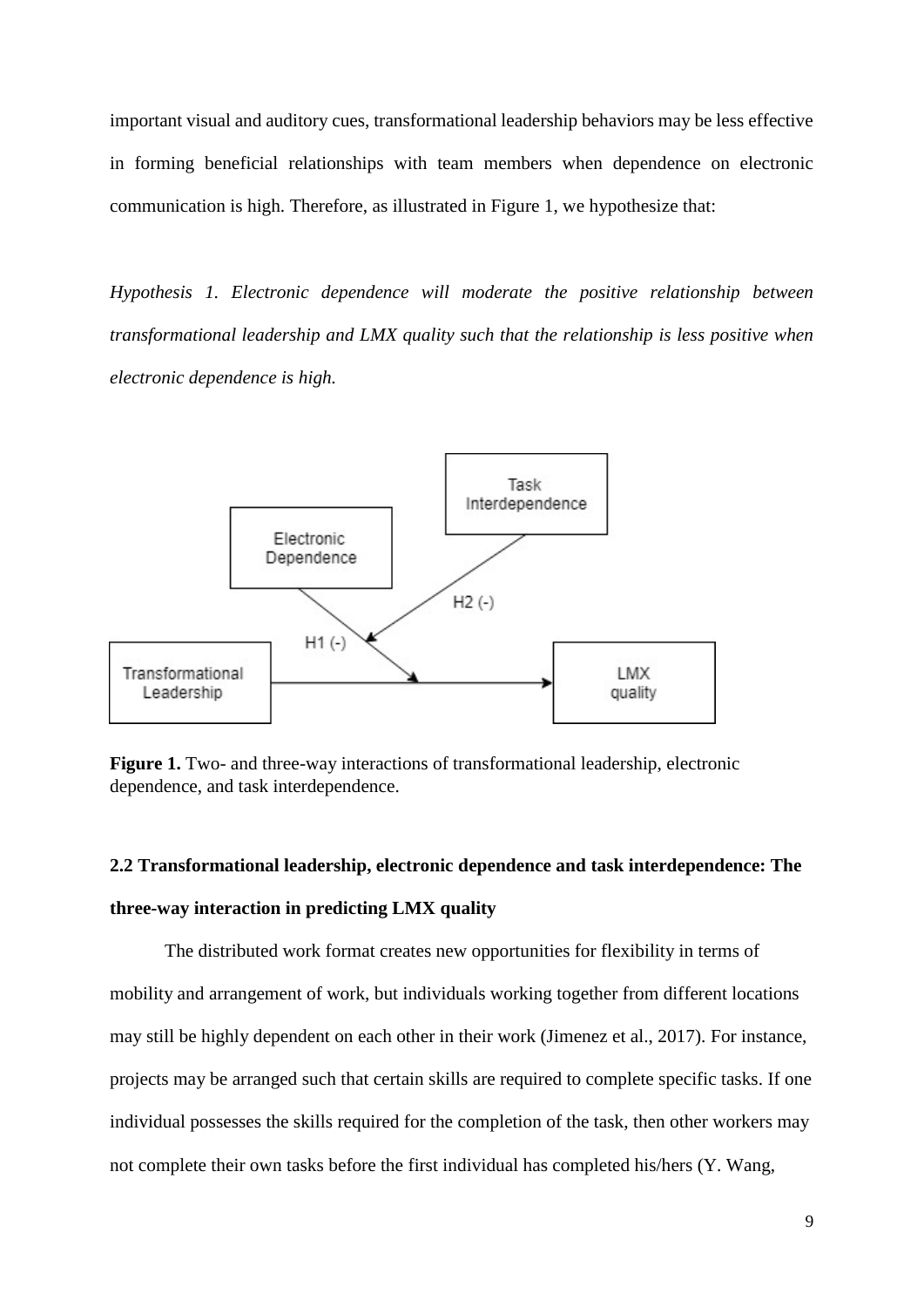Gray, & Meister, 2014). Such "connectedness of jobs" (Morgeson & Humphrey, 2006, p. 1324), known as task interdependence, refers to the extent to which outcomes of a job are influenced by or depend on the actions of others (Kiggundu, 1983). Empirically, task interdependence has been found to be positively associated with various desirable work outcomes, such as increased cooperation and helping behaviors (De Jong, Van der Vegt, & Molleman, 2007), trust, effectiveness (Hertel, Konradt, & Orlikowski, 2004), and extra-role behaviors (Bachrach, Powell, Bendoly, & Richey, 2006; Ganesh & Gupta, 2010). Moreover, team performance depends on the extent to which team communication and task interdependence are in alignment (Rico & Cohen, 2005). This indicates that to understand the dynamics of a distributed team, it is important to investigate how team members interact to go about their work (Marlow, Lacerenza, & Salas, 2017). Research on LMX quality demonstrates that the dyadic relationships between leaders and their followers are influenced by team dynamics such as team coordination (Sui, Wang, Kirkman, & Li, 2016) and work values similarity across team members (Dose, 1999). We propose that the way in which team members develop the social exchange relationship with leaders is dependent on the way they interact with and the degree to which they are dependent on other team members.

Team members with high levels of task interdependence tend to interact more frequently and with higher quality (Orton & Weick, 1990; Weick, 1976) than team members who work independently of each other (Hollenbeck & Spitzmuller, 2012). This is particularly relevant for distributed teams because team members often perform their tasks in isolation. As such, task interdependence could be an important reason for them to initiate and to maintain interactions with those they work closely with (Hinds & McGrath, 2006). When the level of task interdependence increases, so do the dependencies and the coordination requirements among individuals, which can serve to tie team members more closely together (Burke et al., 2006). Moreover, interdependent coworkers should facilitate each other's work, communicate more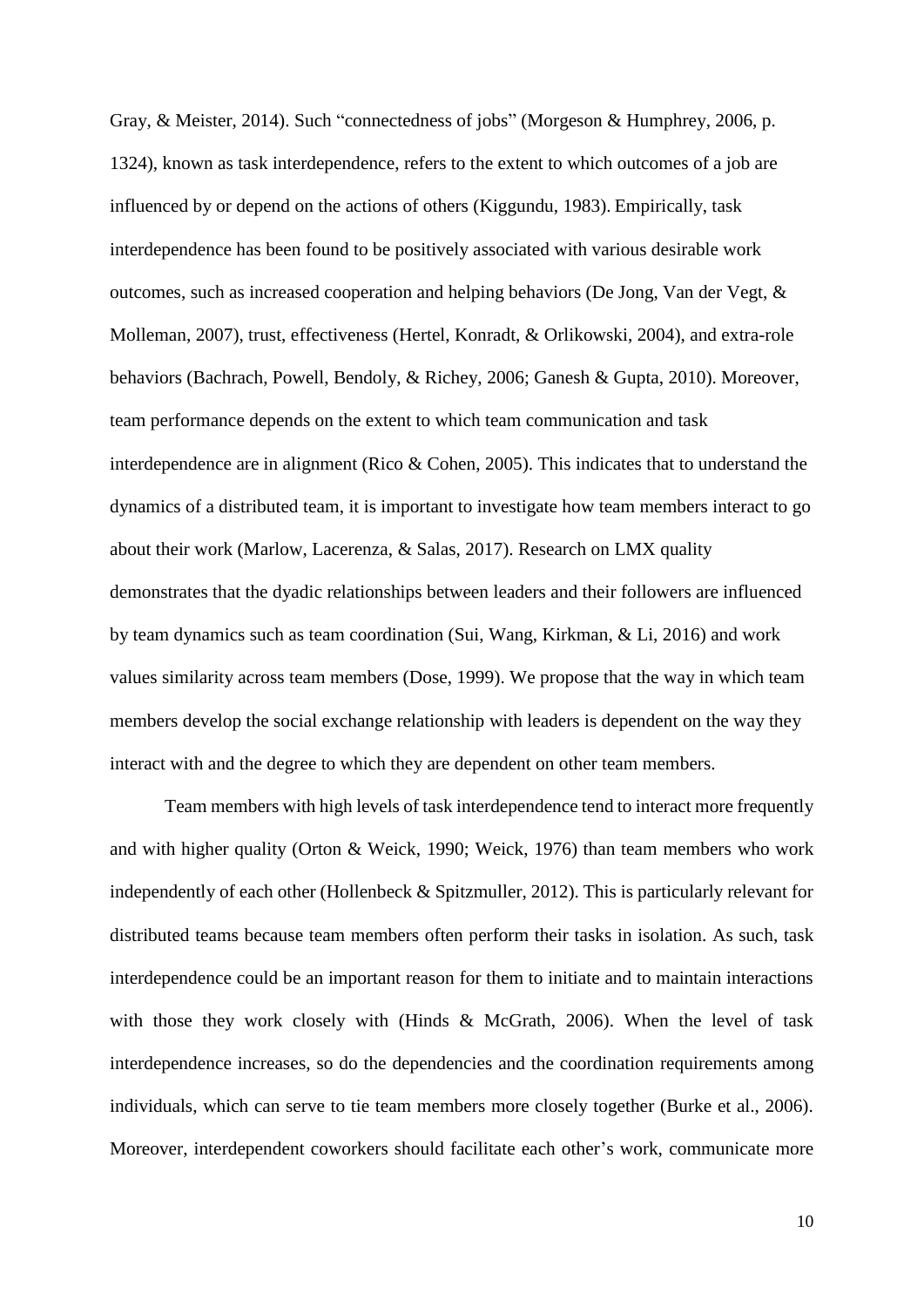effectively and trust each other in fulfilling their mutual responsibilities (Liao, 2017). Therefore, team members are likely to be more attentive to other team members' actions and thoughts when their task interdependence is high (Van Der Vegt, Emans, & Van De Vliert, 2000).

However, interaction patterns among team members do not necessarily extend to the leader. Team members often perceive leaders to have different roles to play during the course of a teams' existence, and their importance to the team may vary depending on the team's structure and task focus (Bell & Kozlowski, 2002; Hollenbeck & Spitzmuller, 2012; Morgeson, DeRue, & Karam, 2010). A team with high levels of task interdependence may have different leadership needs than teams in which interdependence is low (Hinds & McGrath, 2006). If the team is highly interdependent with close ties among team members, they may be less dependent on the leader's input and directions as a reference to approach their work, and more motivated to engage in internal knowledge sourcing (Gray & Meister, 2004). Indeed, team members who identify each other's areas of expertise may rely more on each other for expert information than other sources of knowledge, such as the leader (Guo & Tang, 2017). In other words, team members may develop an internal knowledge base to reduce barriers for collaboration (Y. Wang et al., 2014), leaving the team members less reliant on their leader.

In these teams, the potential impact that transformational leadership may have merits exploration. Transformational leadership may serve to tie highly interdependent team members more closely together (e.g., Burke et al., 2006); however, the implications of these leader behaviors in connection to the relationship between the leaders and their individual members are less known. Leaders shape the work context of their followers through their own transformational behaviors (Podsakoff et al., 1996). Transformational leaders may set expectations of high performance, provide direction and a common model, or articulate a vision. However, in a team with high task interdependence, the team itself may set its own vision and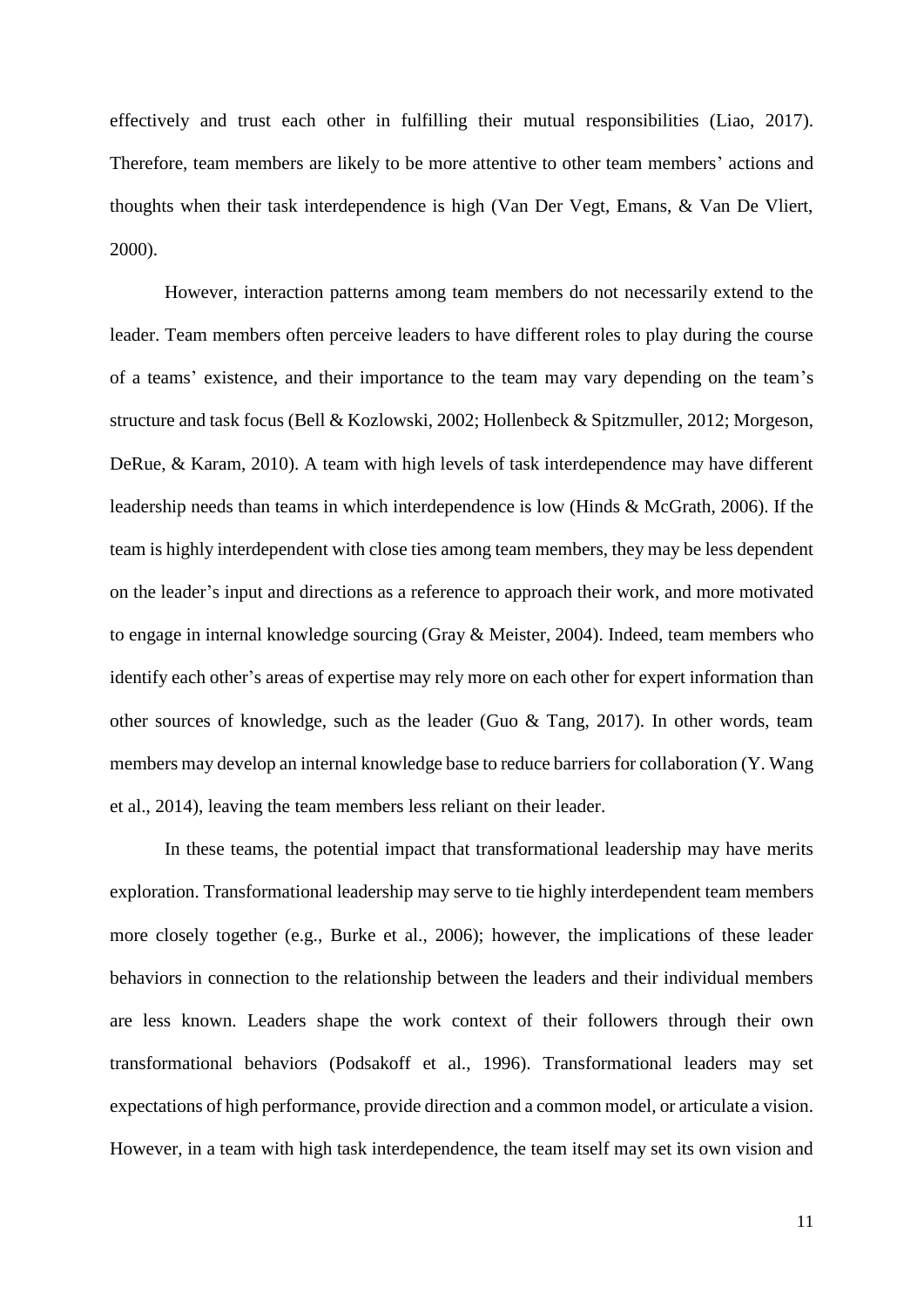performance expectations (Bell & Kozlowski, 2002). Thus, it is likely that when individual members come across issues and questions, it would be natural for them to discuss them with their colleagues rather than with the leader (Hollenbeck & Spitzmuller, 2012).

Additionally, although research on transformational leadership suggests that teams in which leaders are supportive and confident in the abilities of their team members are more likely to succeed (Podsakoff et al., 1996), we argue that such support and confidence is harder to translate via electronic communication. The spatial dispersion and the dependence on electronic communication may prevent team members from orally approaching their leaders for quick informal feedback. Written feedback can be perceived as more formal than face-to-face communication, thus hindering such initiatives (Huang et al., 2010). As such, the leader may become less salient to the team. Indeed, followers need to perceive the relationship with their leader as rewarding in order to promote high-quality LMX relationships (Ilies et al., 2007; H. Wang et al., 2005)**.** If team members do not believe that the leader is contributing to the tasks at hand, they might feel a lesser need to reciprocate, thus diminishing the importance of the exchange relationship with the leader (Dulebohn et al., 2012)**.** We thus argue that cultivating high-quality LMX relationships should be more difficult to accomplish for a leader of a distributed team when both electronic dependence and task interdependence are high. Due to the leader's lack of face-to-face encounters with the team to enrich personal communication and the team's interaction structure, team members may perceive the relationship with the leader to be not only less salient, but even redundant. Therefore, as shown in Figure 1, we posit that:

*Hypothesis 2. Task interdependence, electronic dependence, and transformational leadership will interact in predicting LMX such that the relationship between transformational leadership and LMX will be negative when task interdependence and electronic dependence are high.*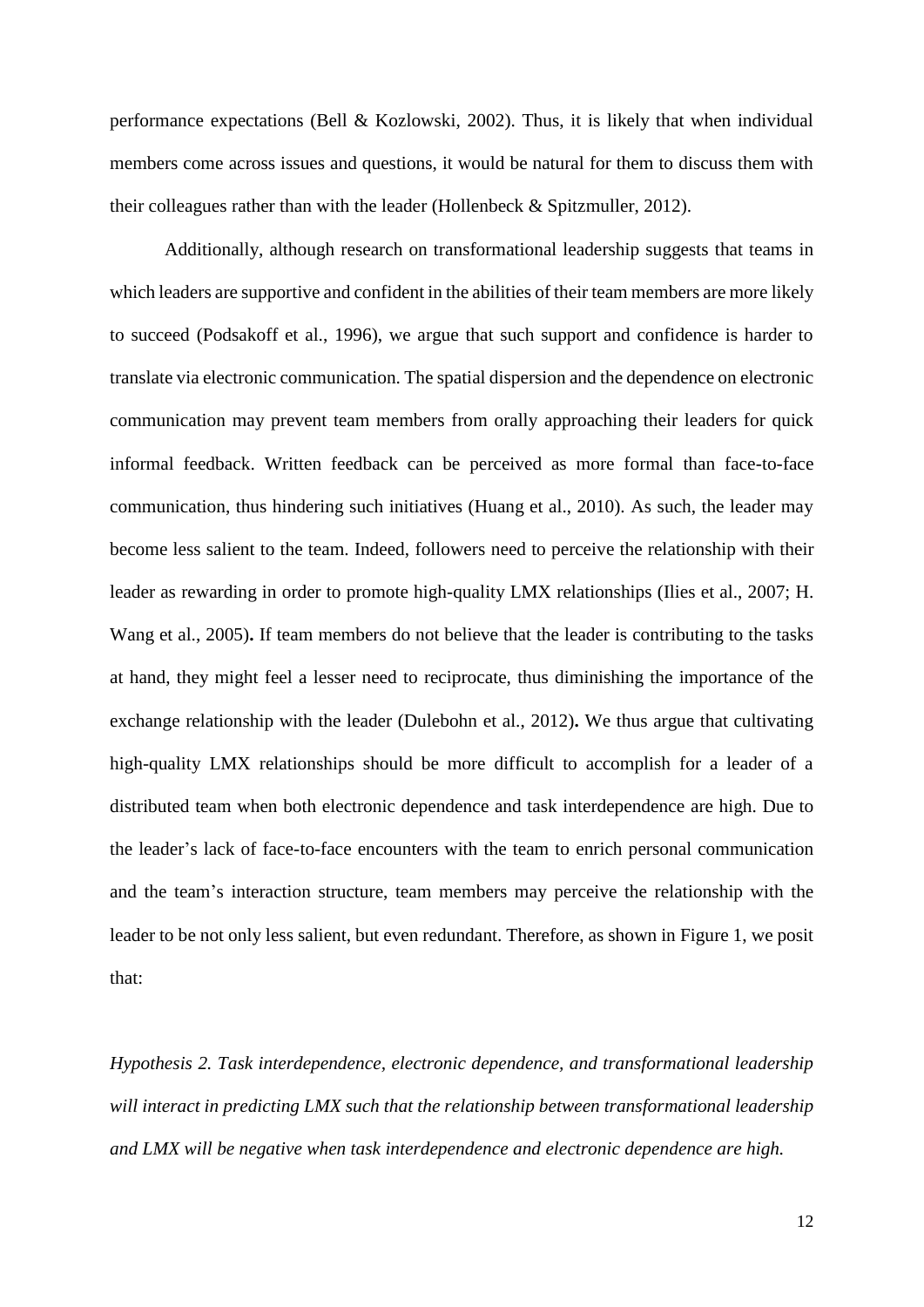#### **3. METHODS**

## **3.1 Sample – study 1 and study 2**

To test our hypotheses, we conducted two independent field studies, namely Study 1 and Study 2. Study 2 was a replication study to strengthen the generalizability of our findings (Tsang & Kai-Man, 1999). In Study 1, the sample consisted of 79 employees from two Norwegian organizations (one from the IT industry and one from the manufacturing industry) that both operated with work units across geographically dispersed offices. A two-stage survey was sent to 300 employees from different work units of the two organizations. Of these, 93 participants (31%) had responded at Time 1 in March 2017. We then distributed the Time 2 survey one month later to the 93 participants, and 79 of them (85%) completed it. The final sample consisted of the 79 participants who completed both Time 1 and 2 surveys. Of the 79 participants, 61 were employees of 18 work units from the first organization. Two of the work units, with two and three members, respectively, were co-located. However, they were functional units that provided services to other work units that were geographically dispersed. For the remaining 16 work units, the members were located in 14 different offices across five countries. The 18 participants from the second organization were all from one work unit but working from six offices located in six different cities in Norway.

In terms of demographics, 49 (62%) were men and 30 (38%) were women. On average, they were 40.8 years old  $(SD = 10.2)$  and had been working for their current organization for 7.2 years  $(SD = 8.1)$  and with their current leaders for 3.0 years  $(SD = 2.8)$ . Most of them (40.5%) had bachelor's degrees, followed by senior high school educations (21.5%), higher diploma educations (15.2%), master's degrees (13.9%), and junior high school educations (8.9%).

To facilitate communication across these locations, they relied on electronic communication tools (i.e., emails, teleconferencing, and collaborative software) to various degrees. The majority of them (68.4%) said that they relied to a great extent (7/7) on email for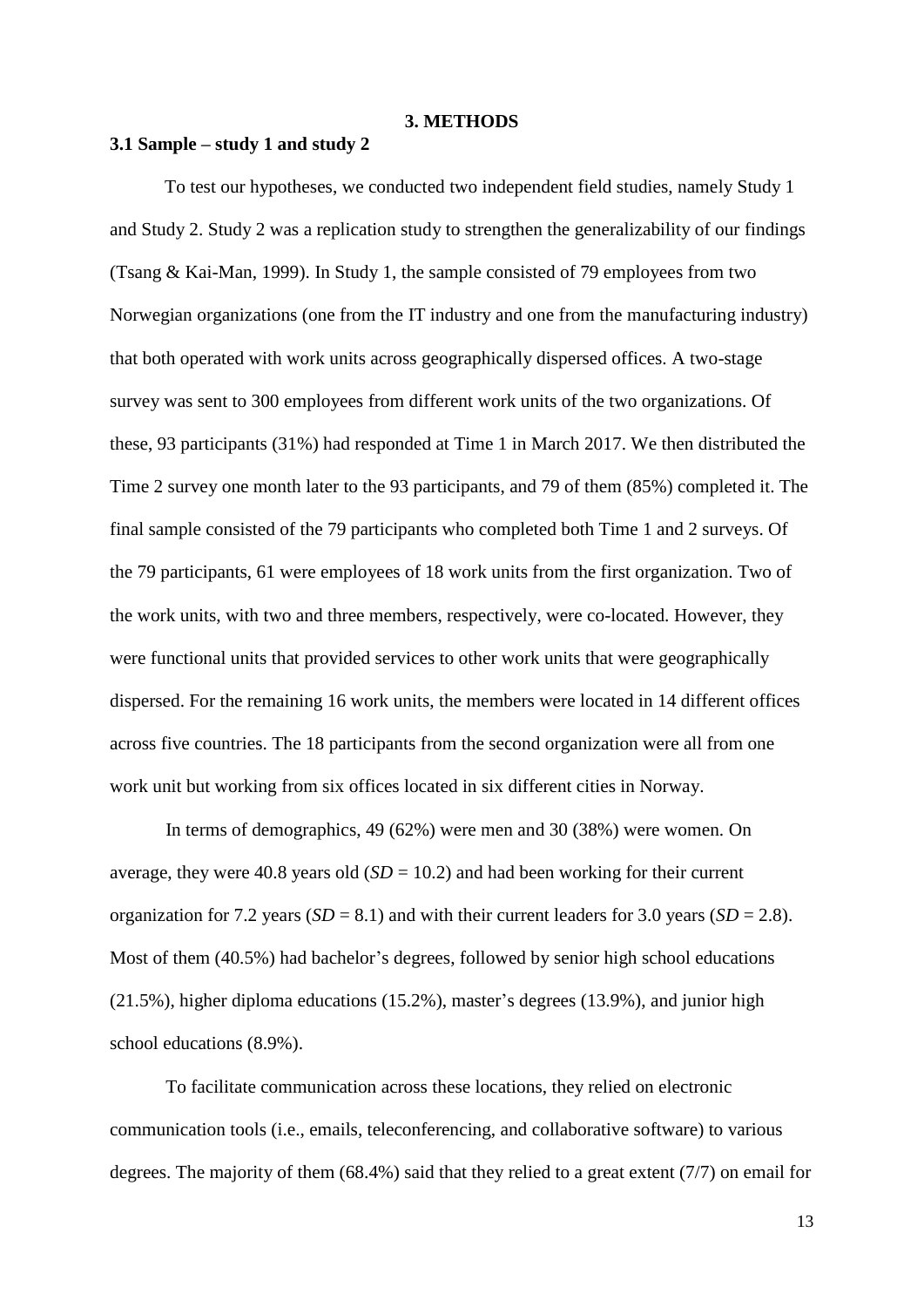communication in their daily work, while 27.9% had a moderate (5/7) to high (6/7) level of reliance. A total of 35.4% and 30.4% of participants said a high degree (6/7) of their daily work routines involved using teleconferencing and collaborative software, respectively, for communication, followed by 29.1% and 27.8% to a great extent (7/7) and 21.5% and 25.3% to a moderate degree (5/7).

Similar to Study 1, data for Study 2 was collected by a two-stage survey distributed to individuals working in geographically dispersed teams across 15 countries of an international firm. The Time 1 survey was distributed in March 2018 to 535 targeted participants, who were given three weeks to reply. Completed surveys were received from 153 (28.6%) participants. The Time 2 survey was distributed three months later to those 153 individuals who completed the Time 1 survey. Of those, 107 (69.9%) responded, resulting in a final sample consisting of individuals from 42 geographically dispersed teams (ranging between 1 and 8 participants from one team unit) located across 15 countries with a final response rate of 20.0%. We then assigned each participant to a unique team identification number.

Of the 107 respondents, 79 were male (73.8%) and 28 were female (26.2%). The majority of the participants had obtained bachelor's degrees (54.2%), followed by those who had master's degrees (29.0%), high school educations (10.3%), and diploma degrees (5.6%). One participant had a middle school education (0.9%). On average, they were 37.10 (*SD* = 11.12) years old, and their average tenure working for the current organization was 6.69 (*SD*  $= 8.38$ ) years. In regards to their electronic communication dependence, many reported that, to a very great extent (5/5), they relied on collaborative software (41.8%), then teleconferencing (33.3%) and email (32.7%) to go about their work on a daily basis. Their high dependence on collaborative software might have also reflected that the participants of Study 2 were highly skilled IT software developers.

## **3.2 Measures**

14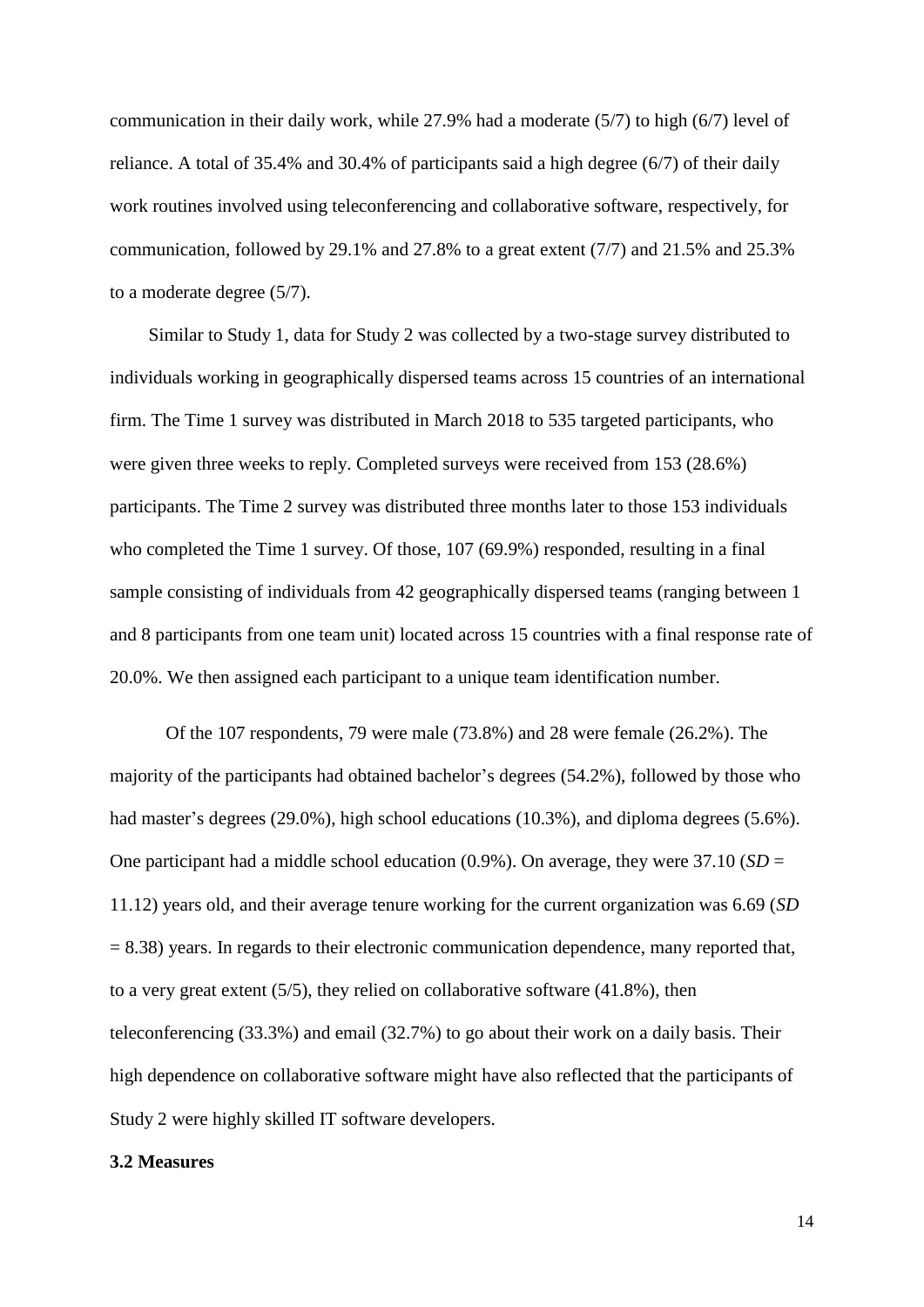Transformational leadership was measured at Time 1 using Podsakoff and colleagues' (1996) 22-item transformational leader behaviors scale, which has been applied across cultures (e.g., Kirkman, Chen, Farh, Chen, & Lowe, 2009; Rubin, Munz, & Bommer, 2005; H. Wang et al., 2005). The scale consists of six dimensions, including articulating a vision, providing an appropriate model, fostering the acceptance of group goals, high performance expectation, providing individualized support, and intellectual stimulation. A sample item of this scale was "My leader inspires others with his/her plans for the future". Previous studies that have applied this scale as a unidimensional global measure of transformational leadership demonstrated satisfactory internal consistency with Cronbach's alphas (α) ranging from .87 to .95 (Pillai & Williams, 2004; Rubin et al., 2005; Schaubroeck et al., 2007). The scale had a Cronbach's alpha of .97 for Study 1 and .91 for Study 2.

We measured (Time 1) electronic dependence using Gibson and Gibbs' (2006) scale to capture the degree to which individuals were dependent on computer-mediated communication to stay in touch with their team members in their work. We first asked participants to recall their communication with their team members, including the leader. We then asked them to indicate their daily reliance on email, teleconferencing, and collaborative software as well as electronic communication in general. A sample item was "To what extent do you rely on e-mail in your daily work?" The scale had Cronbach's alphas of .71 for Study 1 and .63 for Study 2, which were similar to the Gibson and Gibbs' study (.72).

Task interdependence was measured at Time 1 by Morgeson and Humphrey's (2006) three-item scale for received task interdependence ( $\alpha$  = .84) derived from the larger measure "the Work Design Questionnaire." Participants were asked to indicate the extent to which they were dependent on other team members to complete their tasks. A sample item was "My job cannot be done unless others do their work." The reliabilities of this scale (Cronbach's alpha) were .91 for Study 1 and .78 for Study 2.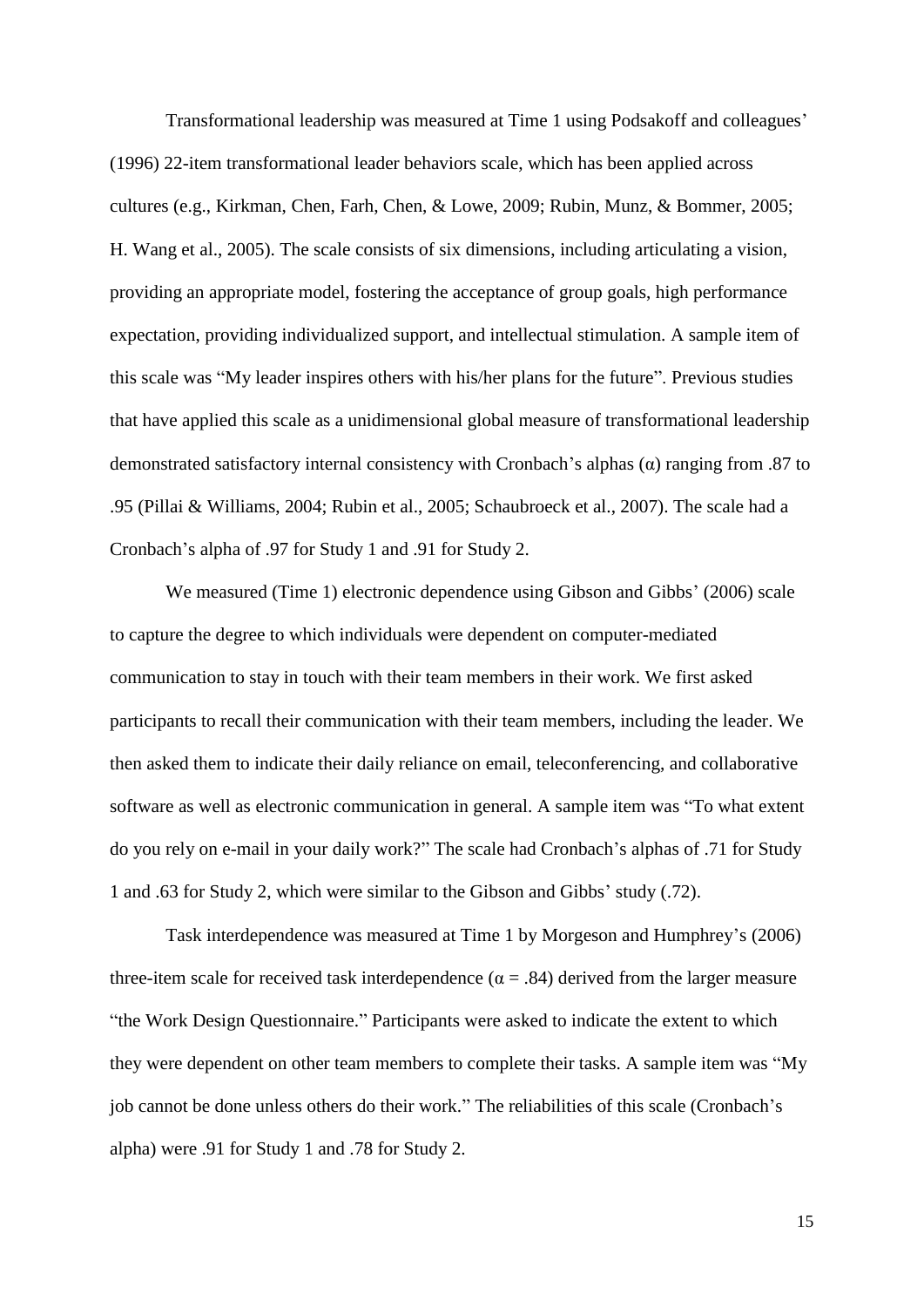LMX quality was measured at Time 2 using Graen and Uhl-Bien's (1995) seven-item scale. Participants were asked to evaluate the quality of their relationships with their leaders based on listed statements by using a 7-point Likert scale. Higher scores indicated higherquality relationships with leaders. A sample item was "How well does your leader recognize your potential?" The scale had a Cronbach's alpha of .91 for Study 1 and .88 for Study 2, which were consistent with previous research findings (Graen & Uhl-Bien, 1995).

We also included several control variables. In both Study 1 and Study 2, we controlled for demographic variables, including age, gender, and education, because they could potentially account for variance in a work-related assessment (Turban & Jones, 1995). Age was measured in true number and gender was measured using categories, where 0 represented male and 1 represented female. For education, we asked the participants to indicate their educational attainment, ranging from 1 (junior high school) to 6 (doctorate). In addition, we controlled for individual members' organizational tenure and tenure with their leaders, which were measured in true numbers. These were taken into account as proxies for job-related knowledge that the individuals may have acquired about their leaders and the organizations (Ng & Feldman, 2010). We also included self-rated team performance using the scale developed by Gardner (2012). This is because the way individual members see their team performance influences how they relate to their teams and the team processes (Gardner, 2012), which may alter their need for leadership (Spreitzer, Cohen, & Ledford, 1999).

Last, but not least, although we measured the predictor variables and the outcome variable in two separated time points, we applied a marker variable test to further minimize the potential threats of common method biases (Podsakoff, MacKenzie, Lee, & Podsakoff, 2003). To do so, we included an extra variable—an individual fixed mindset—in the model that was least correlated to any of the predictor and outcome variables. For Study 2, besides those that were included in Study 1, we also included job satisfaction using the 3-item general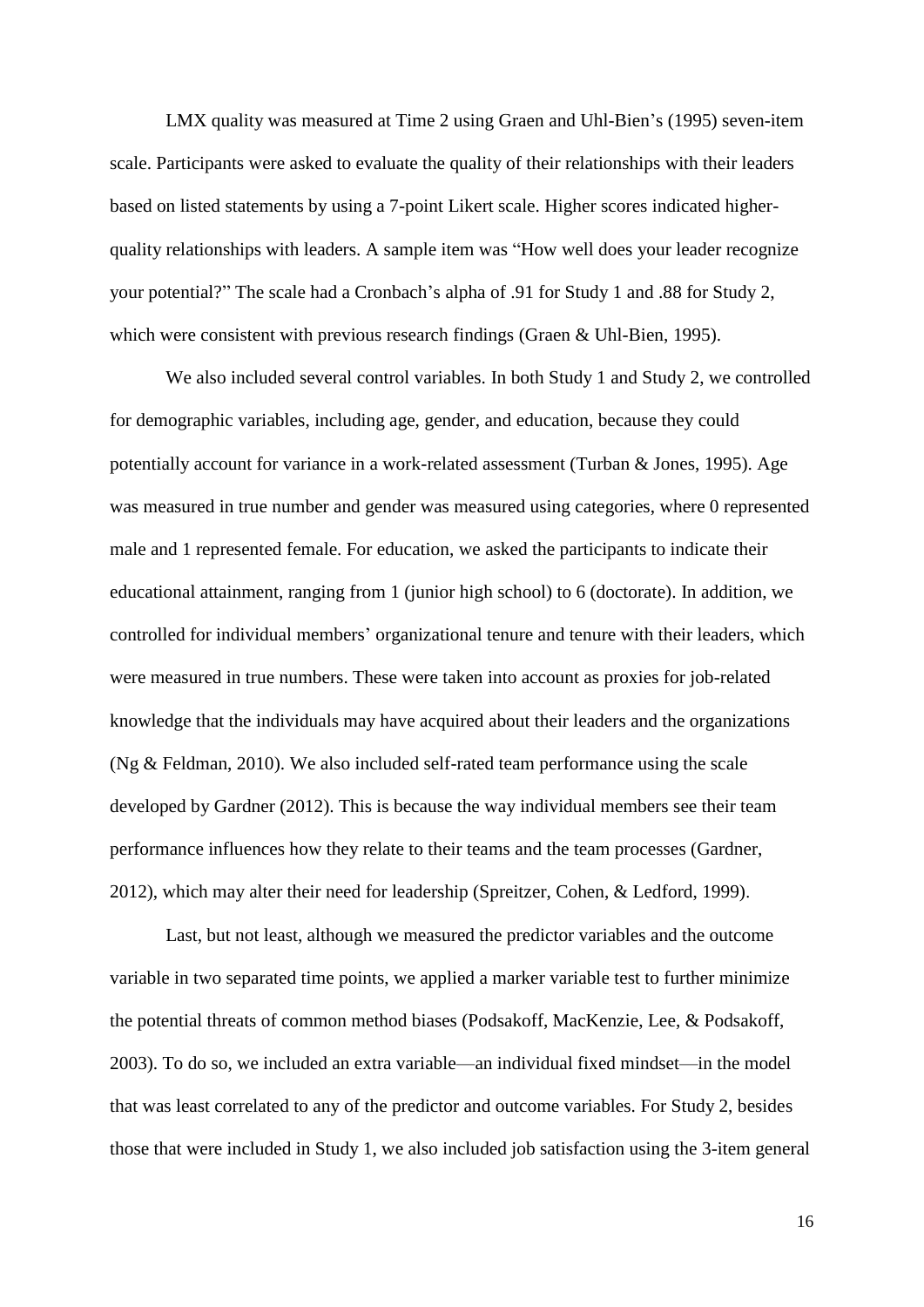job satisfaction scale developed by Quinn and Shepard (1974) with a Cronbach's alpha (α) of .86; perceived isolation using the 4-item scale developed by Connaughton and Daly (2004) ( $\alpha$ = .87); team coordination using 5 items from Lewis's (2003) Transactive Memory System Scale ( $\alpha$  = .75), and job crafting using the 5-item measure developed by Leana, Appelbaum, and Shevchuk (2009) with a Cronbach alpha of .74. These were included to cover a wider range of marker variables to remedy potential common method biases.

#### **3.3 Analytic procedure**

This study focused on how perceived leader behaviors (i.e., transformational leadership) and certain team processes (i.e., electronic dependence and task interdependence) may influence how individuals evaluate their leaders and subsequently the quality of their relationship with the leaders (i.e., LMX quality). Because some of the participants in the sample were from the same teams and shared the same leaders, even though all constructs were operated at the individual level, we considered the fact that the potentially shared variance between the teams could bias the standard error estimate (Hox, 2010). Therefore, we assessed the degree of interdependence by examining the intra-class correlations of transformational leadership and LMX at the individual level (Snijders & Bosker, 2012). The results indicated no significant unexplained variances between teams for LMX (Study 1:  $p =$ .67; Study 2: *p* = .39) and transformational leadership (Study 1: *p* = .21; Study 2: *p* = .62) with relatively small intra-class correlations (Study 1: ICCs = .07 and .15 respectively; Study 2: ICCs= .08 and .04, respectively). However, we applied multi-level analyses to test our hypotheses, as it provides more conservative estimates (Snijders & Bosker, 2012).

The moderating hypothesis (H1) will be supported if the interaction between transformational leadership and electronic dependence and between transformational leadership and task interdependence provide significant additional explained variance to the model and the regression coefficients are negative and significant. Dawson and Richter's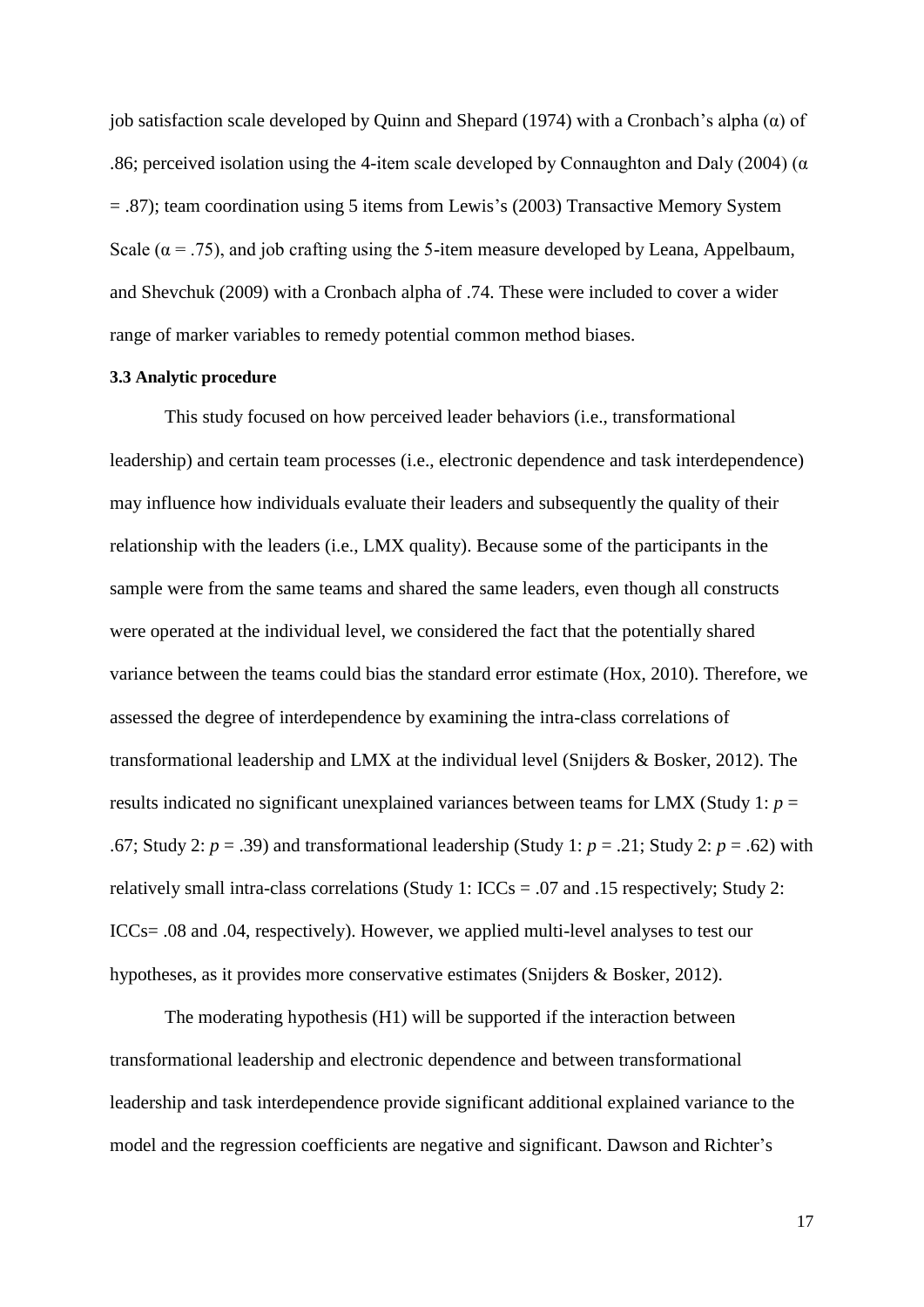(2006) procedure was applied to examine the simple slopes at high and low levels of electronic dependence. In addition, the three-way interaction hypothesis (H2) will be supported if the three-way interaction term (i.e., transformational leadership x electronic dependence x task interdependence) is significant and provides additional explained variance (Dawson & Richter, 2006). Moreover, the slope between transformational leadership and LMX will be significantly negative while other slopes are positive when electronic dependence and task interdependence are high.

## **4. RESULTS**

#### **4.1 Study 1**

Table 1 displays the means, standard deviations, correlations, and reliability coefficients for all of the measures in Study 1. We conducted multi-level analyses to examine the relationships between transformational leadership and LMX when the moderators (i.e., electronic dependence and task interdependence) were introduced. We performed an exploratory factor analysis (EFA) to examine the factor structure of the three variables studied, namely transformational leadership, task interdependence, and LMX. Electronic dependence was not included in the EFA because the measure of electronic dependence is additive in nature and may not necessarily hold a cohesive factor structure. Following Tabachnick and Fidell's (2007) cut-off criteria for items with different frequency distributions, the EFA results indicate a satisfactory three-factor structure with factor loadings ranging from just below fair (.44) to excellent (.94).

H1 predicts that the positive relationship between transformational leadership and LMX will be weaker when electronic dependence is high rather than when it is low. The results shown in Table 2 indicate that while transformational leadership had a positive ( $\beta$  = .38,  $SD = .13$ ) and significant ( $p < .01$ ) relationship with LMX, electronic dependence did not have a direct relationship with LMX. However, the interaction between transformational

18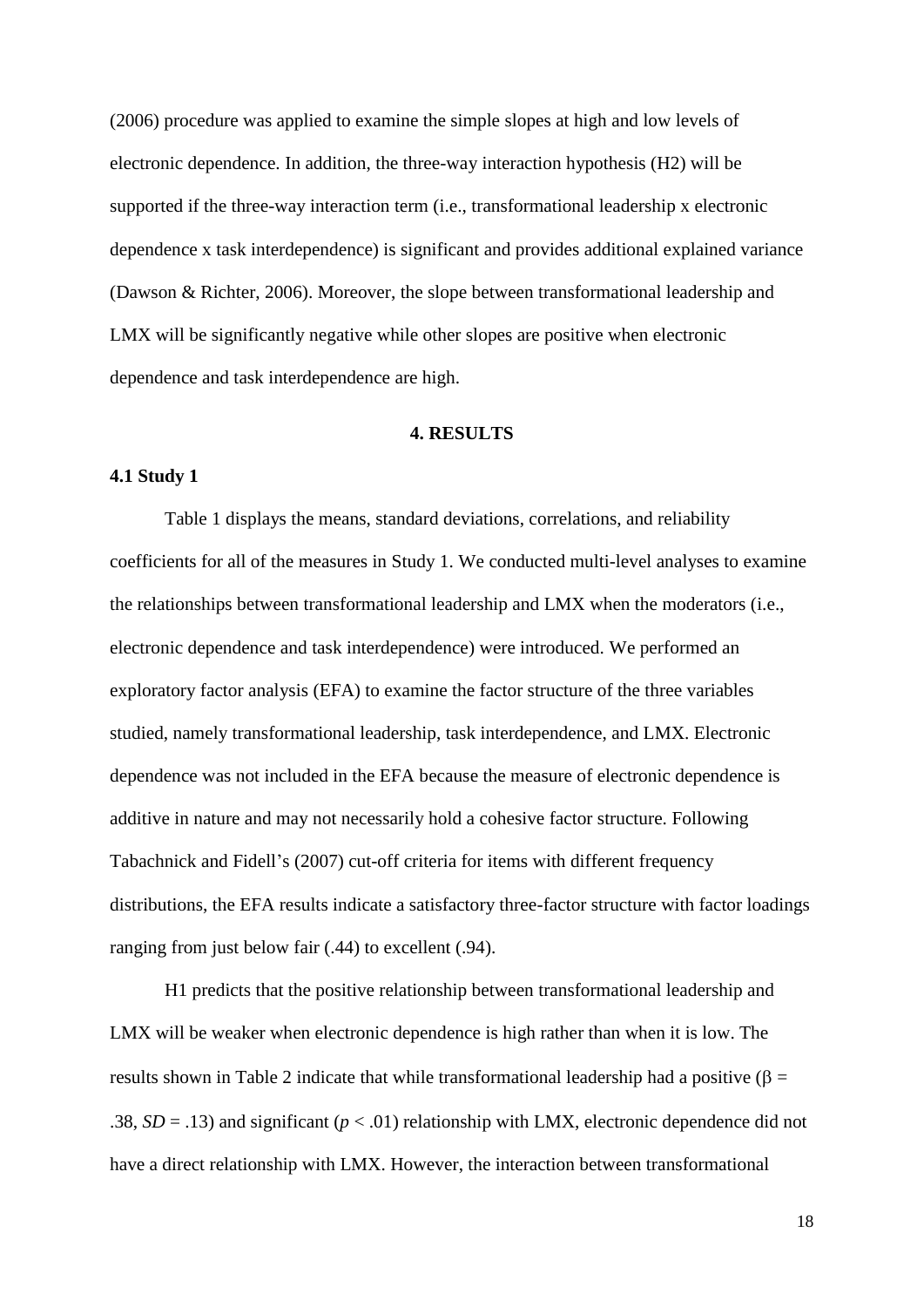leadership and electronic dependence was negative ( $\beta$  = -.57, *SD* = .18) and significantly related to LMX with a *p*-value less than .01. We further assessed the simple slopes and plotted the relationships, as depicted in Figure 2, when electronic dependence was high versus when it was low (Dawson & Richter, 2006). As expected, the simple slope between transformational leadership and LMX was positive ( $\beta = .92$ ) and significant ( $p < .01$ ) when electronic dependence was low. However, although the transformational leadership–LMX relationship was slightly negative, it was not significant when electronic dependence was high. H1 was therefore supported in Study 1.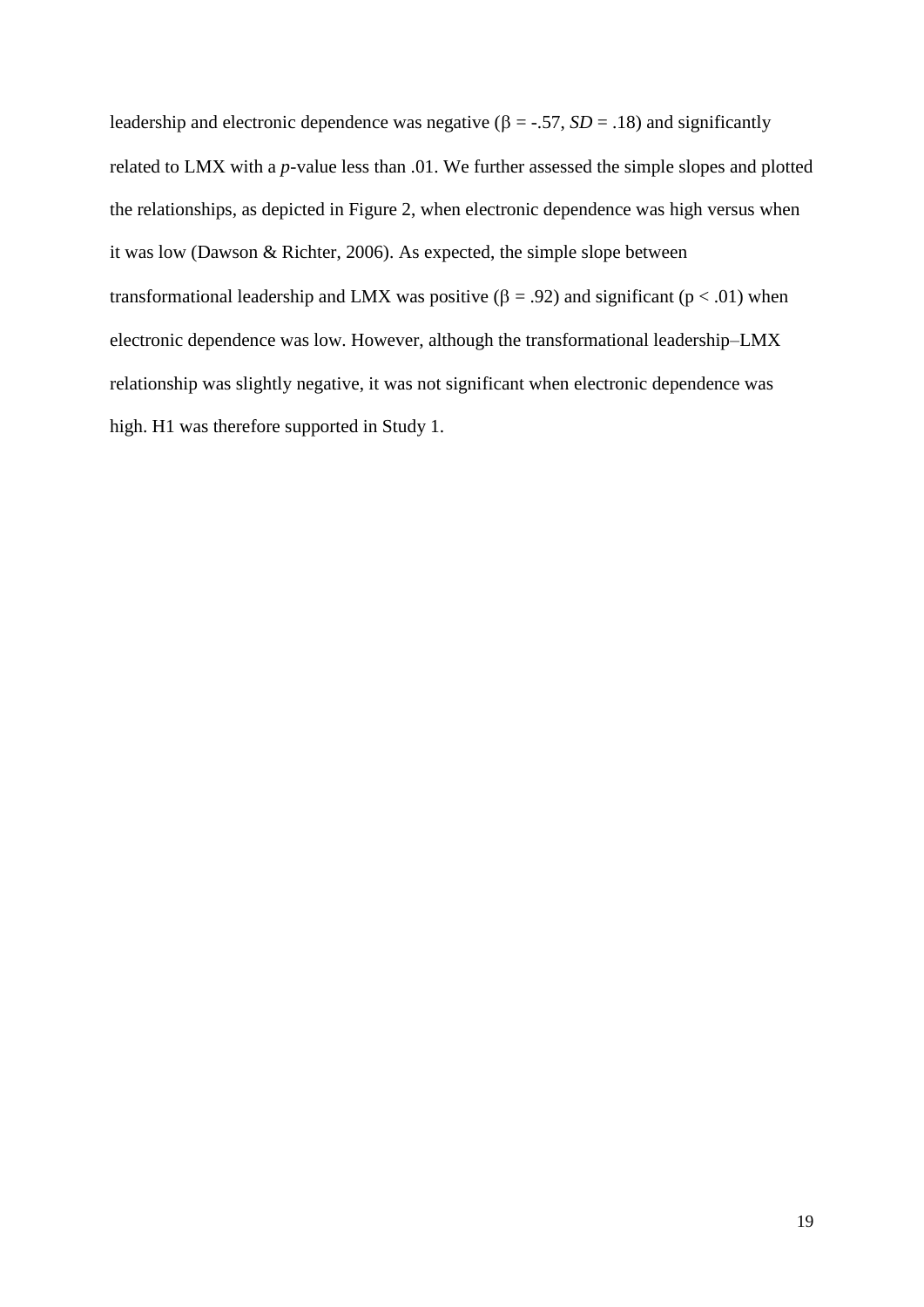| Table 1. Study 1. Descriptive statistics correlations and reliability coefficients |  |  |  |
|------------------------------------------------------------------------------------|--|--|--|
|------------------------------------------------------------------------------------|--|--|--|

| Variables                                       | Means | <b>SD</b> |                          |                          |                          |         |         |                     |                  |             |       | 10    |       |
|-------------------------------------------------|-------|-----------|--------------------------|--------------------------|--------------------------|---------|---------|---------------------|------------------|-------------|-------|-------|-------|
| 1. $Age1$                                       | 40.79 | 10.25     | $\overline{\phantom{a}}$ |                          |                          |         |         |                     |                  |             |       |       |       |
| 2. Gender <sup>1,a</sup>                        | 0.38  | 0.49      | .07                      | $\overline{\phantom{a}}$ |                          |         |         |                     |                  |             |       |       |       |
| 3. Education <sup>1</sup>                       | 3.29  | 1.21      | $-.15$                   | .09                      | $\overline{\phantom{a}}$ |         |         |                     |                  |             |       |       |       |
| 4. Organizational tenure <sup>1</sup>           | 7.24  | 8.08      | $.55^{*}$                | .23                      | $-.11$                   |         |         |                     |                  |             |       |       |       |
| 5. Tenure with leader <sup>1</sup>              | 2.97  | 2.83      | .09                      | $-.20$                   | $-.21$                   | .12     |         |                     |                  |             |       |       |       |
| 6. Subjective team performance <sup>1</sup>     | 5.56  | 0.90      | $-.26$                   | .14                      | $-.20$                   | $-.07$  | $-.21$  |                     |                  |             |       |       |       |
| 7. Fixed mindset <sup>1</sup>                   | 3.07  | 1.40      | .12                      | .07                      | $-.00$                   | $.40**$ | $-.03$  | .21                 | (.86)            |             |       |       |       |
| 8. Transformational leadership <sup>1</sup>     | 5.00  | 1.05      | .01                      | .15                      | $-.01$                   | .05     | .04     | $.40**$             | $-.21^{\dagger}$ | (.97)       |       |       |       |
| 9. Electronic dependence <sup>1</sup>           | 5.93  | 0.95      | .16                      | $.25*$                   | $.33***$                 | .18     | $-.24*$ | .19                 | .04              | $.38***$    | (.71) |       |       |
| 10. Task interdependence <sup>1</sup>           | 5.40  | 1.34      | $-.15$                   | $-.10$                   | .11                      | .00     | .08     | $-.28$ <sup>*</sup> | $-.13$           | $.26^\circ$ | .13   | (.91) |       |
| 11. Leader–member exchange Quality <sup>2</sup> | 5.24  | 1.07      | $-.27'$                  | $-.03$                   | $-.01$                   | $-.21$  | .15     | $.43***$            | $-.27'$          | $.55***$    | .12   | .02   | (.91) |

*Note*. Cronbach's alphas are displayed on the diagonal.  $N = 79$ .  $\frac{\hbar}{p}$  / 10.  $\frac{\hbar}{p}$  / 0.05. \*\*  $p$  / 0.1. 1 represents variables measured at Time 1. <sup>2</sup> represents variables measured at

Time 2. <sup>a</sup>Gender was coded using 0 as male and 1 as female.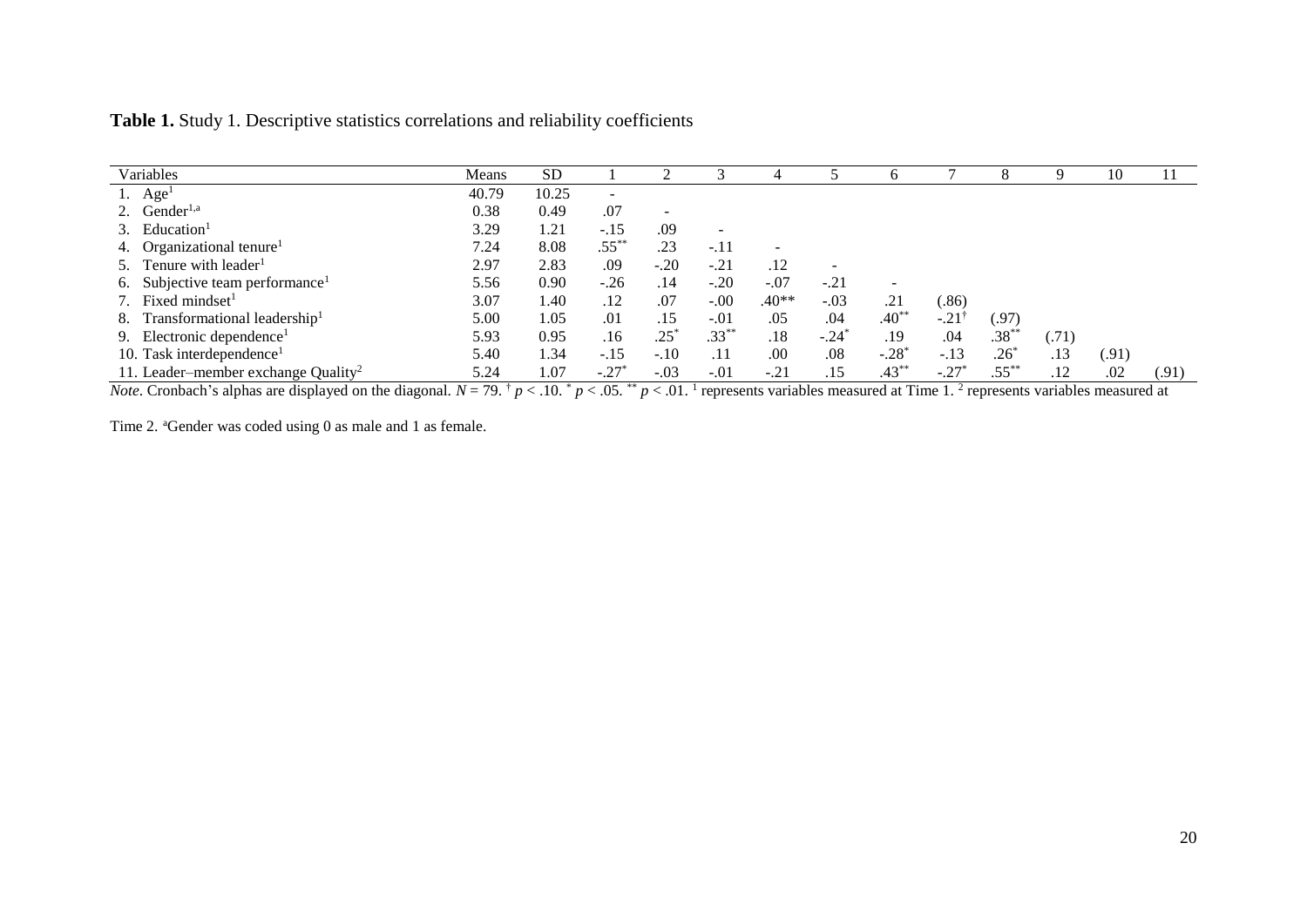|                                                              | <b>LMX Quality</b>    |                          |                                 |        |  |  |  |  |  |  |
|--------------------------------------------------------------|-----------------------|--------------------------|---------------------------------|--------|--|--|--|--|--|--|
| Variables                                                    |                       | Model 1                  | Model 2                         |        |  |  |  |  |  |  |
|                                                              | fixed effect standard |                          | fixed effect standard           |        |  |  |  |  |  |  |
|                                                              | estimates             | error                    | estimates                       | error  |  |  |  |  |  |  |
| Intercept                                                    | $2.55^{*}$            | (1.34)                   | $4.22***$                       | (1.22) |  |  |  |  |  |  |
| Age                                                          | $-.02$                | (.01)                    | $-.02^{\dagger}$                | (.01)  |  |  |  |  |  |  |
| Gender                                                       | $-16$                 | (.22)                    | $-.24$                          | (.20)  |  |  |  |  |  |  |
| Education                                                    | .12                   | (.09)                    | .08                             | (.09)  |  |  |  |  |  |  |
| Organizational tenure                                        | $-0.00$               | (.02)                    | $-.01$                          | (.02)  |  |  |  |  |  |  |
| Tenure with leader                                           | $.09*$                | (.04)                    | $.08*$                          | (.04)  |  |  |  |  |  |  |
| Subjective team performance                                  | $.60*$                | (.18)                    | $.37*$                          | (.17)  |  |  |  |  |  |  |
| Fixed mindset                                                | $-.22*$               | (.09)                    | $-.19*$                         | (.08)  |  |  |  |  |  |  |
| Transformational leadership (TL)                             | $.43***$              | (.13)                    | $.38***$                        | (.13)  |  |  |  |  |  |  |
| Electronic dependence $(ED)$                                 |                       |                          | .21                             | (.16)  |  |  |  |  |  |  |
| Task interdependence $(TI)$                                  |                       |                          | $-.15^{\dagger}$                | (.09)  |  |  |  |  |  |  |
| TL x ED                                                      |                       |                          | $-.57***$                       | (.18)  |  |  |  |  |  |  |
| TL x TI                                                      |                       |                          | .06                             | (.07)  |  |  |  |  |  |  |
| $ED \times TI$                                               |                       |                          | .16                             | (.13)  |  |  |  |  |  |  |
| TL x ED x TI                                                 |                       |                          | $-.23*$                         | (.09)  |  |  |  |  |  |  |
| Model Deviance (AIC)                                         | 131.92                |                          | 129.07                          |        |  |  |  |  |  |  |
| Simple slopes                                                |                       | Gradient of simple slope | <i>t</i> -value of simple slope |        |  |  |  |  |  |  |
| Low ED                                                       |                       | 0.92                     | $5.34***$                       |        |  |  |  |  |  |  |
| High ED                                                      |                       | $-0.16$                  | $-0.68$                         |        |  |  |  |  |  |  |
| Pair of slopes                                               |                       |                          | t-value for slope difference    |        |  |  |  |  |  |  |
| High ED high TI vs High ED low TI                            |                       |                          | $-2.22$ <sup>*</sup>            |        |  |  |  |  |  |  |
| High ED high TI vs Low ED high TI                            |                       |                          | $-3.65$ **                      |        |  |  |  |  |  |  |
| High <i>ED</i> high <i>TI</i> vs Low <i>ED</i> low <i>TI</i> |                       |                          | $-3.41***$                      |        |  |  |  |  |  |  |

**Table 2.** Study 1. Two-way and three-way multilevel regression analyses and slope difference results

Note.  $N = 79$ ; Fixed effect estimates and their standard errors are shown in each equation;

 $\frac{1}{p}$  <.10.  $\frac{*}{p}$  <.05.  $\frac{*}{p}$  / <.01.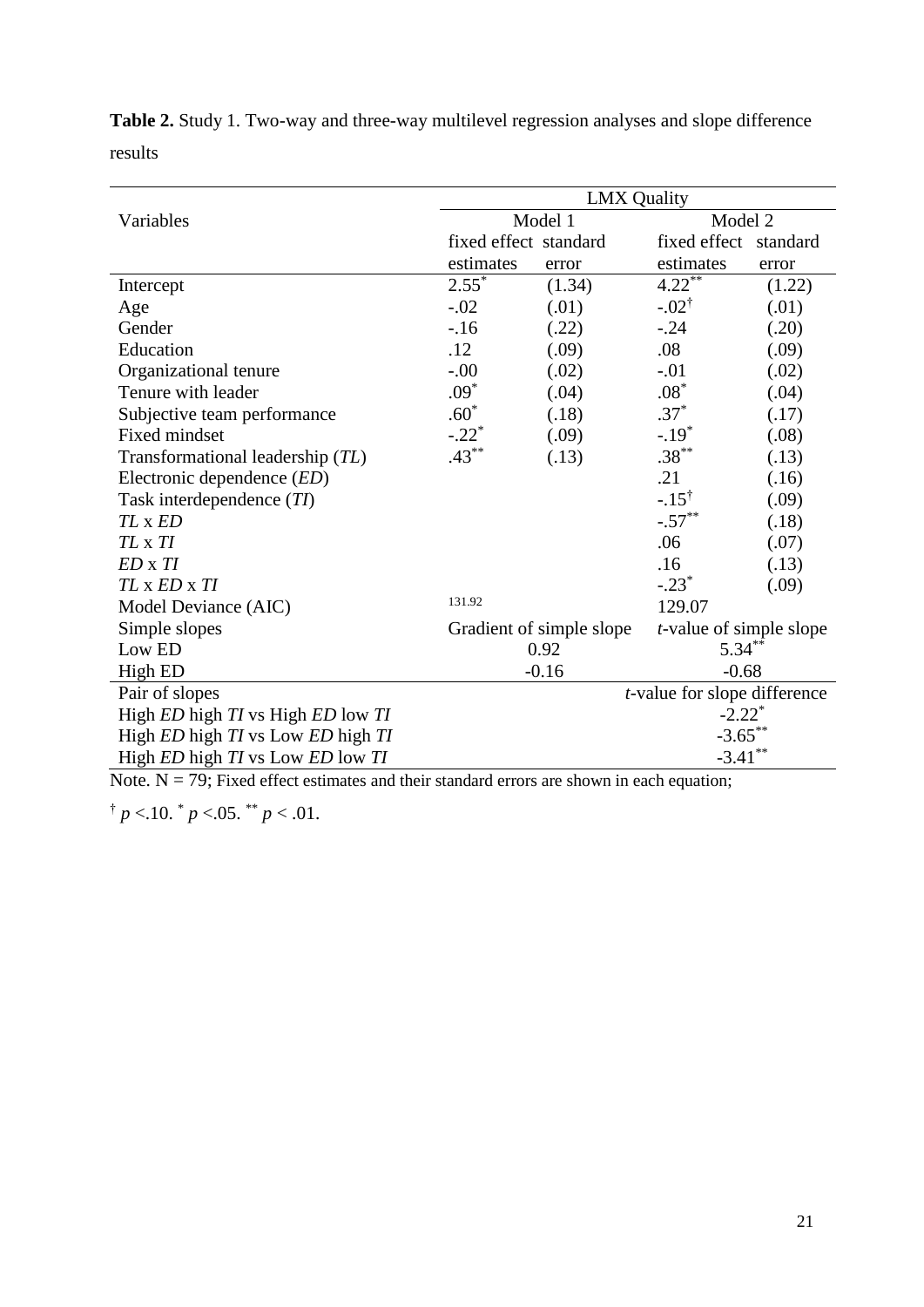**Figure 2.** Study 1. Two-way interaction between transformational leadership and electronic dependence in predicting LMX quality



H2 predicts that the positive relationship between transformational leadership and LMX will become negative when electronic dependence and task interdependence are high. First, we assessed the three-way interaction term (i.e., transformational leadership x electronic dependence x task interdependence), which was negative  $(\beta = -0.23, SD = .09)$  and significant  $(p < .05)$ , as displayed in Table 2. Next, we plotted the conditioned relationships. As illustrated in Figure 3, the transformational relationship–LMX relationship appeared to be negative when electronic dependence and task interdependence were high, while the relationship in other conditions appeared to be positive. Therefore, we conducted the slope difference test, as shown in Table 2. The slope value when electronic dependence and task interdependence were high was significantly different from the slope values in the other three conditions, namely high electronic dependence and low task interdependence, low electronic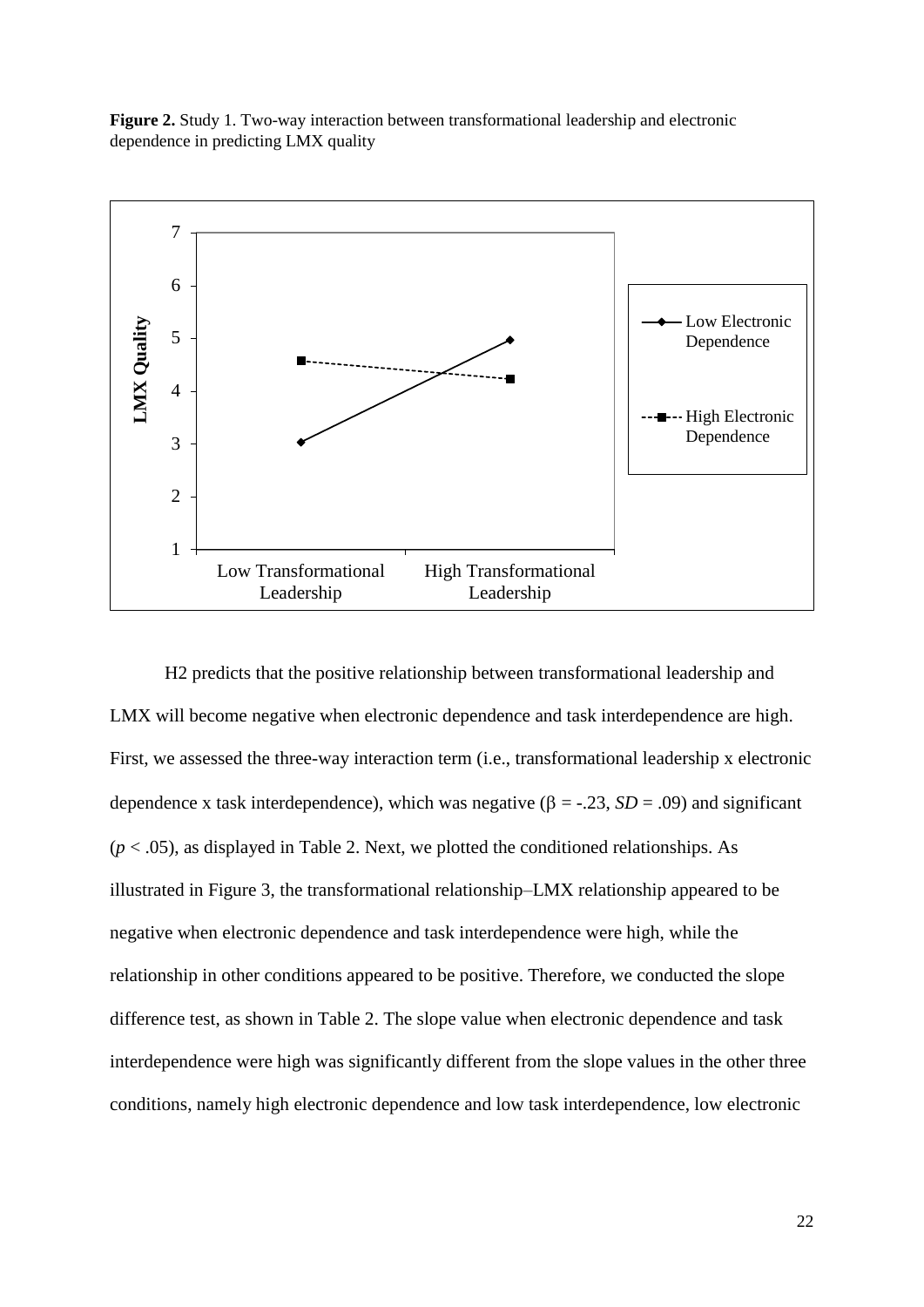dependence and high task interdependence, and low electronic dependence and low task

interdependence. H2 was therefore supported.

**Figure 3.** Study 1. Three-way interactions between transformational leadership, electronic dependence, and task interdependence in predicting LMX quality



## **4.2 Study 2**

Similar to Study 1, we conducted analyses for descriptive statistics and multi-level regression to test our hypotheses. Table 3 displays the means, standard deviations, correlations, and reliability coefficients for all of the measures in Study 2. We next conducted multi-level analyses to examine the hypothesized relationships between transformational leadership and LMX when the moderators (i.e., electronic dependence and task interdependence) were introduced, and the results are presented in Table 4. Similar to the results of Study 1, as shown in Table 4-Model 1, transformational leadership measured at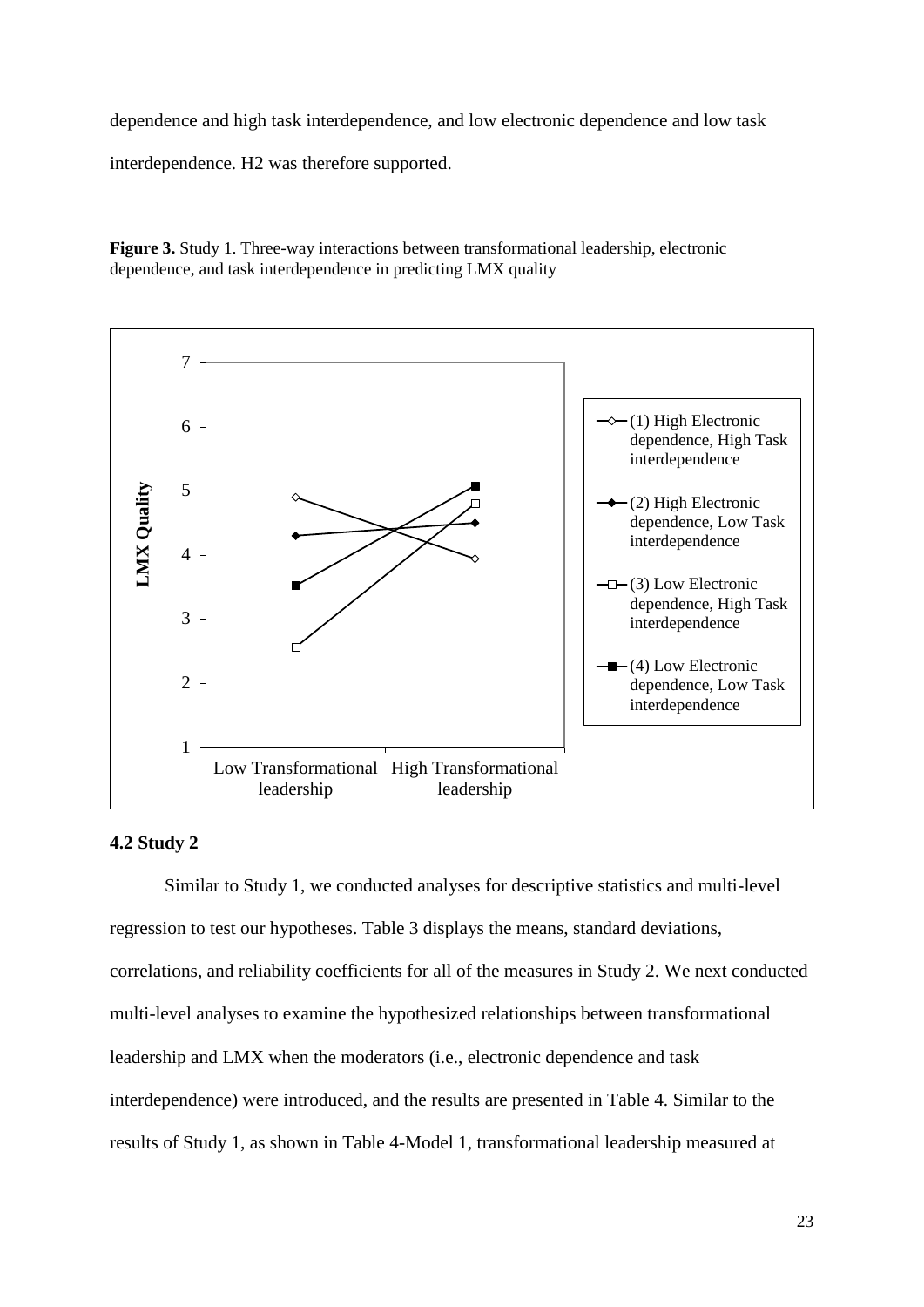Time 1 was positively associated with LMX quality reported at Time 2 ( $\beta = .58$ ,  $SD = .18$ ,  $p <$ .01).

For H1, we regressed LMX quality on transformational leadership, electronic dependence, task interdependence, and their two- and three-way interaction terms as shown in Table 4-Model2. The two-way interaction between transformational leadership and team members' electronic dependence was negative as expected, but it was not significant ( $\beta$  = -.12,  $SD = 0.22$ ,  $p > 0.05$ ). Thus, the results of Study 2 did not support H1. However, for H2, the results of Study 2 seem to support the results derived from Study 1. First, the directions of all predictors and their respective two- and three-way interaction terms (i.e., Table 4-Model 2) imitated the pattern we found in Study 1 (i.e., Table 2-Model 2). Second, the three-way interaction term (i.e., transformational leadership x electronic dependence x task interdependence) was negative and significant as posited ( $\beta$  = -.59, *SD* = .28, *p* < .05). We further plotted the conditioned relationship, as depicted in Figure 4. The relationship between transformational leadership and LMX quality in the condition when electronic dependence and task interdependence were high was significantly more negative than in the conditions when electronic dependence was high and task interdependence was low  $(t = -2.15, p < .05)$ and when electronic dependence was low and task interdependence was high ( $t = -1.99$ ,  $p <$ .05). On the other hand, the slopes were statistically indifferent when compared the condition in which electronic dependence and task interdependence were both high with the condition in which they were both low  $(t = -.37, p > .10)$ . However, from the observations of the plot (Figure 4), the slope between transformational leadership and LMX quality appeared to be most negative when electronic dependence and task interdependence were both high as hypothesized. H2 is therefore also supported in Study 2.

24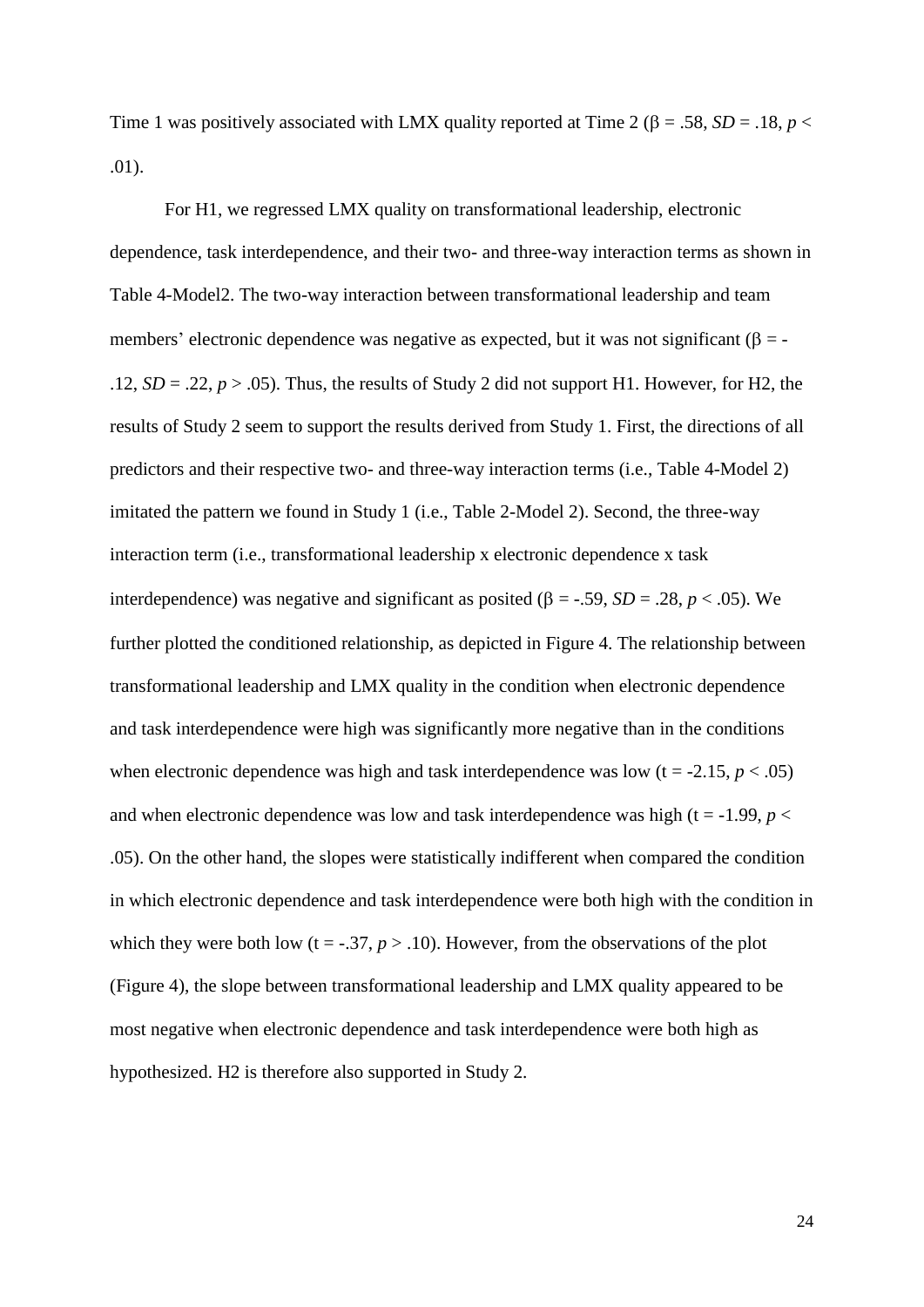| Variables                         | Means | <b>SD</b>                 |                  | 2                | 3               | $\overline{4}$   | 5                | 6           |                  | 8                    | 9      | 10     | 11     | 12               | 13                   | 14     | 15               | 16        | 17              | 18              | 19     | 20     | 21    |
|-----------------------------------|-------|---------------------------|------------------|------------------|-----------------|------------------|------------------|-------------|------------------|----------------------|--------|--------|--------|------------------|----------------------|--------|------------------|-----------|-----------------|-----------------|--------|--------|-------|
| Age <sup>1</sup>                  | 37.37 | 11.50                     |                  |                  |                 |                  |                  |             |                  |                      |        |        |        |                  |                      |        |                  |           |                 |                 |        |        |       |
| 2. Gender <sup>1,a</sup>          | 0.23  | 0.42                      | .15              |                  |                 |                  |                  |             |                  |                      |        |        |        |                  |                      |        |                  |           |                 |                 |        |        |       |
| 3. Education <sup>1</sup>         | 4.59  | 3.20                      | $.21*$           | .04              |                 |                  |                  |             |                  |                      |        |        |        |                  |                      |        |                  |           |                 |                 |        |        |       |
| 4. Lithuania <sup>1</sup>         | 0.23  | 0.42                      | $-.37**$         | $-.07$           | $-.08$          |                  |                  |             |                  |                      |        |        |        |                  |                      |        |                  |           |                 |                 |        |        |       |
| 5. Latvia <sup>1</sup>            | 0.15  | 0.36                      | $-.22$ **        | $-.10$           | $.16^{\dagger}$ | $.23***$         |                  |             |                  |                      |        |        |        |                  |                      |        |                  |           |                 |                 |        |        |       |
| 6. Romania <sup>1</sup>           | 0.03  | 0.18                      | $-.13$           | $.16*$           | $-.01$          | $-.10$           | $-.08$           |             |                  |                      |        |        |        |                  |                      |        |                  |           |                 |                 |        |        |       |
| 7. Norway <sup>1</sup>            | 0.25  | 0.43                      | $.27***$         | $-.06$           | $-.01$          | $-.31***$        | $-.24***$        | $\cdot$ .11 |                  |                      |        |        |        |                  |                      |        |                  |           |                 |                 |        |        |       |
| 8. Sweden <sup>1</sup>            | 0.14  | 0.35                      | $.22***$         | $.22***$         | .02             | $-.22**$         | $-.17*$          |             | $.08 \t24***$    |                      |        |        |        |                  |                      |        |                  |           |                 |                 |        |        |       |
| 9. Finland <sup>1</sup>           | 0.06  | 0.24                      | $-.03$           | $-.07$           | $-.07$          | $-.14^{\dagger}$ | $-.11$           | .05         | $-.14^{\dagger}$ | $-.10$               |        |        |        |                  |                      |        |                  |           |                 |                 |        |        |       |
| 10. The Netherlands <sup>1</sup>  | 0.03  | 0.16                      | $.16^{\dagger}$  | .01              | .01             | $-.09$           | $-.07$           | .03         | $-.09$           | $-.07$               | $-.04$ |        |        |                  |                      |        |                  |           |                 |                 |        |        |       |
| 11. Denmark $1$                   | 0.03  | 0.16                      | $.24***$         | .11              | $-.03$          | $-.09$           | $-.07$           | .03         | $-.09$           | $-.07$               | $-.04$ | $-.03$ |        |                  |                      |        |                  |           |                 |                 |        |        |       |
| 12. Other countries <sup>1</sup>  | 0.07  | 0.26                      | .01              | $-.03$           | .00             | $-.15^{\dagger}$ | $-.12$           | .05         | $-.16*$          | $-.11$               | $-.07$ | $-.05$ | $-.05$ |                  |                      |        |                  |           |                 |                 |        |        |       |
| 13. Perceived                     | 2.23  | 0.90                      | $.18*$           | .06              | $-.03$          | $-.15$           | $-.18*$          | $\cdot$ 11  | .14              | $.27***$             | $-.13$ | $-.01$ | .00    | .12              | (.87)                |        |                  |           |                 |                 |        |        |       |
| isolation                         |       |                           |                  |                  |                 |                  |                  |             |                  |                      |        |        |        |                  |                      |        |                  |           |                 |                 |        |        |       |
| 14. Fixed mindset <sup>1</sup>    | 2.67  | 0.75                      | $-.17^{\dagger}$ | $-.09$           | $-.13$          | $-.03$           | .11              | .06         | $-.13$           | $-.21$               | .12    | .08    | $-.04$ | .13              | $-.05$               | (.79)  |                  |           |                 |                 |        |        |       |
| 15. Job satisfaction <sup>1</sup> | 3.96  | 0.67                      | $-.07$           | $-.19^{\dagger}$ | $-.03$          | $-.10$           | .01              | .32         | $-.05$           | $-.02$               | .16    | $-.05$ | .03    | .10              | $-.34***$            | .02    | (.86)            |           |                 |                 |        |        |       |
| 16. Team                          | 3.62  | 0.63                      | $-.14$           | $-.16^{\dagger}$ | .02             | .03              | $-.11$           | $20^*$      | .02              | $-.29$ <sup>**</sup> | .05    | .04    | $-.05$ | $-.02$           | $-.52$ <sup>**</sup> | .09    | $.44***$         | (.75)     |                 |                 |        |        |       |
| coordination <sup>1</sup>         |       |                           |                  |                  |                 |                  |                  |             |                  |                      |        |        |        |                  |                      |        |                  |           |                 |                 |        |        |       |
| 17. Job crafting <sup>1</sup>     | 2.63  | 0.72                      | $-.02$           | $-.01$           | .08             | .03              | $-.17^{\dagger}$ | .03         | .04              | .03                  | .03    | $-.01$ | $-.07$ | .04              | .10                  | $-.05$ | $.10\,$          | .02       | (.74)           |                 |        |        |       |
| 18. Transformational              | 3.45  | $0.55$ -.27 <sup>**</sup> |                  | $-.03$           | .02             | .06              | .12              | $20^*$      | $-.14$           | $-.13$               | .07    | .05    | .10    | $-.15^{\dagger}$ | $-.44**$             | .09    | $.27*$           | $.45***$  | $-.14$          | (.91)           |        |        |       |
| leadership $1$                    |       |                           |                  |                  |                 |                  |                  |             |                  |                      |        |        |        |                  |                      |        |                  |           |                 |                 |        |        |       |
| 19. Electronic                    | 4.09  | 0.67                      | .12              | .11              | 04              | $-.12$           | $-.12$           | .03         | $.25***$         | .05                  | $-.04$ | .09    | $-.09$ | $-.05$           | .03                  | .01    | .05              | .12       | .13             | $.17^{\dagger}$ | (.63)  |        |       |
| dependence <sup>1</sup>           |       |                           |                  |                  |                 |                  |                  |             |                  |                      |        |        |        |                  |                      |        |                  |           |                 |                 |        |        |       |
| 20. Task                          | 3.53  | 0.76                      | $.19*$           | $.24***$         | .09             | $-.05$           | $-.18*$          | .09         | $.16^{\dagger}$  | .17                  | .06    | .07    | $-.09$ | $-.05$           | $.26***$             | $-.13$ | $-.19^{\dagger}$ | $-.25***$ | .02             | $-0.09$         | $.19*$ | (.78)  |       |
| interdependence <sup>1</sup>      |       |                           |                  |                  |                 |                  |                  |             |                  |                      |        |        |        |                  |                      |        |                  |           |                 |                 |        |        |       |
| 21. Leader-member                 | 3.71  | 0.69                      | $-.15$           | $-.18^{\dagger}$ | .05             | .06              | $-.05$           | .05         | $-.16^{\dagger}$ | $-.08$               | .14    | .14    | .02    | .15              | $-.10$               | .17    | $.34***$         | .16       | $.21^{\dagger}$ | $.46^{**}$      | .24    | $-.15$ | (.88) |
| exchange Quality <sup>2</sup>     |       |                           |                  |                  |                 |                  |                  |             |                  |                      |        |        |        |                  |                      |        |                  |           |                 |                 |        |        |       |

**Table 3.** Study 2. Descriptive statistics correlations and reliability coefficients

*Note*. Cronbach's alphas are displayed on the diagonal.  $N = 107$ .  $\frac{\dagger}{p}$   $\lt$  .10.  $\frac{\dagger}{p}$   $\lt$  .05.  $\frac{\dagger}{p}$   $\lt$  .01. <sup>1</sup> represents variables measured at Time 1. <sup>2</sup> represents variables measured at

Time 2. <sup>a</sup>Gender was coded using 0 as male and 1 as female.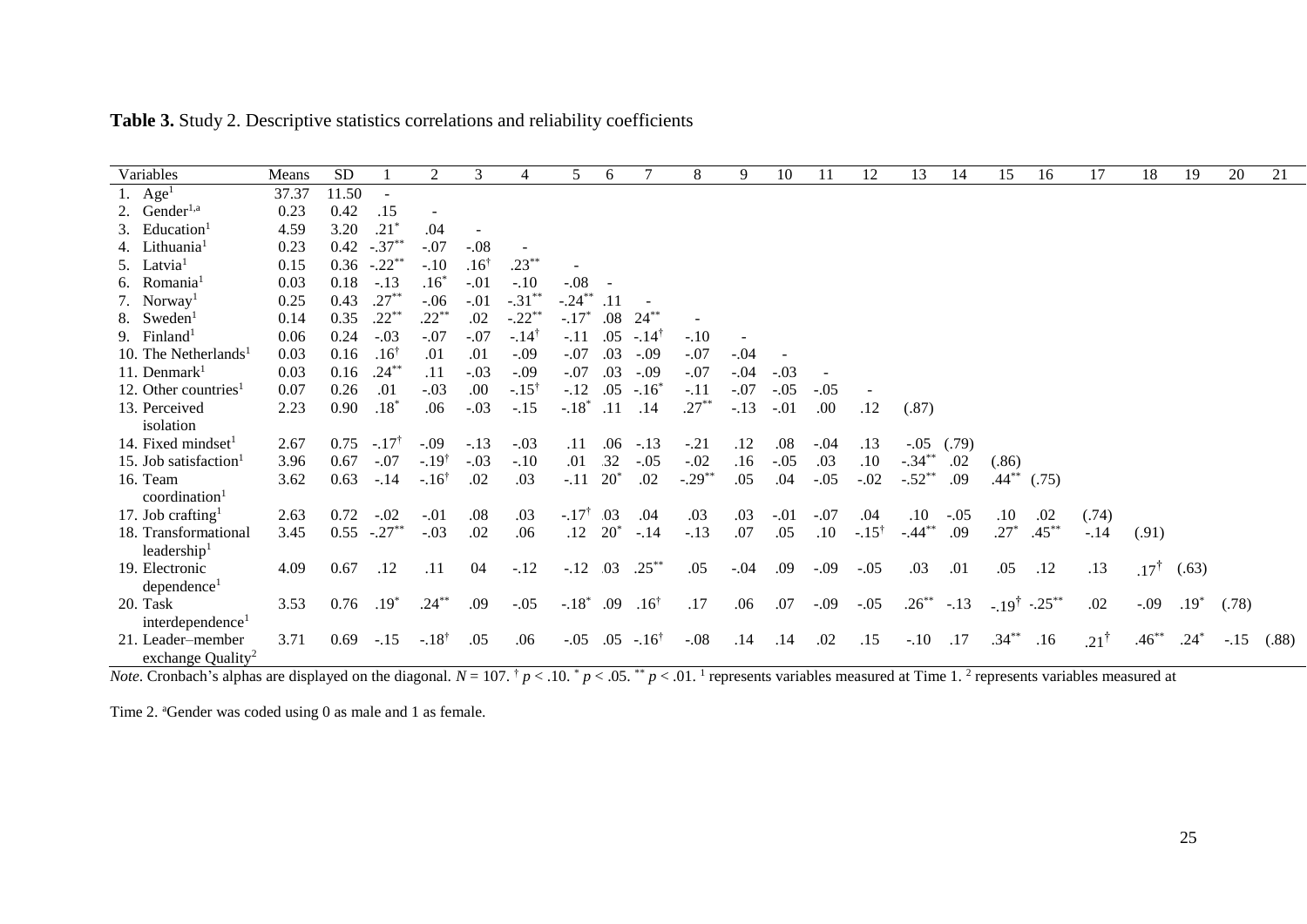**Table 4.** Study 2. Two-way and three-way multilevel regression analyses and slope difference results

|                                   | <b>LMX Quality</b>                   |          |                            |           |  |  |  |  |  |
|-----------------------------------|--------------------------------------|----------|----------------------------|-----------|--|--|--|--|--|
| Variables                         |                                      | Model 1  |                            | Model 2   |  |  |  |  |  |
|                                   | fixed effect                         | Standard | fixed effect               | Standard  |  |  |  |  |  |
|                                   | estimates                            | error    | estimates                  | error     |  |  |  |  |  |
| Intercept                         | $3.04***$                            | (.87)    | $3.09***$                  | (.86)     |  |  |  |  |  |
| Age                               | $-.01$                               | (.01)    | $.01^{\dagger}$            | (.01)     |  |  |  |  |  |
| Gender                            | $-.30^{\dagger}$                     | (.15)    | $-.33$                     | (.14)     |  |  |  |  |  |
| Education                         | .05                                  | (.07)    | .02                        | (.06)     |  |  |  |  |  |
| Lithuania                         | $-.35$                               | (.24)    | $-.40$                     | (.24)     |  |  |  |  |  |
| Latvia                            | $-.61*$                              | (.28)    | $-.60*$                    | (.28)     |  |  |  |  |  |
| Romania                           | $-.34$                               | (.44)    | $-.39$                     | (.42)     |  |  |  |  |  |
| Norway                            | $-.14$                               | (.26)    | $-.13$                     | (.26)     |  |  |  |  |  |
| Sweden                            | $-.19$                               | (.29)    | $-.28$                     | (.28)     |  |  |  |  |  |
| Finland                           | $-.20$                               | (.30)    | $-.20$                     | (.30)     |  |  |  |  |  |
| The Netherlands                   | .21                                  | (.38)    | .09                        | (.35)     |  |  |  |  |  |
| Denmark                           | .01                                  | (.41)    | .05                        | (.42)     |  |  |  |  |  |
| Perceived isolation               | .05                                  | (.08)    | .11                        | (.08)     |  |  |  |  |  |
| Fixed mindset                     | .05                                  | (.08)    | .07                        | (.07)     |  |  |  |  |  |
| Job satisfaction                  | $.28***$                             | (.09)    | $.31***$                   | (.09)     |  |  |  |  |  |
| Team coordination                 | $-.16$                               | (.09)    | $-.22^{\dagger}$           | (.12)     |  |  |  |  |  |
| Job crafting                      | .11                                  | (.08)    | .12                        | (.08)     |  |  |  |  |  |
| Transformational leadership (TL)  | $.58***$                             | (.14)    | $.56***$                   | (.14)     |  |  |  |  |  |
| Electronic dependence (ED)        |                                      |          | $.19*$                     | (.09)     |  |  |  |  |  |
| Task interdependence (TI)         |                                      |          | $-.09$                     | (.08)     |  |  |  |  |  |
| TL x ED                           |                                      |          | $-.12$                     | (.22)     |  |  |  |  |  |
| TL x TI                           |                                      |          | .02                        | (.18)     |  |  |  |  |  |
| ED x TI                           |                                      |          | $.22^{\dagger}$            | (.12)     |  |  |  |  |  |
| $TL \times ED \times TI$          |                                      |          | $-.59*$                    | (.28)     |  |  |  |  |  |
| Model Deviance (AIC)              | 163.57                               |          | 162.58                     |           |  |  |  |  |  |
| Simple slopes                     | Gradient of simple slope             |          | $t$ -value of simple slope |           |  |  |  |  |  |
| Low ED                            |                                      | 0.64     |                            | $2.83***$ |  |  |  |  |  |
| High ED                           | $2.60**$<br>0.48                     |          |                            |           |  |  |  |  |  |
| Pair of slopes                    | <i>t</i> -value for slope difference |          |                            |           |  |  |  |  |  |
| High ED high TI vs High ED low TI |                                      |          |                            | $-2.15*$  |  |  |  |  |  |
| High ED high TI vs Low ED high TI |                                      |          |                            | $-1.99*$  |  |  |  |  |  |
| High ED high TI vs Low ED low TI  |                                      |          |                            | $-0.39$   |  |  |  |  |  |

Note.  $N = 107$ ; Fixed effect estimates and their standard errors are shown in each equation;

 $\uparrow$  *p* <.10.  $\uparrow$  *p* <.05.  $\uparrow$  *p* < .01.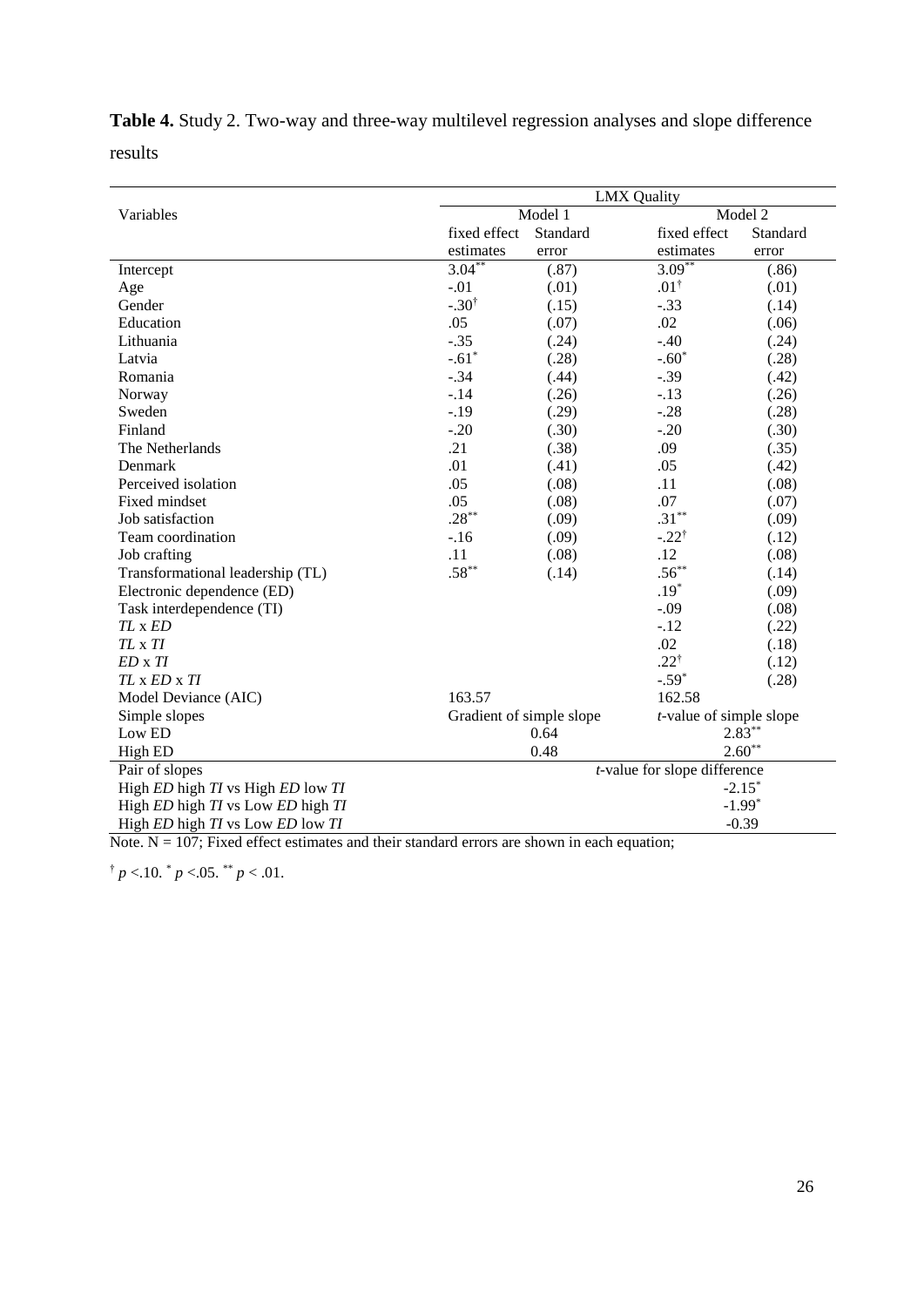**Figure 4.** Study 2. Three-way interactions between transformational leadership, electronic dependence, and task Interdependence in predicting LMX quality



#### **5. DISCUSSION**

With this research, we examined how the degree of electronic dependence and task interdependence moderated the relationship between transformational leadership and the LMX relationship in distributed teams. Results from Study 1 and Study 2 indicate that transformational leadership was positively related to LMX quality. While the results from Study 2 were partially supportive, results from Study 1 support that electronic dependence negatively moderated the relationship between transformational leadership and LMX quality, such that transformational leadership was more positively related to LMX quality when electronic dependence was low than when it was high (H1). In addition, our findings from both Study 1 and Study 2 suggest that transformational leadership was most ineffective in building a highquality LMX relationship when electronic dependence and task interdependence were high (H2), as expected.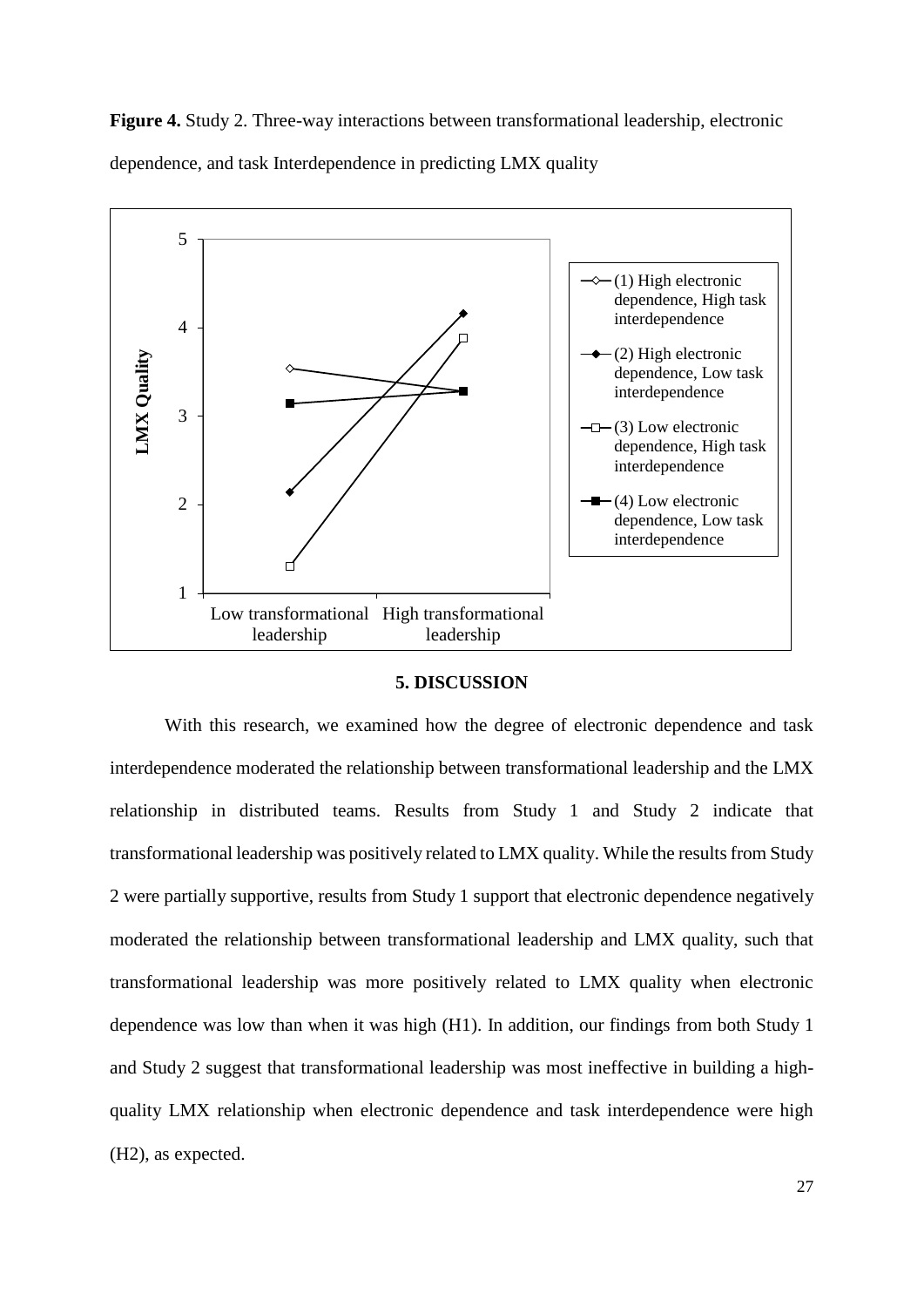The findings of the present study contribute to the literature on distributed leadership, as well as the literature on transformational leadership and LMX quality, by examining the conditions under which transformational leadership may be less effective in building highquality leader-follower relationships. Such an investigation is important because feelings of isolation and dis-identification resulting from a lack of physical interactions in distributed teams are thought to pose greater leadership challenges than in traditional teams (Dulebohn  $&$  Hoch, 2017; Liao, 2017). Through this study, we contribute to the call for more knowledge about how organizations can adapt to digitization through more effective leadership (Colbert et al., 2016). Our findings contribute to the distributed team leadership research in two distinct ways.

First, LMX quality has proven to be one of the most predictive leadership factors influencing followers' work outcomes (Dulebohn et al., 2012; Huettermann, Doering, & Boerner, 2014; Rockstuhl, Dulebohn, Ang, & Shore, 2012). However, nurturing such a highquality exchange relationship can be challenging for distributed teams, where the impoverished team environment, with a lack of material, social and symbolic cues, may hinder a sense of belonging (Gajendran & Joshi, 2012). In particular, we argue that dependence on electronic communication tools in the distributed setting constrains both communication quality and frequency between leaders and team members, both said to enhance leader–follower relationship quality (Kacmar, Witt, Zivnuska, & Gully, 2003). In line with this argument, our findings from Study 1 suggest that the positive relationship between transformational leadership and LMX is weaker when electronic dependence is high. This implies that computer-mediated communication presents an obstacle for leaders seeking to develop a high-quality exchange relationship with their followers. Although the two-way interaction was not significant in Study 2, it was negative as we hypothesized, providing marginal support. In comparison to the sample in Study 1, the distributed teams in Study 2 were more spread out in terms of country locations.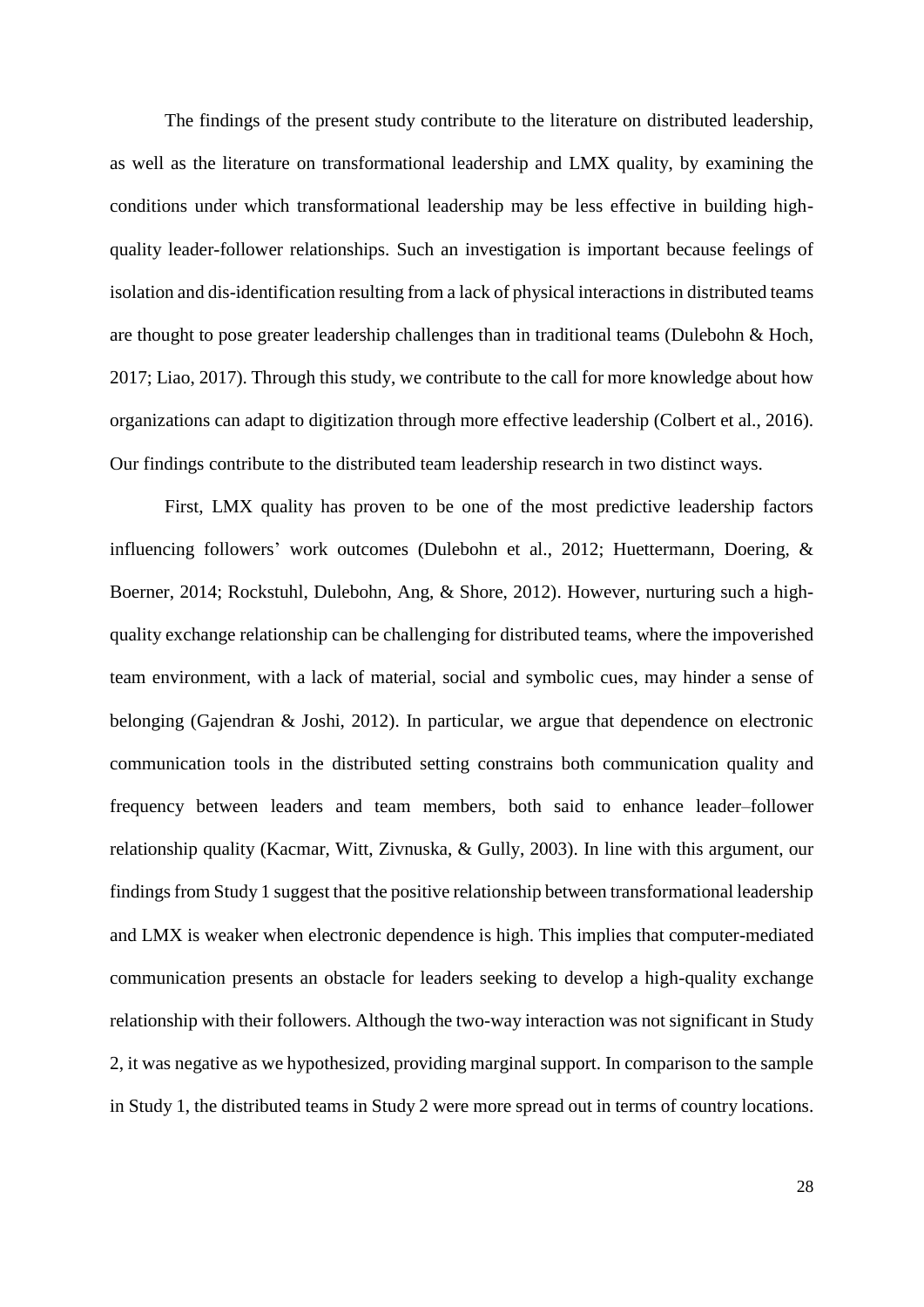The team dynamics may therefore differ. Future research is recommended to investigate this further.

Our findings support previous research that points to the negative moderating effects of electronic dependence in distributed teams (e.g., Daim et al., 2012; Huang et al., 2010; Klitmøller & Lauring, 2013). Our findings contribute specifically to the literature by demonstrating that electronic dependence may reduce the quality of the relationship between leaders and followers. In our case, it seems that electronic dependence can impose a less favorable environment for transformational leaders to develop high-quality LMX relationships with their followers. However, is it the usage of electronic communication tools *per se* that leads to the reduced relationship quality? In this study, emphasis has not been on the type of communication tools, but rather the distributed setting that necessitates electronic dependence for communication altogether. Given that communication quality (Daim et al., 2012; Mesmer-Magnus et al., 2011) and frequency (Sarker et al., 2011), can be affected by electronic communication, transformational leaders should consider both their communication frequency with their followers, as well as how their own communication may translate in distributed settings. Indeed, previous research on the emergence of transformational leadership in distributed teams indicates that the quality of written rhetoric, such as elaborative ability and expression complexity, matters (Balthazard, Waldman, & Warren, 2009). That is, it is likely that individuals identify their leaders as transformational according to the leaders' written communication skills. Previous studies have also provided support for the positive relationship between communication frequency and the building and maintaining of trust in distributed teams (Sarker et al., 2011), which is an important element in transformational leadership. Accordingly, leadership communication appears to be vital for transformational leaders to develop high-quality LMX. Nevertheless, the medium to strong positive correlations between electronic dependence and LMX found in Study 1 and 2 imply that, in general, distributed teams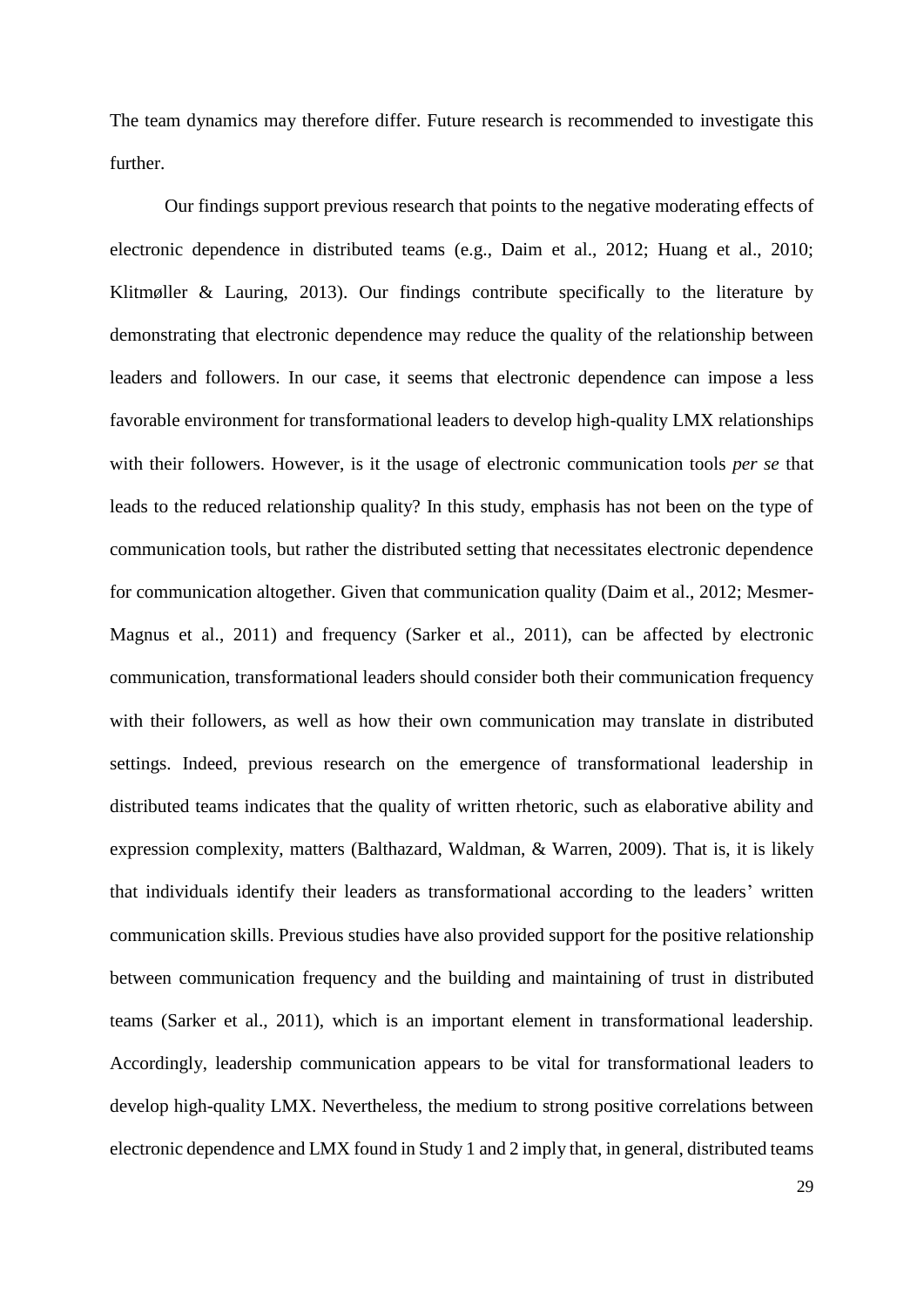benefit from having more, rather than less communication, even it is via computer-mediated means in building LMX.

Second, our findings shed light on the importance of taking into account task interdependence and team interaction structure in distributed leadership research. Specifically, our results demonstrate that when electronic dependence and task interdependence are both high, it is least likely that transformational leadership may nurture high LMX quality. In such conditions, the team's structural environment may not particularly encourage interaction. However, distributed team members may still need to develop a good exchange relationship with their leaders in order to gain access to the necessary information and resources needed to overcome role ambiguity and feelings of isolation and dis-identification, which are common challenges in distributed teams (Gajendran & Joshi, 2012).

Based on our results, however, it appears that transformational leaders have less success in developing LMX quality with their followers when the teams are already coping with these issues by forming tighter interaction patterns within the team (Orton & Weick, 1990). Indeed, members who believe their teams to be stable and long-lasting develop more trust in the team as a whole and commit more to the team's goal attainment (Haines, 2014). In other words, leaders may approach relationship building via different means instead of only focusing their transformational leadership style. From the results of both studies, distributed teams seemed better off in experiencing higher quality relationship with their leaders when they were satisfied with their jobs and their team performance. These alternative sources in building reciprocal relationships are indeed in line with previous research (Volmer et al., 2011). Our findings are thus important, as previous research has provided strong support for the positive relationship between transformational leadership and LMX quality in traditional settings (e.g., Martin et al., 2016). Especially, according to the medium-strong positive correlations between electronic dependence and transformational leadership in Study 1 and 2, leaders in out studies tended to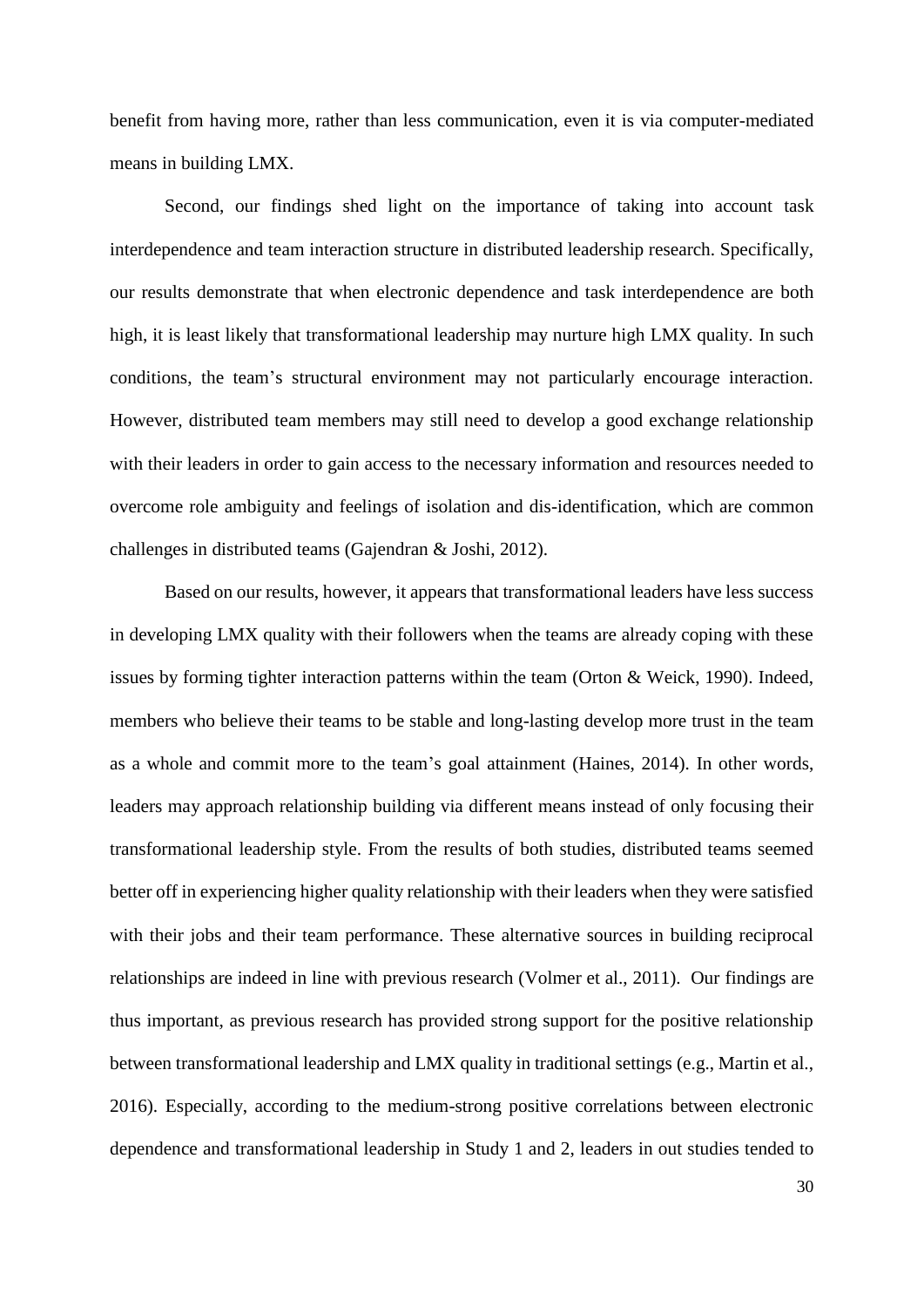display more transformational leadership when the teams were more highly relying on electronic communication. Our findings therefore have important theoretical contributions, but also practical ones as we discuss next.

Overall, the findings of this research point to implications for organizations and leaders that wish to emphasize relationship building with their employees while making use of distributed teams. To counter the negative effect that high electronic communication dependence has on the relationship between transformational leadership and LMX quality, leaders should make efforts to ensure that a proper introductory meeting is conducted face-toface at the outset of the teamwork, as early leader–follower interactions are important for subsequent LMX quality (Nahrgang, Morgeson, & Ilies, 2009). If it is not possible to arrange that all team members meet in person, a richer media videoconferencing tool with both visual and audio capabilities can be better than no meeting at all (Huang et al., 2010).

Moreover, as shown in our results, electronic communication was positively related to LMX, meaning that firms can consider various types of leadership communication training to better prepare leaders for distributed team communication and leadership. As leader communication in traditional settings has been shown to be an important driver of follower engagement, trust, satisfaction, and knowledge sharing (De Vries, Bakker-Pieper, & Oostenveld, 2010; Rees, Alfes, & Gatenby, 2013) and the formation of leader–member relationships (Riggio & Lee, 2007), it is also likely that leaders may benefit from specialized training for distributed team communication.

Our results suggest that the leaders of distributed teams are at risk of being redundant if the team members get by on their own and the LMX relationships are not deemed important by the followers. From a practical perspective, leaders should adapt their own behaviors to assert their values. Besides the suggestions for the choice of electronic tools discussed above, another recommendation would be for leaders to show the team co-presence (although not physically)

31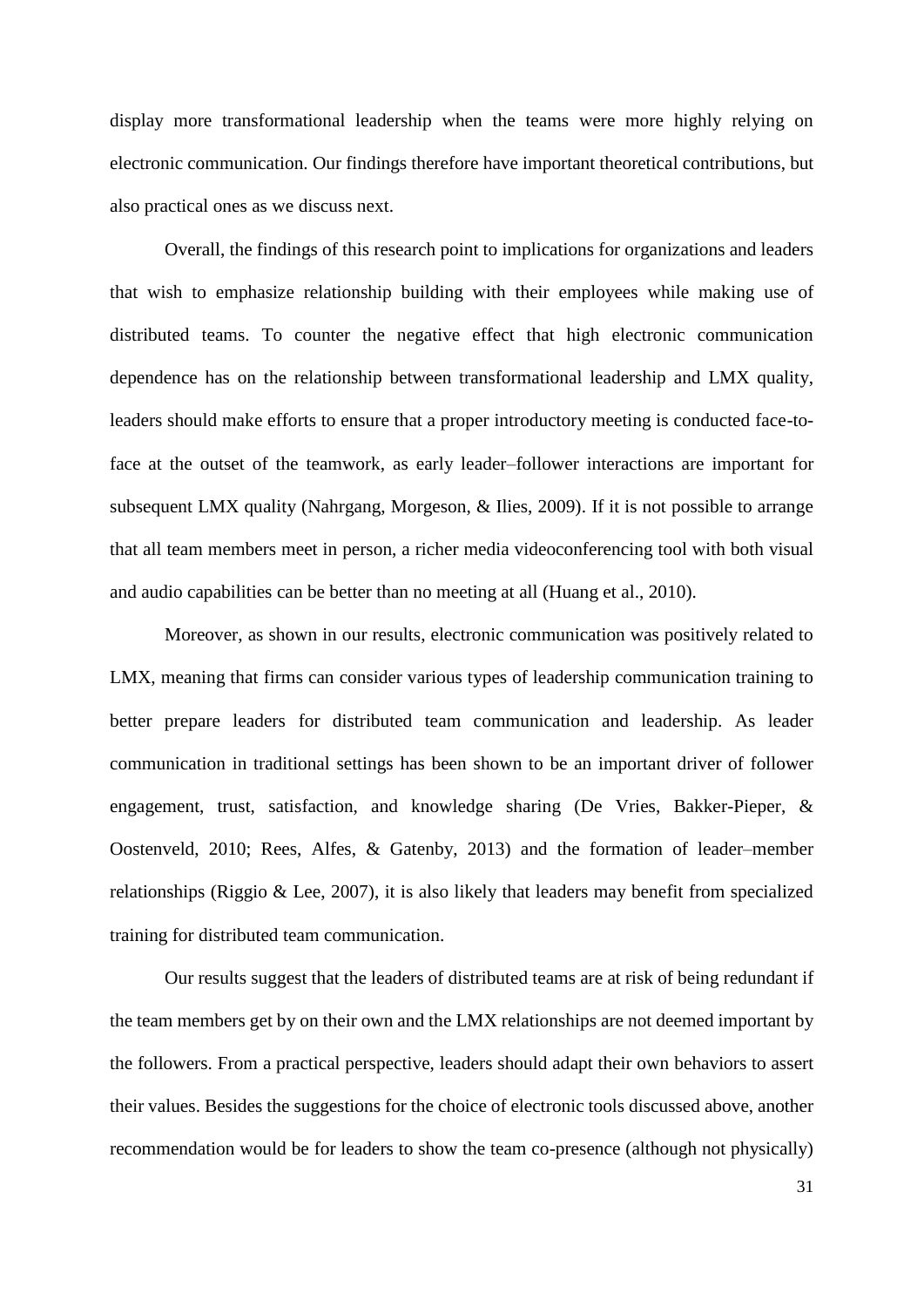by taking an active role in team processes, such as initiating group communication, idea discussion, problem solving, etc. By showing a virtual presence and interest, leaders may stay closer to the group and show themselves as important and salient group members who may make a valuable contribution to the team by offering guidance.

#### **5.3 Limitations and future research**

When interpreting the results of this study, some limitations must be taken into account. First, although both of our studies employ a cross-lagged design as recommended by Podsakoff, MacKenzie, & Podsakoff (2012), the current sample and methods employed leave us in no position to make causal claims or refute reverse causality between our independent and dependent variables. Future research employing an experimental design is needed to test the causal relationship between transformational leadership and LMX quality (Pedhazur & Schmelkin, 1991; Shadish, Cook, & Campbell, 2002).

A second limitation related to the use of self-reported data concerns the threat of potential common method biases (Podsakoff et al., 2012). However, the study is based on the assumptions of individual perceptions of the constructs under investigation; accordingly, selfreporting measures were deemed necessary to capture the perceptions of the constructs of interest. To reduce the risk of common method bias, we employed, as recommended, a twostage survey with a time lag of one month in which the independent and dependent variables were measured at different points in time (Podsakoff et al., 2012).

Further, the generalizability of our results is limited by the relatively small sample size, which can limit the accuracy and stability of the estimates (Shadish et al., 2002). To strengthen the generalizability, we conducted a replicate study, and the results were relatively similar. As our sample consisted of employees from three Norwegian organizations, these results are not generalizable to other cultural contexts. Nevertheless, our sample includes employees from three different organizations geographically dispersed across 25 locations, which serves to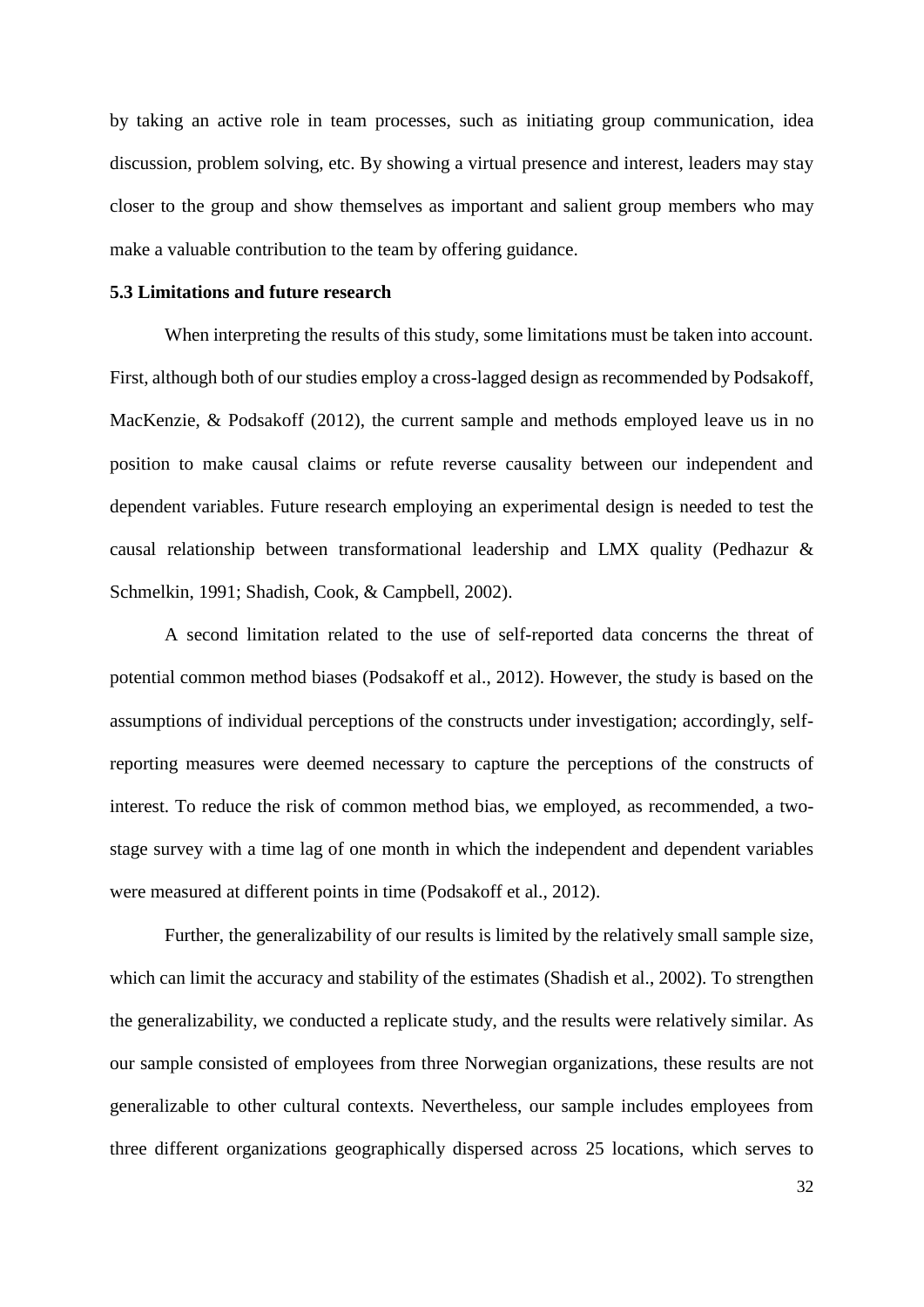strengthen the external validity compared to research that focuses on one single organization and location (Pedhazur & Schmelkin, 1991); future studies should replicate this research in a larger sample among different organizations and cultures to provide more evidence of generalizability.

Our findings indicate that in distributed teams, the relationship between transformational leadership and LMX quality is affected by other task, organizational or employee characteristics. With regard to communication media, previous research indicates that the type of media (Klitmøller & Lauring, 2013) and media richness (Huang et al., 2010) may affect communication quality and information sharing in different ways (Mesmer-Magnus et al., 2011; Walvoord et al., 2008). For instance, Huang and colleagues (2010) examined the moderating effect of media richness on the relationship between leadership style and cooperative climate in distributed teams. They found that the relationship was moderated by media richness such that transformational leadership was more positively related to a cooperative climate when media richness was low (e.g., e-mail) compared to high (e.g., videoconferencing). The cooperative climate, in turn, led to greater discussion satisfaction and quicker task completion (Huang et al., 2010). It appears that when media richness is high, it is easier for team members to communicate effectively and create a common understanding and a supportive environment. This may leave the team less in need of transformational leader behaviors to facilitate its teamwork (Huang et al., 2010). However, similar to other research on transformational leadership in distributed teams (Hoch & Kozlowski, 2014; Purvanova & Bono, 2009), Huang et al. (2010) did not address the implications of media richness on the relationship between leaders and followers.

In this study, we did not emphasize the differences in richness of the electronic communication tools used. The measure that we used for electronic dependence (Gibson & Gibbs, 2006) capture frequency of usage only. Although we reported the level of reliance on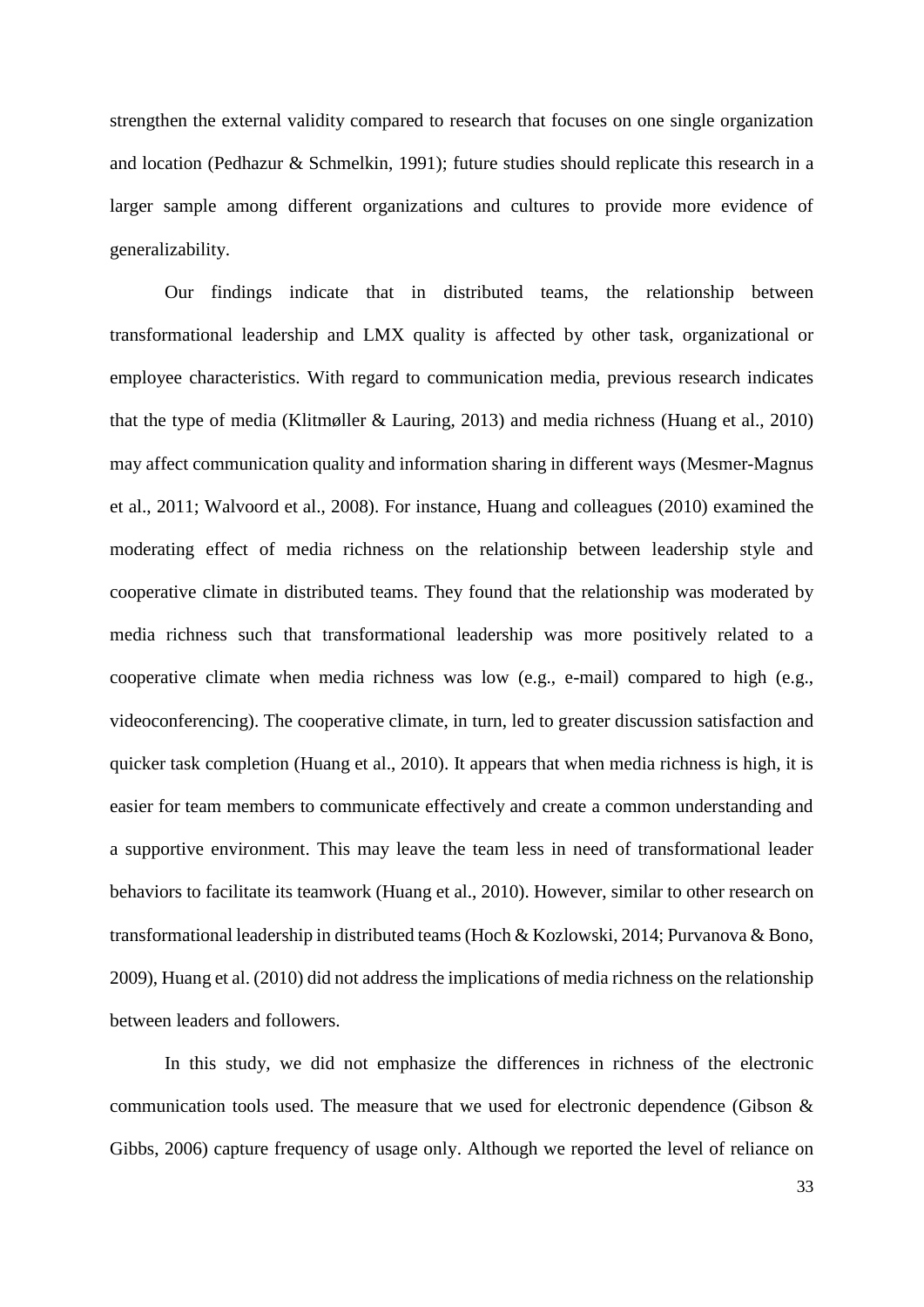the different tools, the hypotheses were tested based on the overall electronic dependence, and may thus not fully capture the differences between the tools used. Moreover, the original items by Gibson and Gibbs (2006) do not specify whether the technologies are used for communication within the organization or with external stakeholders. In our survey we therefore asked participants to consider their usage of the tools specifically for communication with their team, including the leader.

In light of these notions, future research should examine how the relationship between leadership style and LMX quality may be moderated differently depending both on the richness in, and frequency of usage of the different electronic communication tools. Some previous research suggests that correctly applied technology in which communication is emphasized can improve leader–follower interactions but lessen the effectiveness of transformational leadership through flexibility and team collectiveness (Avolio & Kahai, 2003; Kahai, Sosik, & Avolio, 2003; Walvoord et al., 2008). This represents a potentially promising avenue for future research. As the use of distributed teams and other virtual collaboration forms continue to expand (Colbert et al., 2016), it is important to build knowledge on how traditional leader behaviors may work differently in new contexts.

As a concluding remark, our study adds to the growing body of literature on distributed leadership by demonstrating that the mechanisms by which leaders and employees relate to and reciprocate among one another in distributed settings may be different from what has been established through research in traditional, face-to-face settings. The digital future of work is already upon us, and with it comes exciting avenues for research on leadership and management practices of the digital age.

34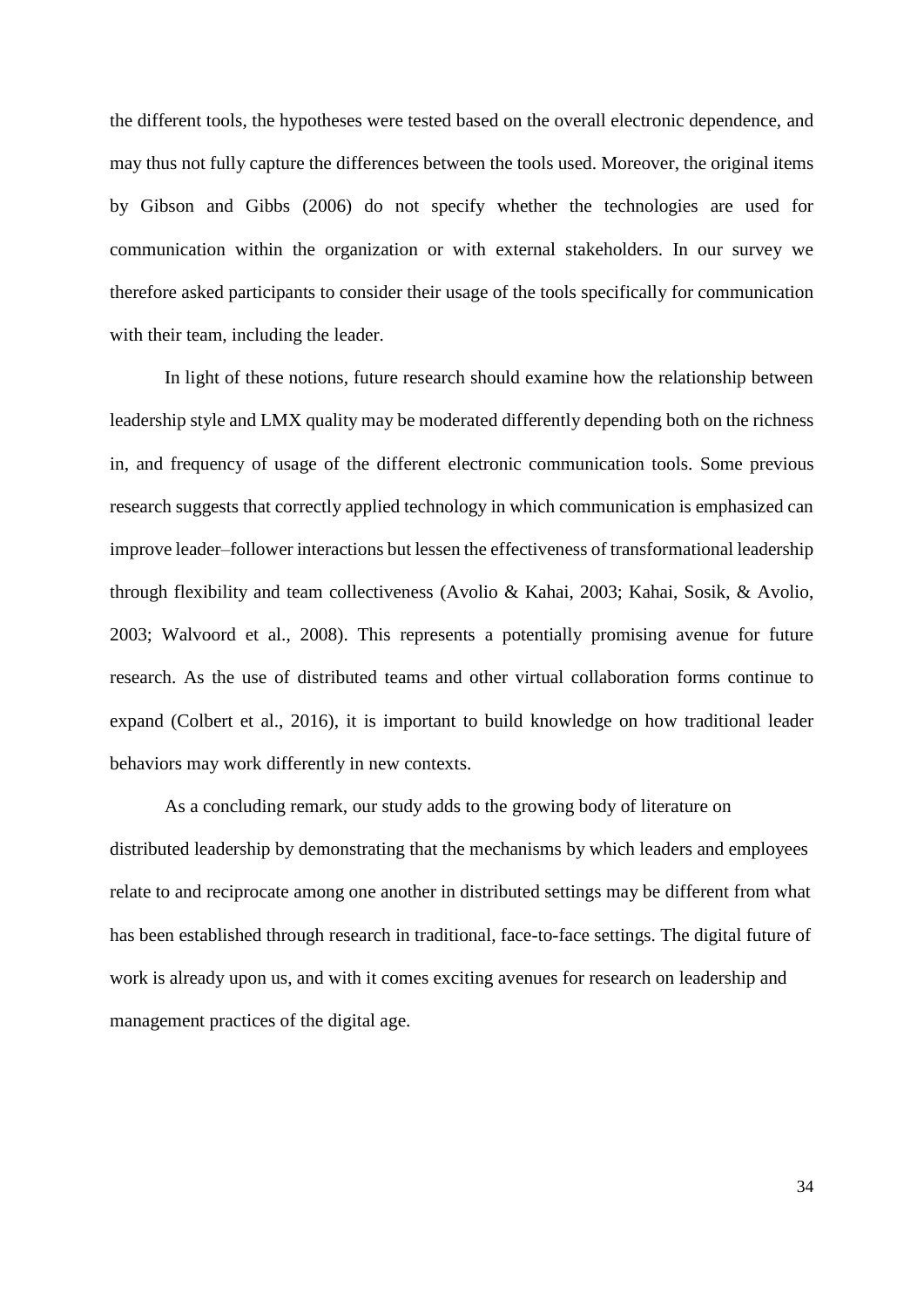## **7. REFERENCES**

- Andressen, P., Konradt, U., & Neck, C. P. (2012). The relation between self-leadership and transformational leadership: Competing models and the moderating role of virtuality. *Journal of Leadership & Organizational Studies, 19*(1), 68-82. https://doi.org/10.1177/1548051811425047
- Aryee, S., Walumbwa, F. O., Zhou, Q., & Hartnell, C. A. (2012). Transformational leadership, innovative behavior, and task performance: Test of mediation and moderation processes. *Human Performance, 25*(1), 1-25. https://doi.org/10.1080/08959285.2011.63164
- Avolio, B. J., & Kahai, S. S. (2003). Adding the "E" to E-Leadership: How it may impact your leadership. *Organizational Dynamics, 31*(4), 325-338. https://doi.org/10.1016/S0090-2616(02)00133-X
- Bachrach, D. G., Powell, B. C., Bendoly, E., & Richey, R. G. (2006). Organizational citizenship behavior and performance evaluations: Exploring the impact of task interdependence. *Journal of Applied Psychology, 91*(1), 193-201. https://doi.org/10.1037/0021-9010.91.1.193
- Balthazard, P. A., Waldman, D. A., & Warren, J. E. (2009). Predictors of the emergence of transformational leadership in virtual decision teams. *The Leadership Quarterly, 20*(5), 651-663. https://doi.org/10.1016/j.leaqua.2009.06.008
- Bass, B. M. (1990). From transactional to transformational leadership: Learning to share the vision. *Organizational dynamics, 18*(3), 19-31. https://doi.org/10.1016/0090- 2616(90)90061-S
- Bass, B. M., & Avolio, B. J. (1993). Transformational leadership and organizational culture. *Public administration quarterly*, 112-121. https://doi.org/10.1080/01900699408524907
- Bell, B. S., & Kozlowski, S. W. J. (2002). A Typology of virtual teams: Implications for Effective Leadership. *Group & Organization Management, 27*(1), 14-49. <https://doi.org/10.1177/1059601102027001003>
- Burke, C. S., Stagl, K. C., Klein, C., Goodwin, G. F., Salas, E., & Halpin, S. M. (2006). What type of leadership behaviors are functional in teams? A meta-analysis. *The Leadership Quarterly, 17*(3), 288-307. https://doi.org/10.1016/j.leaqua.2006.02.007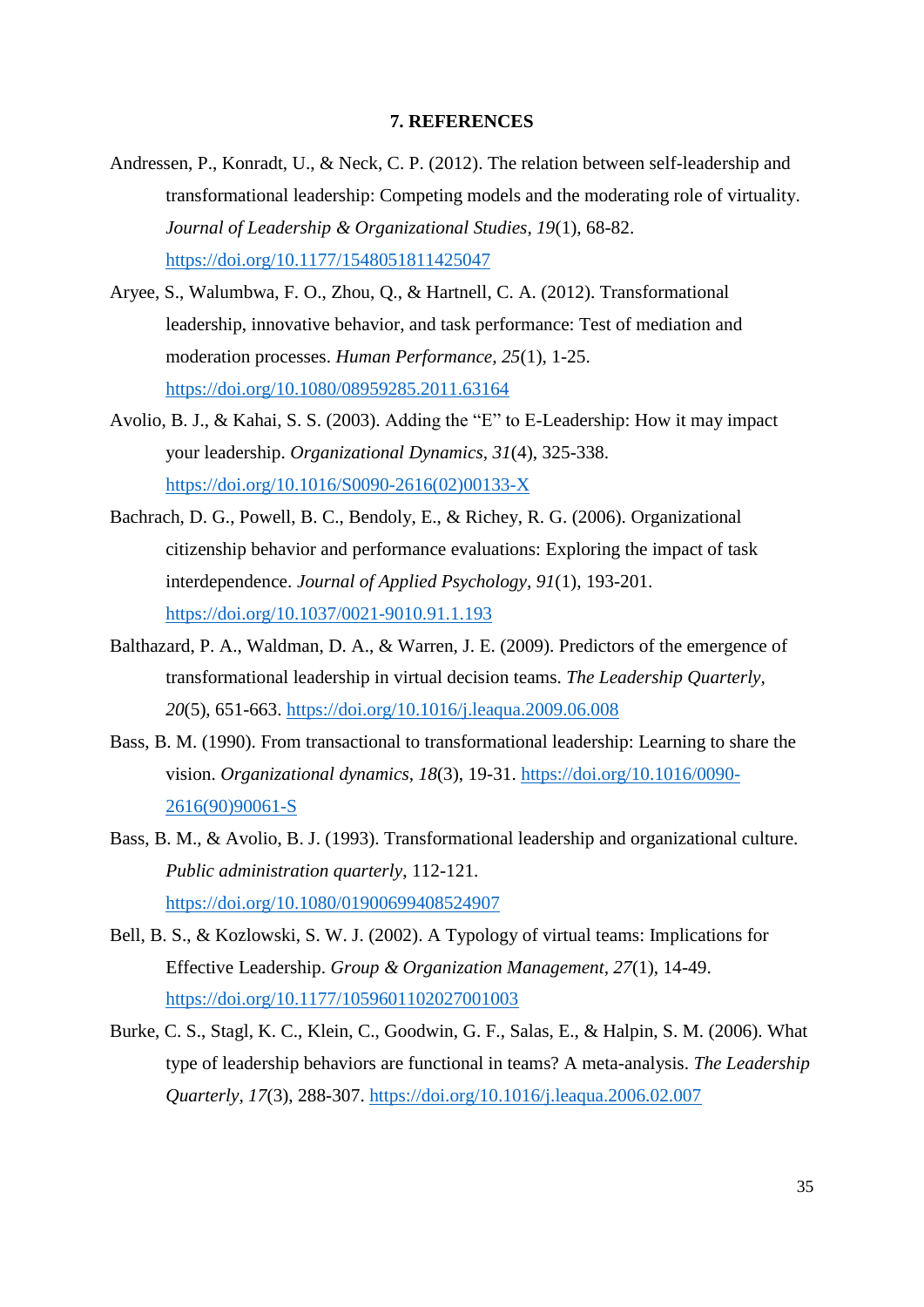- Colbert, A., Yee, N., & George, G. (2016). The digital workforce and the workplace of the Future. *Academy of Management Journal, 59*(3), 731-739. <https://doi.org/10.5465/amj.2016.4003>
- Connaughton, S. L., & Daly, J. A. (2004). Identification with leader: A comparison of perceptions of identification among geographically dispersed and co-located teams. *Corporate Communications: An International Journal, 9*(2), 89-103. <https://doi.org/10.1108/13563280410534294>
- Daim, T. U., Ha, A., Reutiman, S., Hughes, B., Pathak, U., Bynum, W., & Bhatla, A. (2012). Exploring the communication breakdown in global virtual teams. *International Journal of Project Management, 30*(2), 199-212. https://doi.org/10.1016/j.ijproman.2011.06.004
- Dawson, J. F., & Richter, A. W. (2006). Probing three-way interactions in moderated multiple regression: Development and application of a slope difference test. *Journal of Applied Psychology, 91*(4), 917-926. https://doi.org/10.1037/0021-9010.91.4.917
- De Jong, S. B., Van der Vegt, G. S., & Molleman, E. (2007). The relationships among asymmetry in task dependence, perceived helping behavior, and trust. *Journal of Applied Psychology, 92*(6), 1625. https://doi.org/10.1037/0021-9010.92.6.1625
- De Vries, R. E., Bakker-Pieper, A., & Oostenveld, W. (2010). Leadership=communication? The relations of leaders' communication styles with leadership styles, knowledge sharing and leadership outcomes. *Journal of Business and Psychology, 25*(3), 367- 380. https://doi.org/10.1007/s10869-009-9140-2
- Desanctis, G., & Monge, P. (1998). Communication processes for virtual organizations. *Journal of Computer*‐*Mediated Communication, 3*(4). https://doi.org/10.1111/j.1083- 6101.1998.tb00083.x
- Dose, J. J. (1999). The relationship between work values similarity and team–member and leader–member exchange relationships. *Group Dynamics: Theory, Research, and Practice, 3*(1), 20-32. https://doi.org/10.1037/1089-2699.3.1.20
- Dulebohn, J. H., Bommer, W. H., Liden, R. C., Brouer, R. L., & Ferris, G. R. (2012). A metaanalysis of antecedents and consequences of leader-member exchange:Integrating the past with an eye toward the future. *Journal of Management, 38*(6), 1715-1759. <https://doi.org/10.1177/0149206311415280>
- Dulebohn, J. H., & Hoch, J. E. (2017). Virtual teams in organizations. *Human Resource Management Review, 27*(4), 569-574. https://doi.org/10.1016/j.hrmr.2016.12.004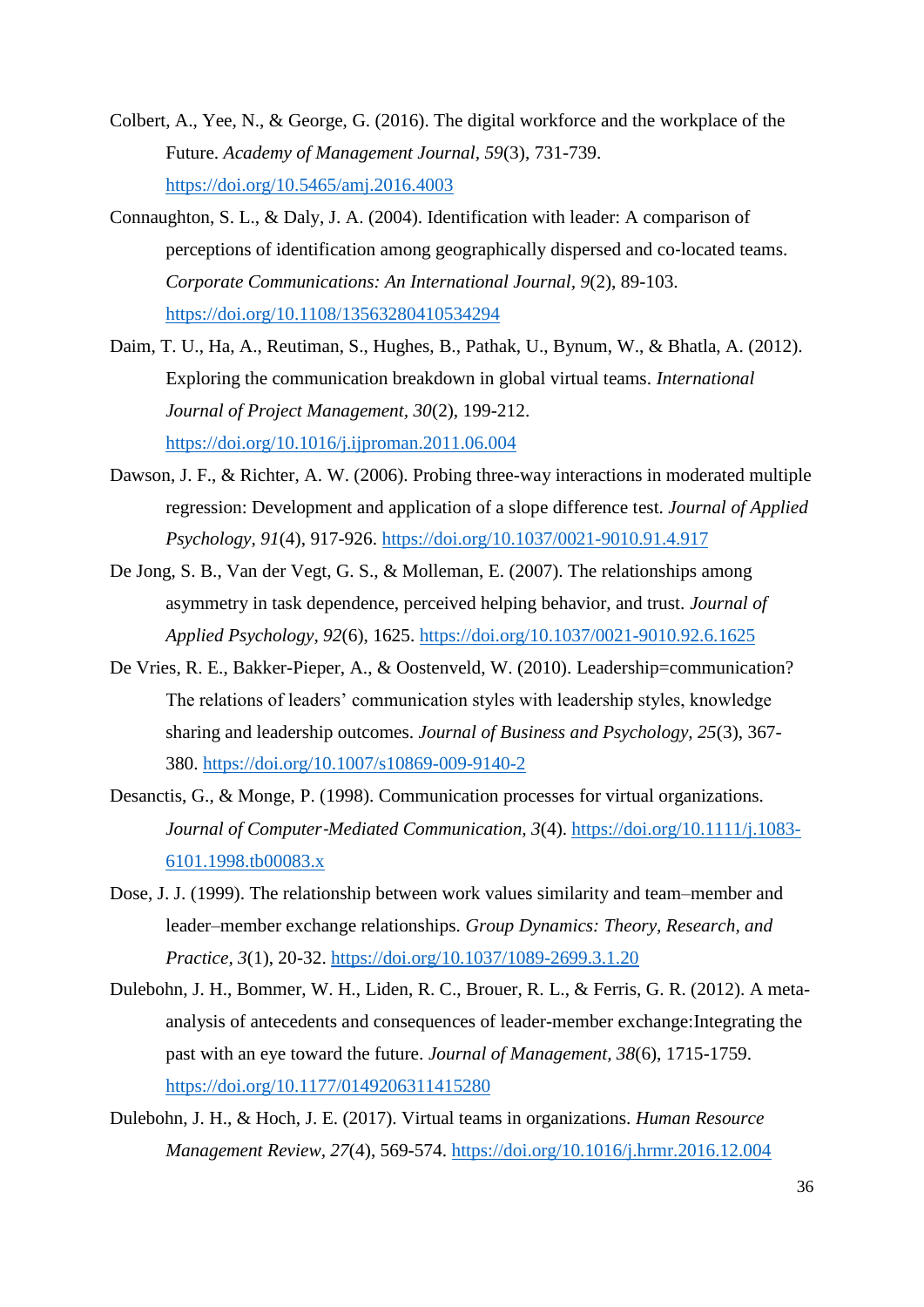- Eubanks, D. L., Palanski, M., Olabisi, J., Joinson, A., & Dove, J. (2016). Team dynamics in virtual, partially distributed teams: Optimal role fulfillment. *Computers in Human Behavior, 61*, 556-568. https://doi.org/10.1016/j.chb.2016.03.035
- Gajendran, R. S., & Joshi, A. (2012). Innovation in globally distributed teams: The role of LMX, communication frequency, and member influence on team decisions. *Journal of Applied Psychology, 97*(6), 1252-1261.<https://doi.org/10.1037/a0028958>
- Ganesh, M., & Gupta, M. (2010). Impact of virtualness and task interdependence on extrarole performance in software development teams. *Team Performance Management: An International Journal, 16*(3/4), 169-186. https://doi.org/10.1108/13527591011053250
- Gardner, H. K. (2012). Performance pressure as a double-edged sword: Enhancing team motivation but undermining the use of team knowledge. *Administrative Science Quarterly, 57*(1), 1-46.<https://doi.org/10.1177/0001839212446454>
- Gibson, C. B., & Gibbs, J. L. (2006). Unpacking the concept of virtuality: The effects of geographic dispersion, electronic dependence, dynamic structure, and national diversity on team innovation. *Administrative Science Quarterly, 51*(3), 451-495. <https://doi.org/10.2189/asqu.51.3.451>
- Gilson, L. L., Maynard, M. T., Young, N. C. J., Vartiainen, M., & Hakonen, M. (2015). Virtual Teams Research. *Journal of Management, 41*(5), 1313-1337. <https://doi.org/10.1177/0149206314559946>
- Graen, G. B., & Uhl-Bien, M. (1995). Relationship-based approach to leadership: Development of leader-member exchange (LMX) theory of leadership over 25 years: Applying a multi-level multi-domain perspective. *The Leadership Quarterly, 6*(2), 219-247. https://doi.org/10.1016/1048-9843(95)90036-5
- Gray, P. H., & Meister, D. B. (2004). Knowledge sourcing effectiveness. *Management Science, 50*(6), 821-834. https://doi.org/10.1287/mnsc.1030.0192
- Guo, L., & Tang, C. (2017). Employees' knowledge searching in professional virtual forums and in teams: A complement or substitute? *Computers in Human Behavior, 74*, 337- 345. https://doi.org/10.1016/j.chb.2017.05.004
- Haines, R. (2014). Group development in virtual teams: An experimental reexamination. *Computers in Human Behavior, 39*, 213-222. https://doi.org/10.1016/j.chb.2014.07.019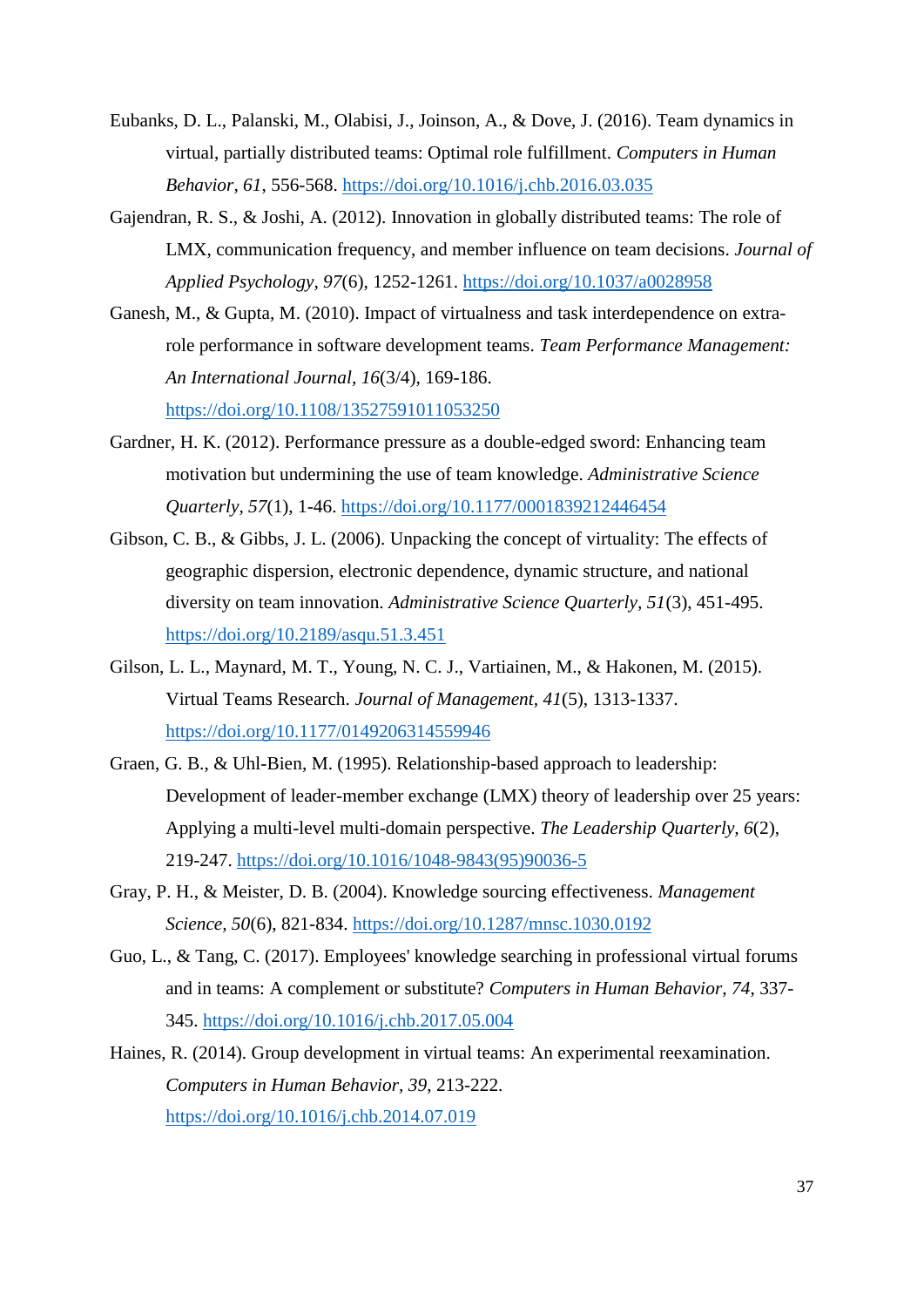- Hambley, L. A., O'Neill, T. A., & Kline, T. J. (2007). Virtual team leadership: The effects of leadership style and communication medium on team interaction styles and outcomes. *Organizational behavior and human decision processes, 103*(1), 1-20. https://doi.org/10.1016/j.obhdp.2006.09.004
- Hertel, G., Stone, D.L., Johnson, R.D., & Passmore, J. (2017). *The Wiley Blackwell handbook of the psychology of the Internet at work*. (G. Hertel, D. L. Stone, R.D. Johnson, & J. Passmore Eds.): John Viley & Sons.<https://doi.org/10.1002/9781119256151>
- Hertel, G., Konradt, U., & Orlikowski, B. (2004). Managing distance by interdependence: Goal setting, task interdependence, and team-based rewards in virtual teams. *European Journal of Work and Organizational Psychology, 13*(1), 1-28. https://doi.org/10.1080/13594320344000228
- Hinds, P., & McGrath, C. (2006). *Structures that work: social structure, work structure and coordination ease in geographically distributed teams*. Paper presented at the Proceedings of the 2006 20th anniversary conference on Computer supported cooperative work, Banff, Alberta, Canada. https://doi.org/10.1145/1180875.1180928
- Hoch, J. E., & Kozlowski, S. W. J. (2014). Leading virtual teams: Hierarchical leadership, structural supports, and shared team leadership. *Journal of Applied Psychology, 99*(3), 390. https://doi.org/10.1037/a0030264
- Hollenbeck, J. R., & Spitzmuller, M. (2012). Team structure: Tight versus loose coupling in task-oriented groups. In S. W. J. Kozlowski (Ed.), *The Oxford handbook of organizational psychology* (Vol. 2, pp. 733-766). New York: Oxford University Press.
- Hox, J. J. (2010). *Multilevel analysis: Techniques and applications* (2nd Ed.). New York, NY: Routledge.
- Huang, R., Kahai, S., & Jestice, R. (2010). The contingent effects of leadership on team collaboration in virtual teams. *Computers in Human Behavior, 26*(5), 1098-1110. https://doi.org/10.1016/j.chb.2010.03.014
- Huettermann, H., Doering, S., & Boerner, S. (2014). Leadership and team identification: Exploring the followers' perspective. *The Leadership Quarterly, 25*(3), 413-432. https://doi.org/10.1016/j.leaqua.2013.10.010
- Ilies, R., Nahrgang, J. D., & Morgeson, F. P. (2007). Leader-member exchange and citizenship behaviors: A meta-analysis. *Journal of Applied Psychology, 92*(1), 269- 277.<https://doi.org/10.1037/0021-9010.92.1.269>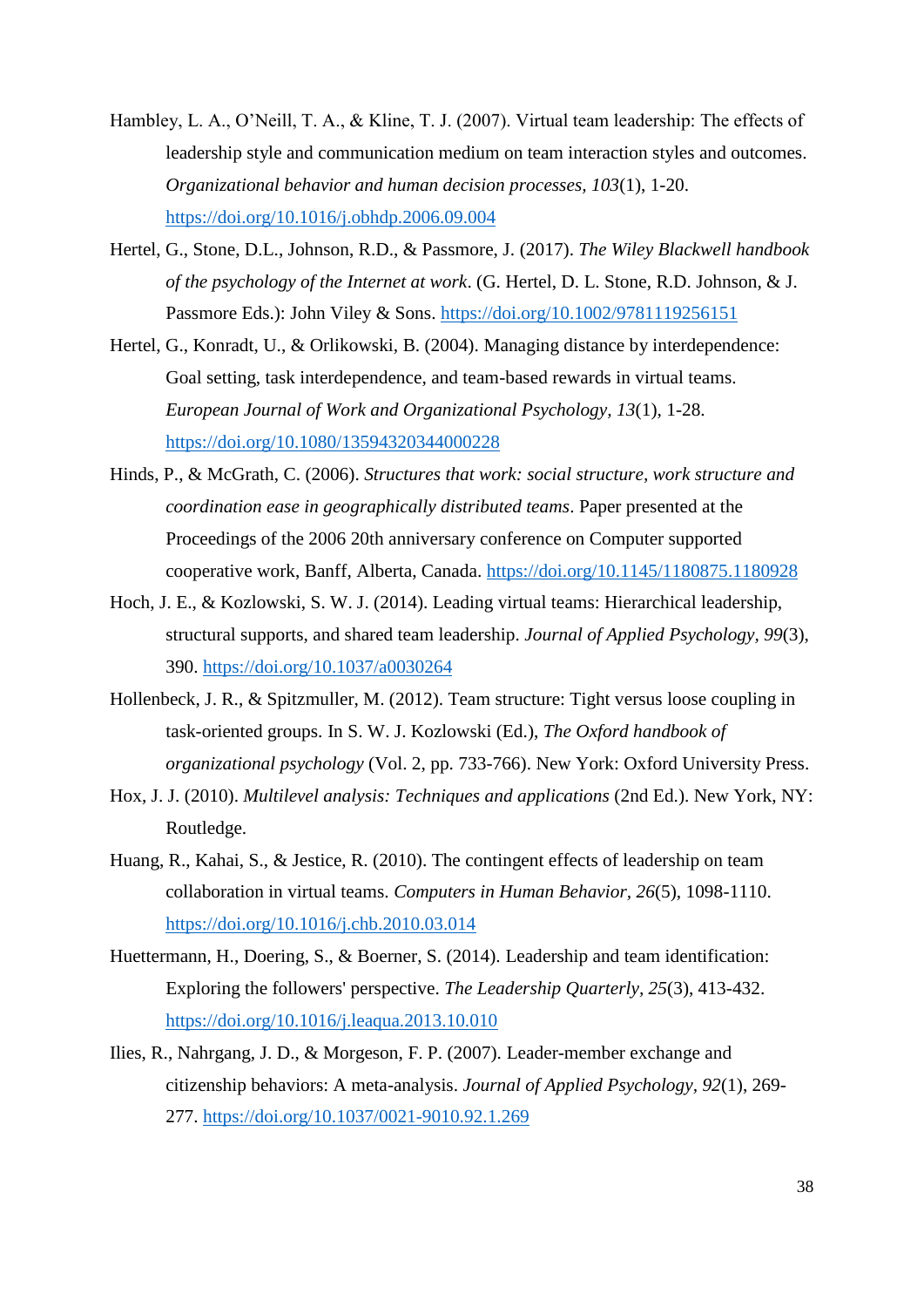- Jimenez, A., Boehe, D. M., Taras, V., & Caprar, D. V. (2017). Working Across Boundaries: Current and Future Perspectives on Global Virtual Teams. *Journal of International Management*. https://doi.org/10.1016/j.intman.2017.05.001
- Judge, T. A., & Piccolo, R. F. (2004). Transformational and transactional leadership: a metaanalytic test of their relative validity. *Journal of Applied Psychology, 89*(5), 755. https://doi.org/10.1037/0021-9010.89.5.755
- Jung, D., Yammarino, F. J., & Lee, J. K. (2009). Moderating role of subordinates' attitudes on transformational leadership and effectiveness: A multi-cultural and multi-level perspective. *The Leadership Quarterly, 20*(4), 586-603. https://doi.org/10.1016/j.leaqua.2009.04.011
- Kacmar, K. M., Witt, L. A., Zivnuska, S., & Gully, S. M. (2003). The interactive effect of leader-member exchange and communication frequency on performance ratings. *Journal of Applied Psychology, 88*(4), 764-772. [https://doi.org/10.1037/0021-](https://doi.org/10.1037/0021-9010.88.4.764) [9010.88.4.764](https://doi.org/10.1037/0021-9010.88.4.764)
- Kahai, S. S., Sosik, J. J., & Avolio, B. J. (2003). Effects of leadership style, anonymity, and rewards on creativity-relevant processes and outcomes in an electronic meeting system context. *The Leadership Quarterly, 14*(4–5), 499-524. https://doi.org/10.1016/S1048- 9843(03)00049-3
- Kiggundu, M. N. (1983). Task interdependence and job design: Test of a theory. *Organizational behavior and human performance, 31*(2), 145-172. https://doi.org/10.1016/0030-5073(83)90118-6
- Kirkman, B. L., Chen, G., Farh, J.-L., Chen, Z. X., & Lowe, K. B. (2009). Individual Power Distance Orientation and Follower Reactions to Transformational Leaders: A Cross-Level, Cross-Cultural Examination. *Academy of Management Journal, 52*(4), 744-764. <https://doi.org/10.5465/amj.2009.43669971>
- Klitmøller, A., & Lauring, J. (2013). When global virtual teams share knowledge: Media richness, cultural difference and language commonality. *Journal of World Business, 48*(3), 398-406. https://doi.org/10.1016/j.jwb.2012.07.023
- Kovjanic, S., Schuh, S. C., Jonas, K., Quaquebeke, N. V., & Dick, R. (2012). How do transformational leaders foster positive employee outcomes? A self‐determination‐ based analysis of employees' needs as mediating links. *Journal of Organizational Behavior, 33*(8), 1031-1052. https://doi.org/10.1002/job.1771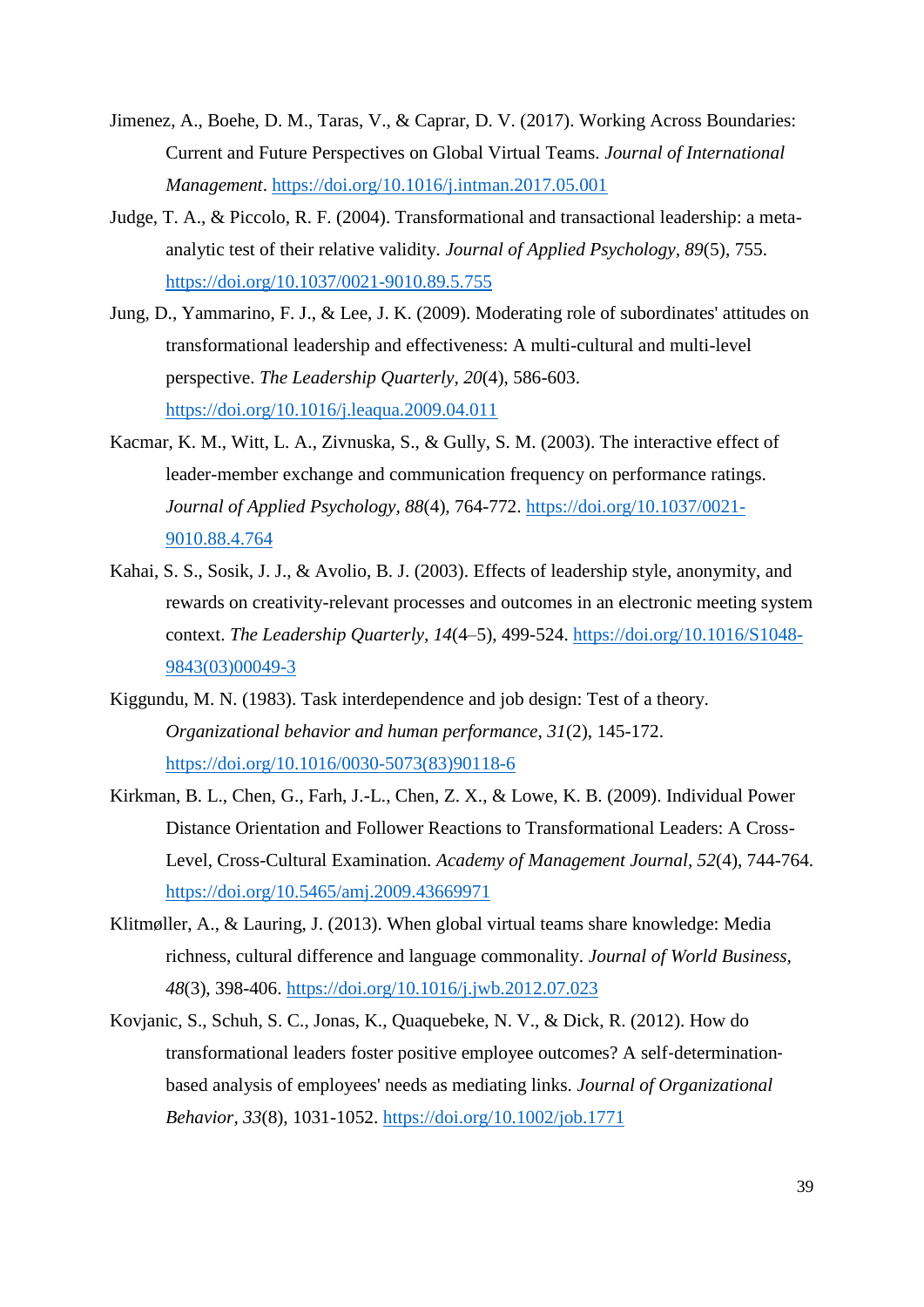- Langfred, C. W. (2000). Work-Group Design and Autonomy:A Field Study of the Interaction Between Task Interdependence and Group Autonomy. *Small Group Research, 31*(1), 54-70.<https://doi.org/10.1177/104649640003100103>
- Leana, C., Appelbaum, E., & Shevchuk, I. (2009). Work Process and Quality of Care in Early Childhood Education: The Role of Job Crafting. *Academy of Management Journal, 52*(6), 1169-1192.<https://doi.org/10.5465/amj.2009.47084651>
- Lewis, K. (2003). Measuring transactive memory systems in the field: Scale development and validation. *Journal of Applied Psychology, 88*(4), 587-604. <https://doi.org/10.1037/0021-9010.88.4.587>
- Liao, C. (2017). Leadership in virtual teams: A multilevel perspective. *Human Resource Management Review, 27*(4), 648-659. https://doi.org/10.1016/j.hrmr.2016.12.010
- Malhotra, A., Majchrzak, A., & Rosen, B. (2007). Leading Virtual Teams. *Academy of Management Perspectives, 21*(1), 60-70.<https://doi.org/10.5465/amp.2007.24286164>
- Marlow, S. L., Lacerenza, C. N., & Salas, E. (2017). Communication in virtual teams: a conceptual framework and research agenda. *Human Resource Management Review, 27*(4), 575-589. https://doi.org/10.1016/j.hrmr.2016.12.005
- Martin, R., Guillaume, Y., Thomas, G., Lee, A., & Epitropaki, O. (2016). Leader–member exchange (LMX) and performance: A meta‐analytic review. *Personnel Psychology, 69*(1), 67-121. https://doi.org/10.1111/peps.12100
- Martins, L. L., Gilson, L. L., & Maynard, M. T. (2004). Virtual teams: What do we know and where do we go from here? *Journal of Management, 30*(6), 805-835. https://doi.org/10.1016/j.jm.2004.05.002
- Mesmer-Magnus, J. R., DeChurch, L. A., Jimenez-Rodriguez, M., Wildman, J., & Shuffler, M. (2011). A meta-analytic investigation of virtuality and information sharing in teams. *Organizational Behavior and Human Decision Processes, 115*(2), 214-225. https://doi.org/10.1016/j.obhdp.2011.03.002
- Morgeson, F. P., DeRue, D. S., & Karam, E. P. (2010). Leadership in teams: A functional approach to understanding leadership structures and processes. *Journal of Management, 36*(1), 5-39.<https://doi.org/10.1177/0149206309347376>
- Morgeson, F. P., & Humphrey, S. E. (2006). The Work Design Questionnaire (WDQ): Developing and validating a comprehensive measure for assessing job design and the nature of work. *Journal of Applied Psychology, 91*(6), 1321-1339. <https://doi.org/10.1037/0021-9010.91.6.1321>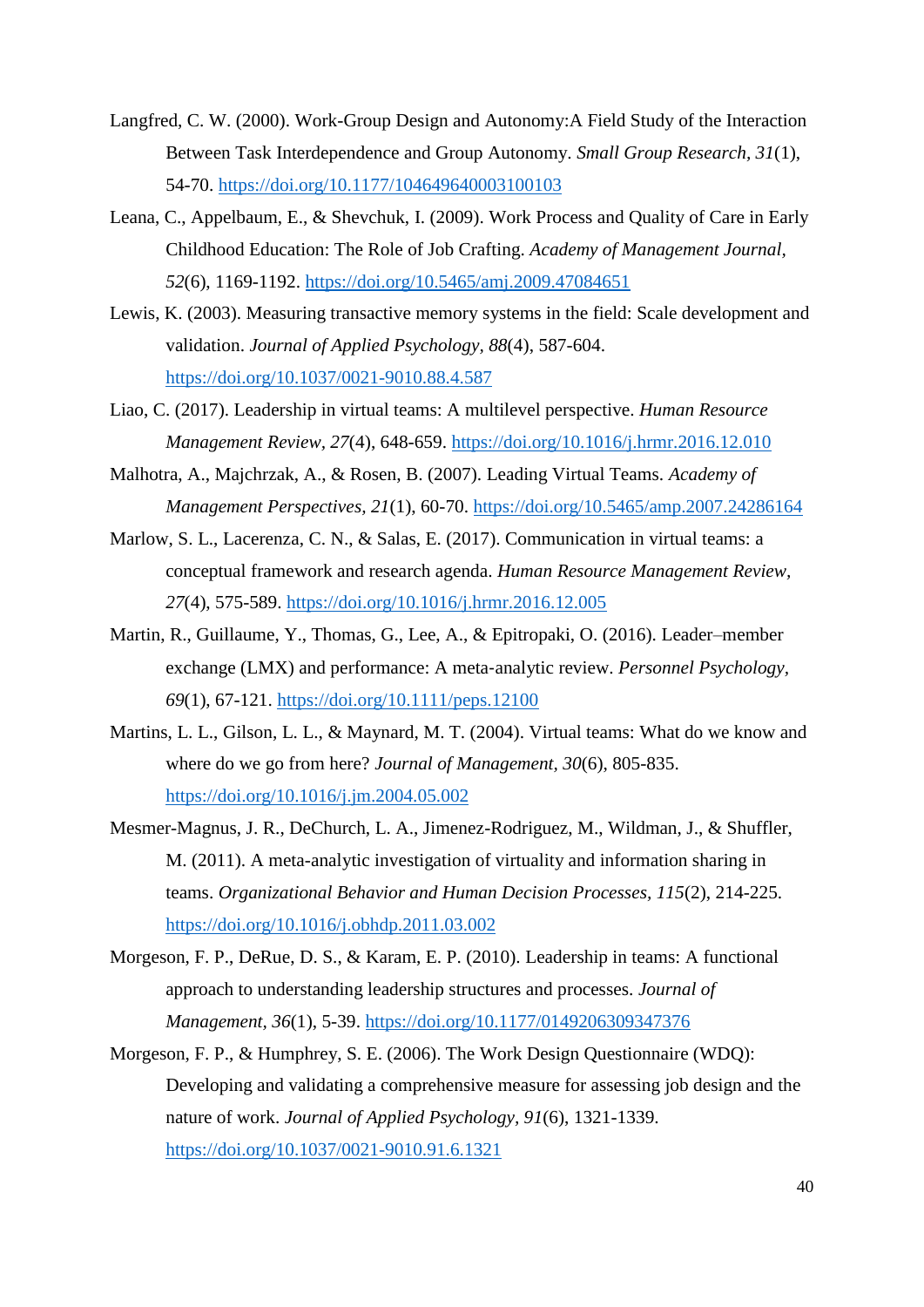- Nahrgang, J. D., Morgeson, F. P., & Ilies, R. (2009). The development of leader–member exchanges: Exploring how personality and performance influence leader and member relationships over time. *Organizational behavior and human decision processes, 108*(2), 256-266.<https://doi.org/10.1016/j.obhdp.2008.09.002>
- Ng, T. W. H., & Feldman, D. C. (2010). Organizational tenure and job performance. *Journal of Management, 36*(5), 1220-1250.<https://doi.org/10.1177/0149206309359809>
- Ortiz de Guinea, A., Webster, J., & Staples, D. S. (2012). A meta-analysis of the consequences of virtualness on team functioning. *Information & Management, 49*(6), 301-308. https://doi.org/10.1016/j.im.2012.08.003
- Orton, J. D., & Weick, K. E. (1990). Loosely coupled systems: A reconceptualization. *Academy of management review, 15*(2), 203-223. https://doi.org/10.5465/amr.1990.4308154
- Pedhazur, E. J., & Schmelkin, L. P. (1991). *Measurement, design, and analysis: An integrated approach*. New York: Psychology Press.
- Piccolo, R. F., & Colquitt, J. A. (2006). Transformational leadership and job behaviors: The mediating role of core job characteristics. *Academy of Management Journal, 49*(2), 327-340. https://doi.org/10.5465/amj.2006.20786079
- Pillai, R., & Williams, E. A. (2004). Transformational leadership, self‐efficacy, group cohesiveness, commitment, and performance. *Journal of Organizational Change Management, 17*(2), 144-159.<https://doi.org/10.1108/09534810410530584>
- Podsakoff, P. M., MacKenzie, S. B., & Bommer, W. H. (1996). Transformational leader behaviors and substitutes for leadership as determinants of employee satisfaction, commitment, trust, and organizational citize. *Journal of Management, 22*(2), 259-298. https://doi.org/10.1016/S0149-2063(96)90049-5
- Podsakoff, P. M., MacKenzie, S. B., Lee, J. Y., & Podsakoff, N. P. (2003). Common method biases in behavioral research: A critical review of the literature and recommended remedies. *Journal of Applied Psychology, 88*(5), 879-903. <https://doi.org/10.1037/0021-9101.88.5.879>
- Podsakoff, P. M., MacKenzie, S. B., & Podsakoff, N. P. (2012). Sources of method bias in social science research and recommendations on how to control it. *Annual review of psychology, 63*, 539-569. https://doi.org/10.1146/annurev-psych-120710-100452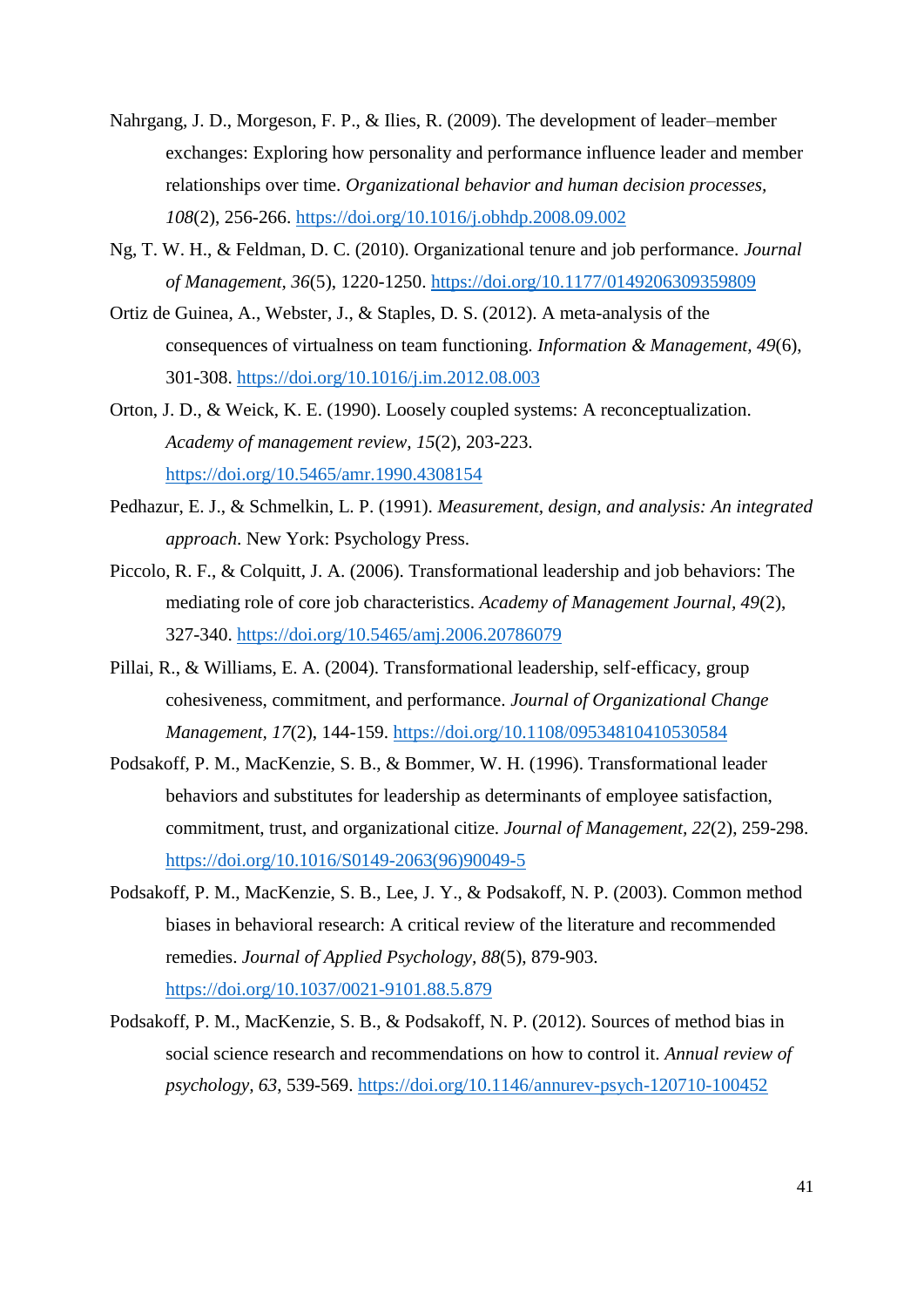- Purvanova, R. K., & Bono, J. E. (2009). Transformational leadership in context: Face-to-face and virtual teams. *The Leadership Quarterly, 20*(3), 343-357. https://doi.org/10.1016/j.leaqua.2009.03.004
- Quinn, R. P., & Shepard, L. G. (1974). *The 1972-1973 quality of employment survey*. Ann Arbor: Institute for Social Research, University of Michigan.
- Rees, C., Alfes, K., & Gatenby, M. (2013). Employee voice and engagement: connections and consequences. *The International Journal of Human Resource Management, 24*(14), 2780-2798. https://doi.org/10.1080/09585192.2013.763843
- Rico, R., & Cohen, S. G. (2005). Effects of task interdependence and type of communication on performance in virtual teams. *Journal of Managerial Psychology, 20*(3/4), 261-274. https://doi.org/10.1108/02683940510589046
- Riggio, R. E., & Lee, J. (2007). Emotional and interpersonal competencies and leader development. *Human Resource Management Review, 17*(4), 418-426. https://doi.org/10.1016/j.hrmr.2007.08.008
- Rockstuhl, T., Dulebohn, J. H., Ang, S., & Shore, L. M. (2012). Leader–member exchange (LMX) and culture: A meta-analysis of correlates of LMX across 23 countries. *Journal of Applied Psychology, 97*(6), 1097. https://doi.org/10.1037/a0029978
- Rubin, R. S., Munz, D. C., & Bommer, W. H. (2005). Leading from Within: The Effects of Emotion Recognition and Personality on Transformational Leadership Behavior. *Academy of Management Journal, 48*(5), 845-858. <https://doi.org/10.5465/amj.2005.18803926>
- Sarker, S., Ahuja, M., Sarker, S., & Kirkeby, S. (2011). The role of communication and trust in global virtual teams: A social network perspective. *Journal of Management Information Systems, 28*(1), 273-310.<https://doi.org/10.2753/MIS0742-1222280109>
- Schaubroeck, J., Lam, S. S. K., & Cha, S. E. (2007). Embracing transformational leadership: Team values and the impact of leader behavior on team performance. *Journal of Applied Psychology, 92*(4), 1020-1030.<https://doi.org/10.1037/0021-9010.92.4.1020>
- Schyns, B., & Day, D. (2010). Critique and review of leader–member exchange theory: Issues of agreement, consensus, and excellence. *European Journal of Work and Organizational Psychology, 19*(1), 1-29. https://doi.org//10.1080/13594320903024922
- Shadish, W. R., Cook, T. D., & Campbell, D. T. (2002). *Experimental and quasiexperimental designs for generalized causal inference*. Boston, MA: Houghton Mifflin Company.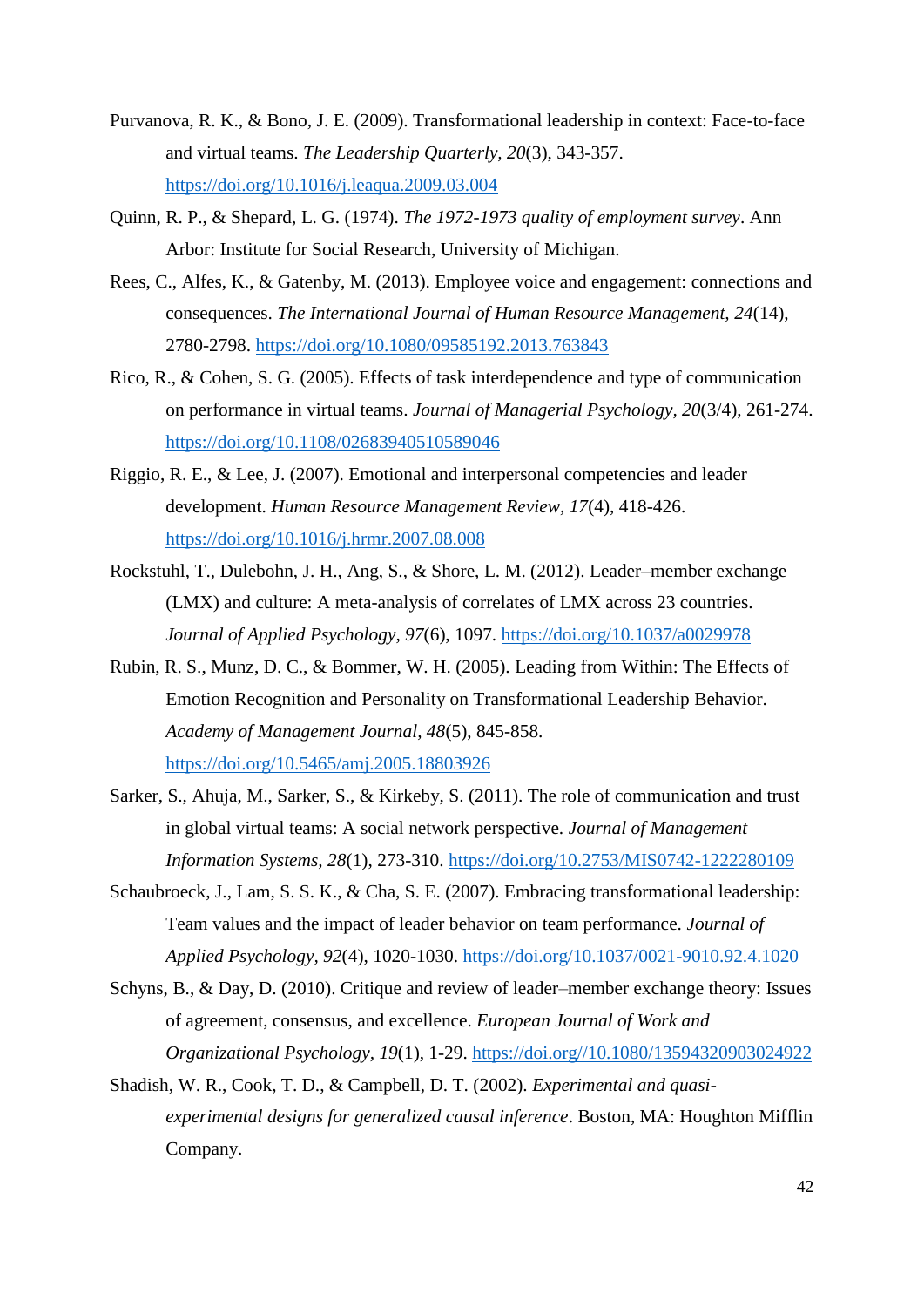- Snijders, T. A. B., & Bosker, R. J. (2012). *Multilevel Analysis: An Introduction to Basic and Advanced Multilevel Modeling* (2nd ed.). Thousand Oaks, CA: SAGE.
- Spreitzer, G. M., Cohen, S. G., & Ledford, G. E. (1999). Developing effective self-managing work teams in service organizations. *Group & Organization Management, 24*(3), 340- 366. https://doi.org/10.1177/1059601199243005
- Sui, Y., Wang, H., Kirkman, B. L., & Li, N. (2016). Understanding the curvilinear relationships between LMX differentiation and team coordination and performance. *Personnel Psychology, 69*(3), 559-597.<https://doi.org/10.1111/peps.12115>
- Tabachnick, B. G., & Fidell, L. S. (2007). Using multivariate statistics, 5th. *Needham Height, MA: Allyn & Bacon*.
- Tsang, E. W. K., & Kai-Man, K. (1999). Replication and theory development in organizational science: A critical realist perspective. *Academy of Management Review, 24*(4), 759-780.<https://doi.org/10.5465/AMR.1999.2553252>
- Turban, D. B., & Jones, A. P. (1995). Supervisor-subordinate similarity: Types, effects, and mechanisms. *Journal of Applied Psychology, 73*, 228-234. https://doi.org/10.1037/0021-9010.73.2.228
- Van Der Vegt, G., Emans, B., & Van De Vliert, E. (2000). Team members' affective responses to patterns of intragroup interdependence and job complexity. *Journal of Management, 26*(4), 633-655.<https://doi.org/10.1177/014920630002600403>
- Volmer, J., Niessen, C., Spurk, D., Linz, A., & Abele, A. E. (2011). Reciprocal Relationships between Leader-Member Exchange (LMX) and Job Satisfaction: A Cross-Lagged Analysis. *Applied Psychology: An International Review, 60*(4), 522-545. https://doi.org/[10.1111/j.1464-0597.2011.00446.x](https://doi.org/10.1111/j.1464-0597.2011.00446.x)
- Walvoord, A. A. G., Redden, E. R., Elliott, L. R., & Coovert, M. D. (2008). Empowering followers in virtual teams: Guiding principles from theory and practice. *Computers in Human Behavior, 24*(5), 1884-1906. https://doi.org/10.1016/j.chb.2008.02.006
- Wang, H., Law, K. S., Hackett, R. D., Wang, D., & Chen, Z. X. (2005). Leader-member exchange as a mediator of the relationship between transformational leadership and followers' performance and organizational citizenship behavior. *Academy of Management Journal, 48*(3), 420-432.<https://doi.org/10.5465/amj.2005.17407908>
- Wang, Y., Gray, P. H., & Meister, D. B. (2014). Task-driven learning: The antecedents and outcomes of internal and external knowledge sourcing. *Information & Management, 51*(8), 939-951. https://doi.org/10.1016/j.im.2014.08.009